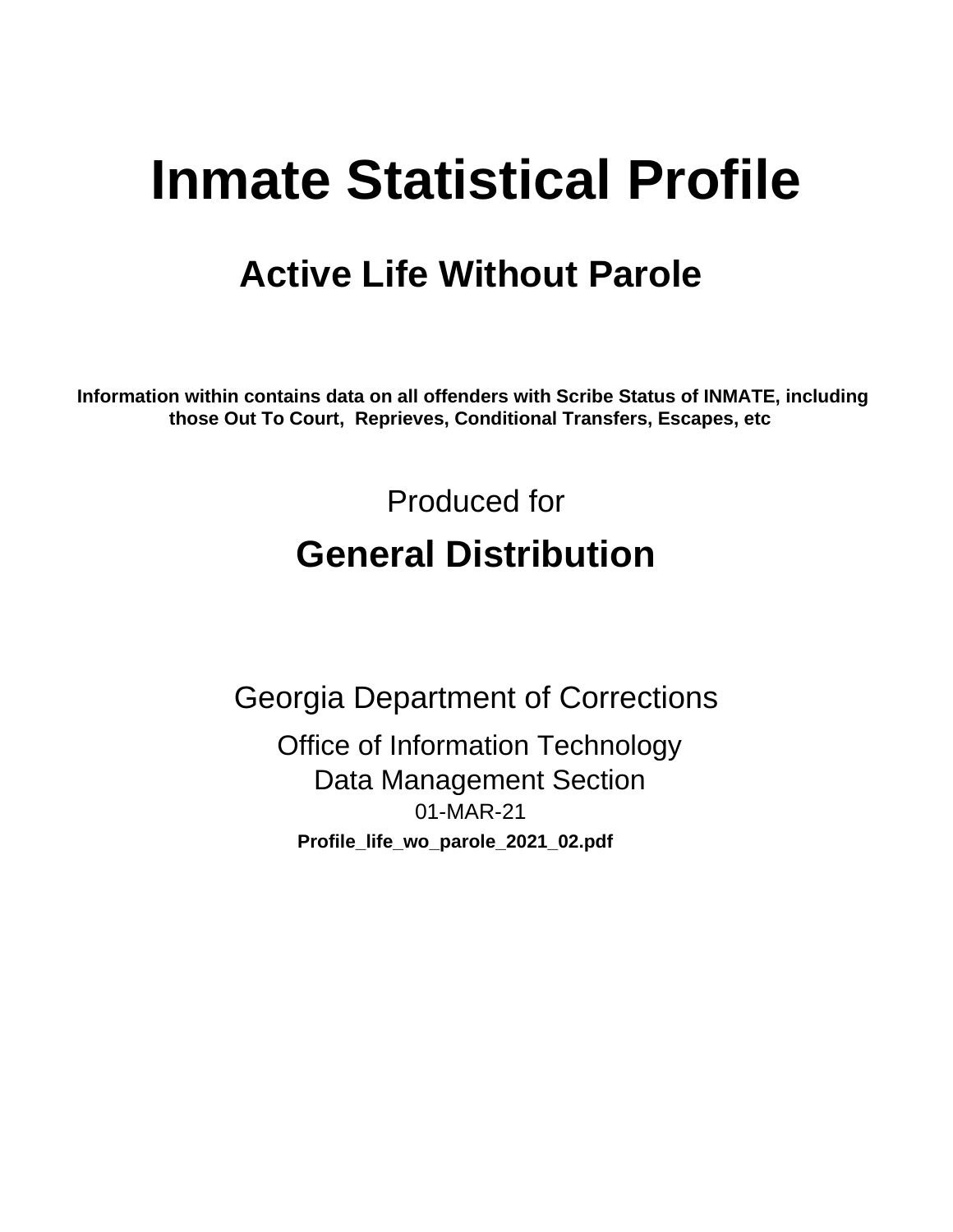#### **Inmate Statistical Profile 01-MAR-21** Contents

**Active Life Without Parole** 

Produced for General Distribution

# **Table of Contents**

|    | <b>Demographic information</b>                                        |
|----|-----------------------------------------------------------------------|
|    | 4 Current age, broken out in ten year age groups                      |
|    | 5 Race group                                                          |
|    | 6 Marital status, self-reported at entry to prison                    |
|    | 7 Number of Inmates with Dependents, self-reported at entry to prison |
|    | 8 Religious affiliation, self-reported at entry to prison             |
|    | 9 Home county - self-reported at entry to prison                      |
|    | 13 Employment status before prison, self-reported at entry to prison  |
|    | 14 Age at admission                                                   |
|    | 16 Height, measured at entry to prison                                |
|    | 17 Weight, measured at entry to prison                                |
|    | 18 Military service                                                   |
|    | <b>Correctional information</b>                                       |
|    | 19 Type of admission to prison                                        |
|    | 20 Current / last supervision level                                   |
|    | 21 Current / last institution type                                    |
|    | 22 Institution type - transitional centers                            |
|    | 23 Institution type - county prisons                                  |
|    | 24 Institution type - state prisons                                   |
|    | 25 Institution type - private prisons                                 |
|    | 26 Institution type - inmate boot camp                                |
|    | 27 Number of disciplinary reports                                     |
|    | 28 Number of transfers                                                |
|    | 29 Number of escapes                                                  |
|    | 30 Time served in current (or last) institution                       |
|    | Educational, psychological and physical information                   |
| 31 | Highest grade level attained                                          |
|    | 32 Culture fair IQ scores                                             |
|    | 33 Wide Range Achievement Test (WRAT) reading score                   |
|    | 34 Wide Range Achievement Test (WRAT) math score                      |
|    | 35 Wide Range Achievement Test (WRAT) spelling score                  |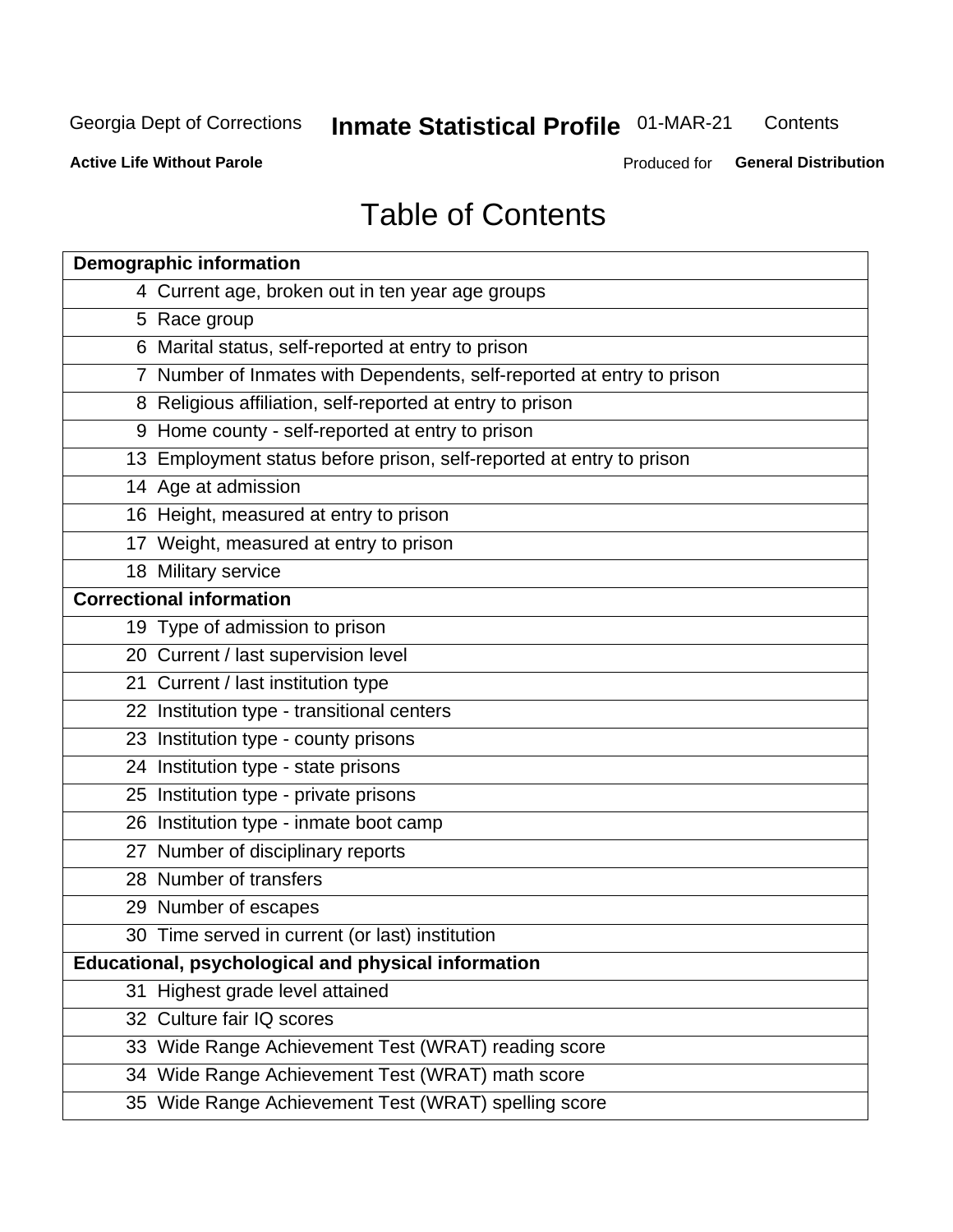# **Inmate Statistical Profile 01-MAR-21**

Contents

**Active Life Without Parole** 

Produced for General Distribution

# **Table of Contents**

| Educational, psychological and physical information              |
|------------------------------------------------------------------|
| 36 Current / last mental health treatment level                  |
| 37 PULHESDWIT medical scale - 'P' overall condition ('P'hysical) |
| 38 PULHESDWIT medical scale - 'U' upper body                     |
| 39 PULHESDWIT medical scale - 'L' lower body                     |
| 40 PULHESDWIT medical scale - 'H' hearing                        |
| 41 PULHESDWIT medical scale - 'E' vision                         |
| 42 PULHESDWIT medical scale -'S' psychiatric                     |
| 43 PULHESDWIT medical scale - 'D' dental                         |
| 44 PULHESDWIT medical scale - 'W' work ability                   |
| 45 PULHESDWIT medical scale - 'I' impairment                     |
| 46 PULHESDWIT medical scale - 'T' transportability               |
| <b>Crimes and criminal history information</b>                   |
| 47 Number of prior Georgia incarcerations                        |
| 48 Prison sentence in years                                      |
| 49 Primary offense, broken out into felonies vs misdemeanors     |
| 50 Primary offense, broken out into six broad crime categories   |
| 51 Primary offense, detailed offense code                        |
| 52 County of conviction of primary offense                       |
| 56 Circuit of conviction of primary offense                      |
| 58 Years served (jail + prison) in this incarceration            |
| <b>Medical information</b>                                       |
| 59 Results of most recent HIV test                               |
| 60 Results of most recent tuberculosis test                      |
| 61 Results of most recent syphilis test                          |
| 62 Results of most recent Hepatitis-C test                       |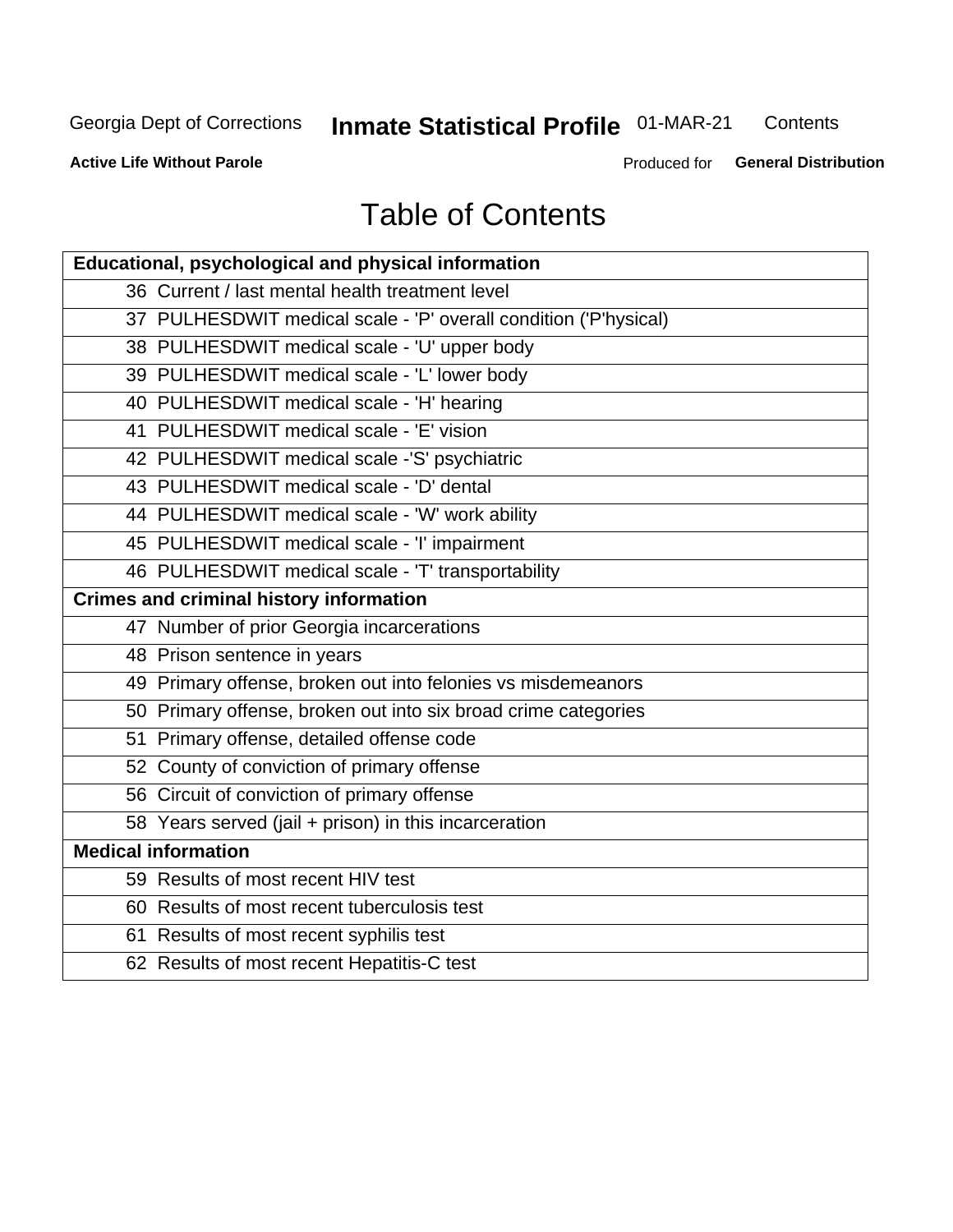#### **Active Life Without Parole**

### Produced for General Distribution

## Current age, broken out in ten-year age groups

COL % - percent each COUNT is of its particular column

|                          | <b>Male</b>  |        |         | <b>Female</b> |        |       |              | <b>Total</b> |  |
|--------------------------|--------------|--------|---------|---------------|--------|-------|--------------|--------------|--|
| <b>Current Age</b>       | <b>Count</b> | Col %  | Row %   | <b>Count</b>  | Col %  | Row % | <b>Total</b> | Col %        |  |
| <b>Twenties (20-29)</b>  | 210          | 13.27% | 96.33%  | 8             | 13.79% | 3.67% | 218          | 13.29%       |  |
| Thirties (30-39)         | 433          | 27.37% | 95.80%  | 19            | 32.76% | 4.20% | 452          | 27.56%       |  |
| <b>Forties (40-49)</b>   | 412          | 26.04% | 95.37%  | 20            | 34.48% | 4.63% | 432          | 26.34%       |  |
| <b>Fifties (50-59)</b>   | 331          | 20.92% | 97.93%  |               | 12.07% | 2.07% | 338          | 20.61%       |  |
| <b>Sixties (60-69)</b>   | 162          | 10.24% | 97.59%  | 4             | 6.90%  | 2.41% | 166          | 10.12%       |  |
| Seventy + (70 and above) | 34           | 2.15%  | 100.00% |               |        |       | 34           | 2.07%        |  |
| <b>Total Reported</b>    | 1,582        | 100%   | 96.46%  | 58            | 100%   | 3.54% | 1,640        | 100%         |  |

| Reported<br><b>NOT</b>           |      |    |      |
|----------------------------------|------|----|------|
| <b>cotal</b><br>$\mathbf{v}$ and | ,582 | 58 | ,640 |

| Mean<br>(average)       | 43.91 | 41.36 | 43.82 |
|-------------------------|-------|-------|-------|
| Median (middle)         | 43    |       | 42.5  |
| Mode<br>(most frequent) | 40    |       | 40    |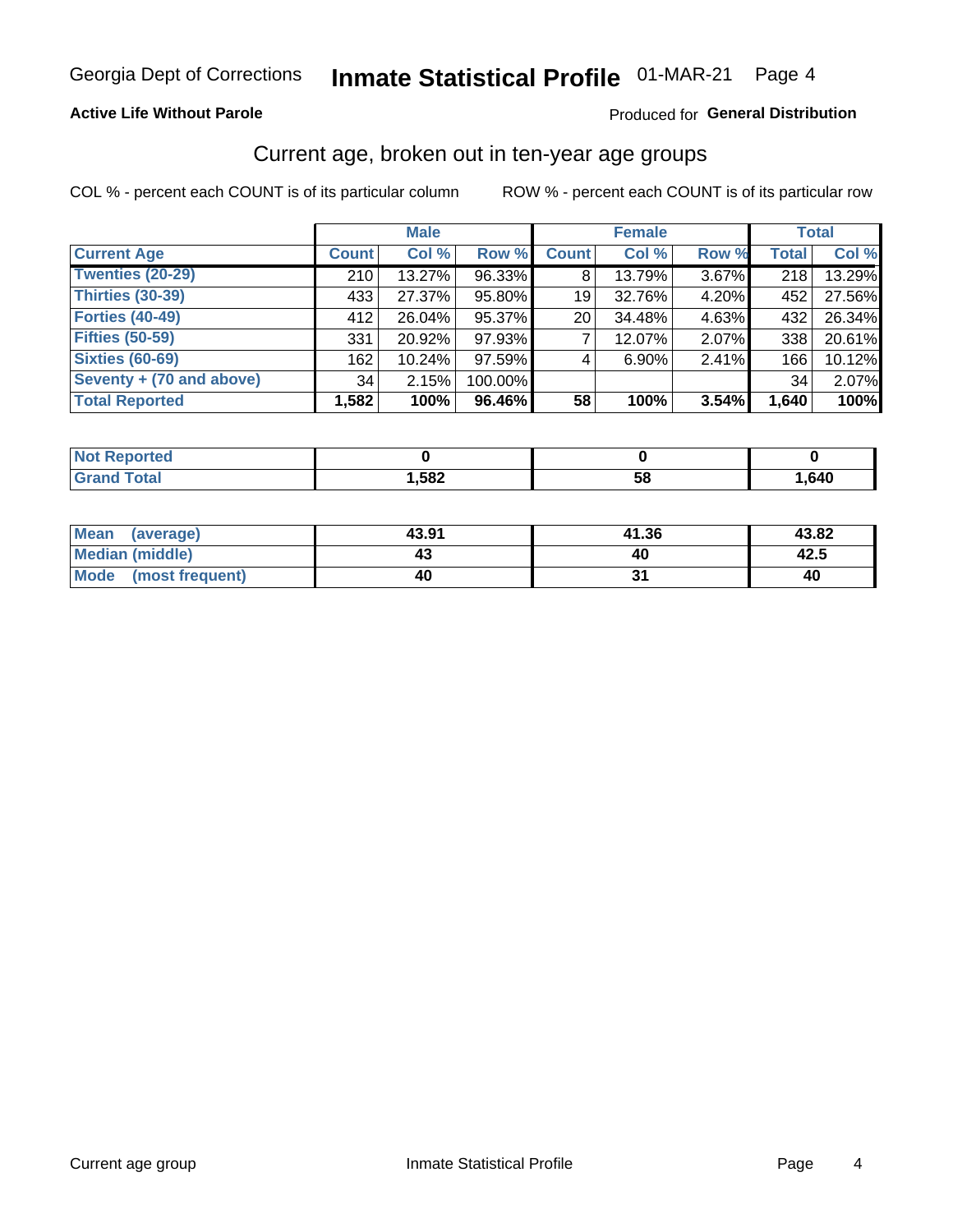#### **Inmate Statistical Profile 01-MAR-21** Page 5

### **Active Life Without Parole**

**Produced for General Distribution** 

## Race group

COL % - percent each COUNT is of its particular column

|                       |                        |              | <b>Male</b> |         |                    | <b>Female</b> |       |              | <b>Total</b> |  |
|-----------------------|------------------------|--------------|-------------|---------|--------------------|---------------|-------|--------------|--------------|--|
| <b>Race Group</b>     |                        | <b>Count</b> | Col %       |         | <b>Row % Count</b> | Col %         | Row % | <b>Total</b> | Col %        |  |
|                       | <b>White</b>           | 334          | 21.11%      | 94.08%  | 21                 | 36.21%        | 5.92% | 355          | 21.65%       |  |
| $\mathbf{2}$          | <b>Black</b>           | 1,209        | 76.42%      | 97.19%  | 35                 | 60.34%        | 2.81% | 1,244        | 75.85%       |  |
| 6                     | <b>Asian</b>           | 6            | .38%        | 100.00% |                    |               |       | 6            | .37%         |  |
| 10                    | <b>Hispanic</b>        | 32           | $2.02\%$    | 94.12%  | ◠                  | 3.45%         | 5.88% | 34           | 2.07%        |  |
| 12 <sup>1</sup>       | <b>Native American</b> |              | .06%        | 100.00% |                    |               |       |              | .06%         |  |
| <b>Total Reported</b> |                        | 1,582        | 100%        | 96.46%  | 58                 | 100%          | 3.54% | 1,640        | 100%         |  |

| <b><i>College College</i></b><br>teo |      |    |      |
|--------------------------------------|------|----|------|
| <b>Total</b>                         | ,582 | 58 | ,640 |

| M | - - - |  |
|---|-------|--|
|   |       |  |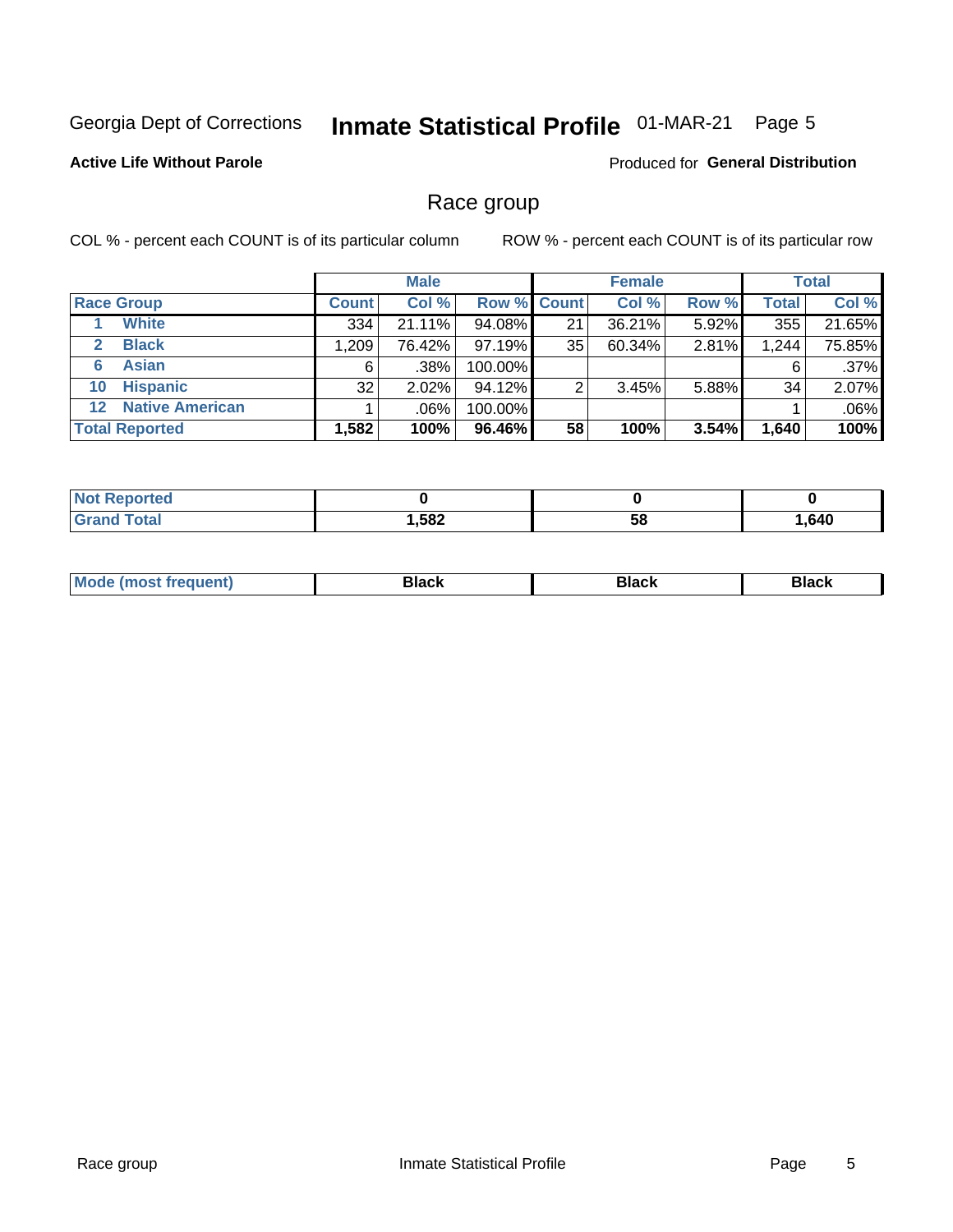#### **Inmate Statistical Profile 01-MAR-21** Page 6

#### **Active Life Without Parole**

### Produced for General Distribution

# Marital status, self-reported at entry to prison

COL % - percent each COUNT is of its particular column

|                            | <b>Male</b>  |        |        | <b>Female</b> |          |        | <b>Total</b> |        |
|----------------------------|--------------|--------|--------|---------------|----------|--------|--------------|--------|
| <b>Marital Status</b>      | <b>Count</b> | Col %  | Row %  | <b>Count</b>  | Col %    | Row %  | <b>Total</b> | Col %  |
| <b>Unknown</b><br>$\bf{0}$ | 15           | .95%   | 93.75% |               | 1.72%    | 6.25%  | 16           | .98%   |
| <b>Divorced</b><br>D       | 120          | 7.59%  | 96.77% | 4             | $6.90\%$ | 3.23%  | 124          | 7.56%  |
| <b>Married</b><br>М        | 209          | 13.21% | 95.00% | 11            | 18.97%   | 5.00%  | 220          | 13.41% |
| <b>Separated</b><br>S.     | 47           | 2.97%  | 88.68% | 6             | 10.34%   | 11.32% | 53           | 3.23%  |
| <b>Unmarried</b><br>U      | 1,152        | 72.82% | 97.46% | 30            | 51.72%   | 2.54%  | 1,182        | 72.07% |
| <b>Widow</b><br>W          | 39           | 2.47%  | 86.67% | 6             | 10.34%   | 13.33% | 45           | 2.74%  |
| <b>Total Reported</b>      | 1,582        | 100%   | 96.46% | 58            | 100%     | 3.54%  | 1,640        | 100%   |

| prted<br>NOT |        |    |      |
|--------------|--------|----|------|
|              | 582, ا | ວດ | .640 |

|  | M | . | Unmarried | າmarried<br>______ |
|--|---|---|-----------|--------------------|
|--|---|---|-----------|--------------------|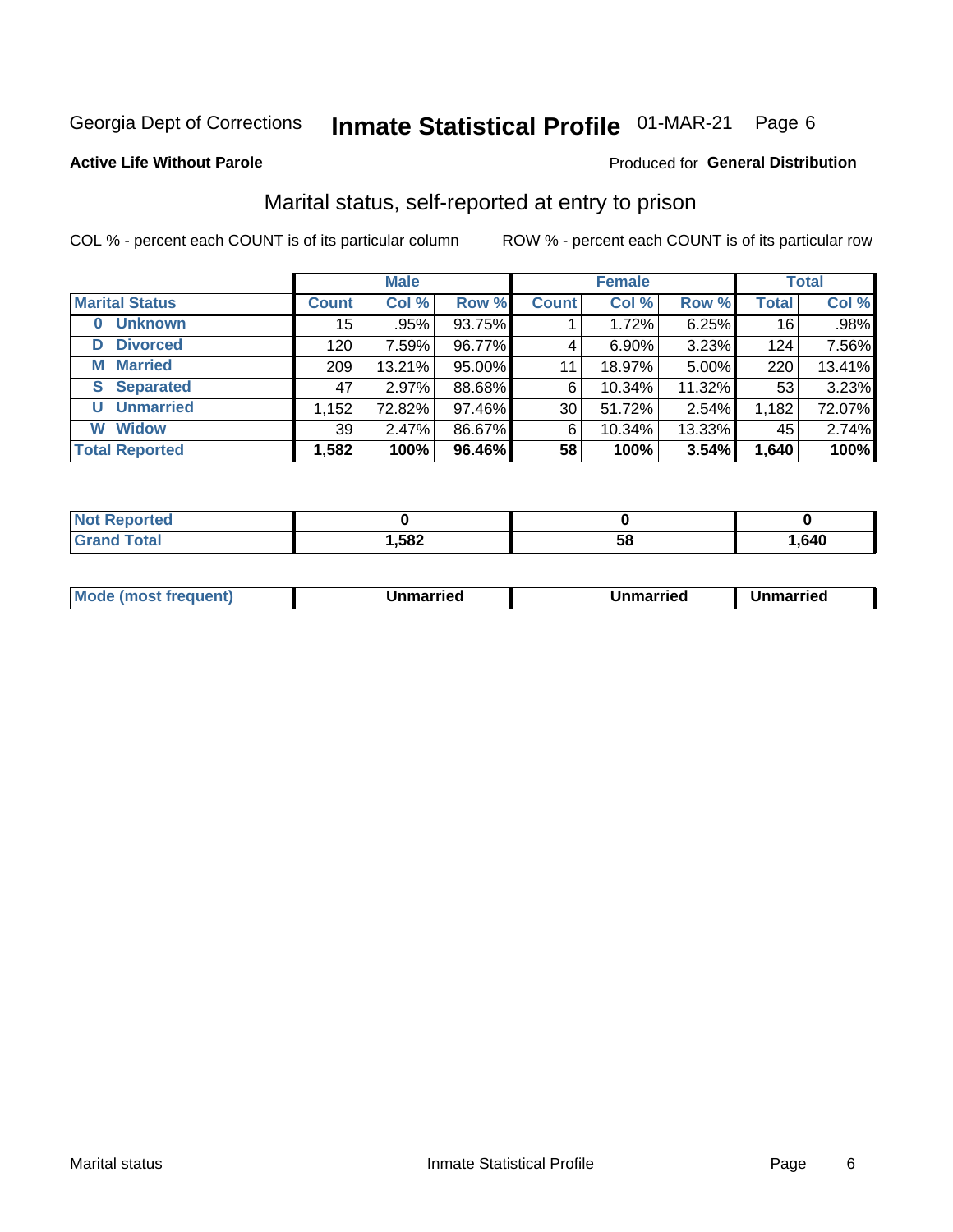#### Inmate Statistical Profile 01-MAR-21 Page 7

#### **Active Life Without Parole**

#### Produced for General Distribution

## Number of Inmates with Dependents, Self-Reported at Entry to Prison

COL % - percent each COUNT is of its particular column

|                             |              | <b>Male</b> |         | <b>Female</b> |        | <b>Total</b> |              |        |
|-----------------------------|--------------|-------------|---------|---------------|--------|--------------|--------------|--------|
| <b>Number of dependents</b> | <b>Count</b> | Col %       | Row %   | <b>Count</b>  | Col %  | Row %        | <b>Total</b> | Col %  |
| $\bf{0}$                    | 384          | 31.71%      | 95.05%  | 20            | 38.46% | 4.95%        | 404          | 31.99% |
|                             | 286          | 23.62%      | 96.95%  | 9             | 17.31% | 3.05%        | 295          | 23.36% |
| $\overline{2}$              | 217          | 17.92%      | 96.88%  |               | 13.46% | 3.13%        | 224          | 17.74% |
| $\overline{\mathbf{3}}$     | 140          | 11.56%      | 93.96%  | 9             | 17.31% | 6.04%        | 149          | 11.80% |
| 4                           | 91           | 7.51%       | 96.81%  | 3             | 5.77%  | 3.19%        | 94           | 7.44%  |
| $\overline{\mathbf{5}}$     | 39           | 3.22%       | 92.86%  | 3             | 5.77%  | 7.14%        | 42           | 3.33%  |
| 6                           | 24           | 1.98%       | 96.00%  |               | 1.92%  | 4.00%        | 25           | 1.98%  |
| 7                           | 13           | 1.07%       | 100.00% |               |        |              | 13           | 1.03%  |
| 8                           | 7            | 0.58%       | 100.00% |               |        |              | 7            | 0.55%  |
| 9                           | 3            | 0.25%       | 100.00% |               |        |              | 3            | 0.24%  |
| Over 10                     | 7            | 0.58%       | 100.00% |               |        |              | 7            | 0.55%  |
| <b>Total Reported</b>       | 1,211        | 100%        | 95.88%  | 52            | 100%   | 4.12%        | 1,263        | 100.0% |

| $-1$<br>$\sim$ |             | ^77<br>, , |
|----------------|-------------|------------|
| ,582           | $\sim$<br>◡ | .640       |

| <b>Mean</b><br>(average) | 1.60 | - 72<br>I. I J |
|--------------------------|------|----------------|
| Median (middle)          |      |                |
| Mode<br>(most frequent)  |      |                |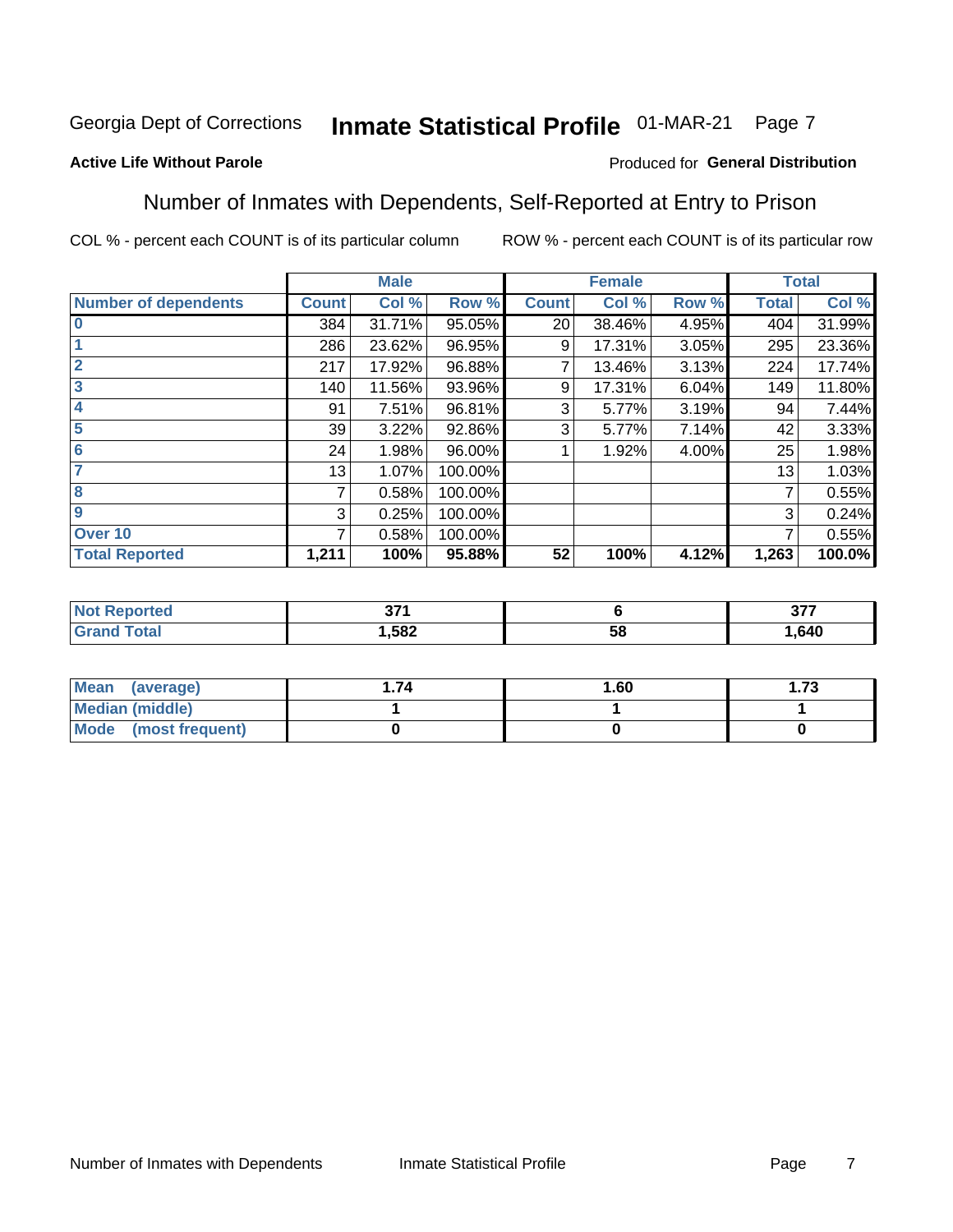#### **Inmate Statistical Profile 01-MAR-21** Page 8

#### **Active Life Without Parole**

#### Produced for General Distribution

# Religious affiliation, self-reported at entry to prison

COL % - percent each COUNT is of its particular column

|                         |                              |                | <b>Male</b> |         |                | <b>Female</b>             |         |                | <b>Total</b> |
|-------------------------|------------------------------|----------------|-------------|---------|----------------|---------------------------|---------|----------------|--------------|
|                         | <b>Religious Affiliation</b> | <b>Count</b>   | Col %       | Row %   | <b>Count</b>   | $\overline{\text{Col}}$ % | Row %   | <b>Total</b>   | Col %        |
| 1                       | <b>Islam</b>                 | 91             | 11.00%      | 96.81%  | 3              | 6.52%                     | 3.19%   | 94             | 10.77%       |
| $\overline{2}$          | <b>Catholic</b>              | 23             | 2.78%       | 88.46%  | 3              | 6.52%                     | 11.54%  | 26             | 2.98%        |
| $\overline{\mathbf{3}}$ | <b>Baptist</b>               | 393            | 47.52%      | 94.24%  | 24             | 52.17%                    | 5.76%   | 417            | 47.77%       |
| $\overline{4}$          | <b>Methodist</b>             | 12             | 1.45%       | 92.31%  |                | 2.17%                     | 7.69%   | 13             | 1.49%        |
| 7                       | <b>Church Of God</b>         | 3              | .36%        | 100.00% |                |                           |         | 3              | .34%         |
| 8                       | <b>Holiness</b>              | 15             | 1.81%       | 88.24%  | $\overline{2}$ | 4.35%                     | 11.76%  | 17             | 1.95%        |
| 9                       | <b>Jewish</b>                | 3              | .36%        | 75.00%  | 1              | 2.17%                     | 25.00%  | 4              | .46%         |
| $\overline{12}$         | <b>Hindu</b>                 | $\overline{2}$ | .24%        | 100.00% |                |                           |         | $\overline{2}$ | .23%         |
| 13                      | <b>Buddhist</b>              | 3              | .36%        | 100.00% |                |                           |         | 3              | .34%         |
| 16                      | <b>Seventh Day Adventist</b> | 6              | .73%        | 100.00% |                |                           |         | 6              | .69%         |
| 17                      | <b>Jehovah Witness</b>       | 12             | 1.45%       | 92.31%  |                | 2.17%                     | 7.69%   | 13             | 1.49%        |
| 18                      | <b>Latter Day Saints</b>     | 1              | .12%        | 100.00% |                |                           |         | 1              | .11%         |
| 20                      | <b>Other Prot</b>            | 72             | 8.71%       | 98.63%  | 1              | 2.17%                     | 1.37%   | 73             | 8.36%        |
| 21                      | <b>Messianic Judaism</b>     |                |             |         | 6              | 13.04%                    | 100.00% | 6              | .69%         |
| 23                      | <b>Hebrew Israelite</b>      | 1              | .12%        | 100.00% |                |                           |         |                | .11%         |
| 25                      | <b>Native American</b>       |                | .12%        | 100.00% |                |                           |         |                | .11%         |
| 28                      | <b>Rastafari</b>             |                | .12%        | 50.00%  | 1              | 2.17%                     | 50.00%  | $\overline{2}$ | .23%         |
| 30                      | <b>No Religion</b>           | 29             | 3.51%       | 96.67%  | 1              | 2.17%                     | 3.33%   | 30             | 3.44%        |
| 31                      | Christian -                  | 60             | 7.26%       | 96.77%  | $\overline{2}$ | 4.35%                     | 3.23%   | 62             | 7.10%        |
|                         | <b>Unspecified</b>           |                |             |         |                |                           |         |                |              |
| 96                      | <b>None</b>                  | 99             | 11.97%      | 100.00% |                |                           |         | 99             | 11.34%       |
|                         | <b>Total Reported</b>        | 827            | 100%        | 94.73%  | 46             | 100%                      | 5.27%   | 873            | 100%         |

| ιеσ | ---<br>755 | . . | 767  |
|-----|------------|-----|------|
|     | 1,582      | ວເ  | .640 |

| <b>Mode (most frequent)</b> | 3aptist | Baptist | Baptist |
|-----------------------------|---------|---------|---------|
|-----------------------------|---------|---------|---------|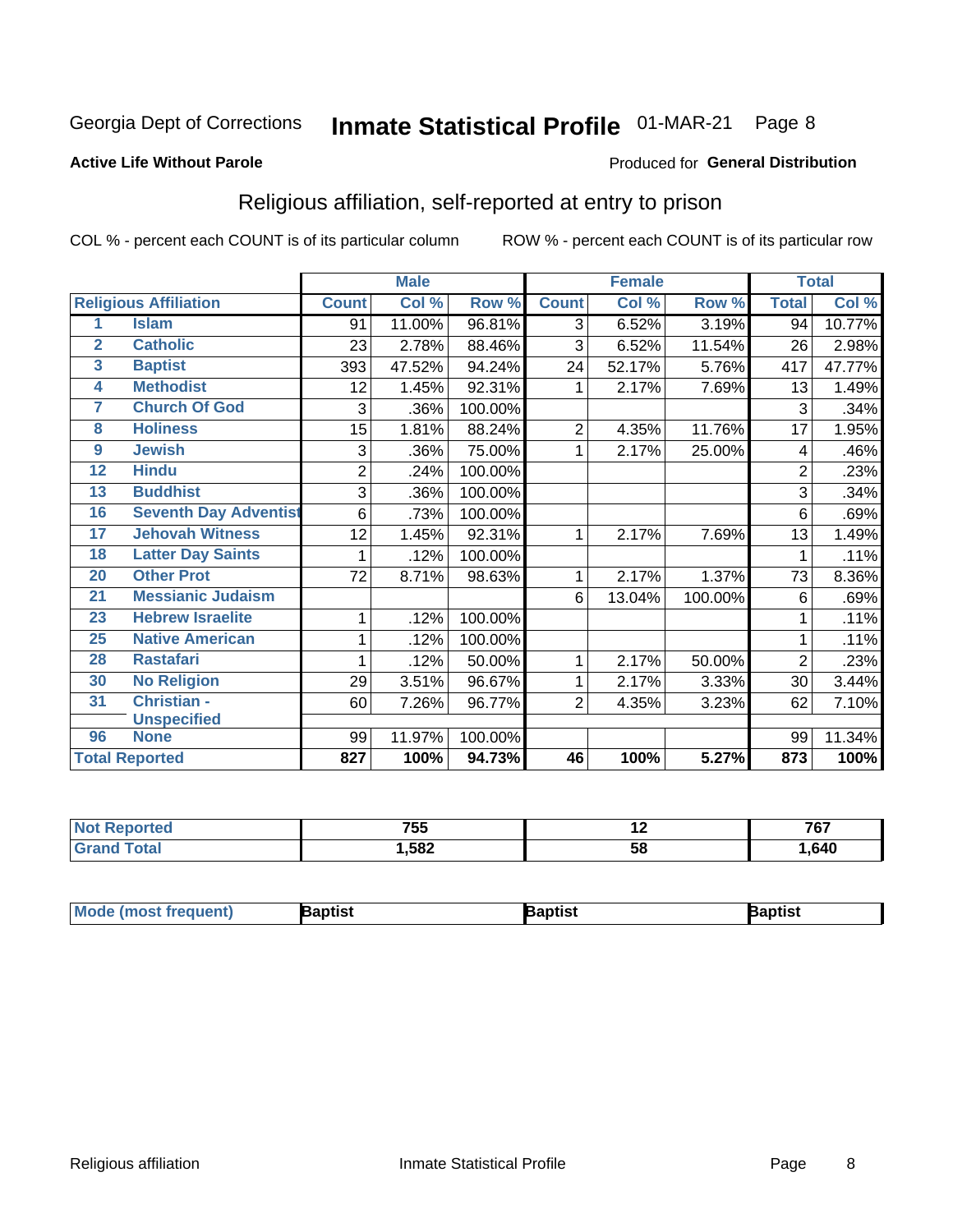#### Inmate Statistical Profile 01-MAR-21 Page 9

#### **Active Life Without Parole**

#### Produced for General Distribution

# Home county, self-reported at entry to prison

COL % - percent each COUNT is of its particular column

|     |                             |                         | <b>Male</b> |         |                | <b>Female</b> |        | <b>Total</b>            |        |
|-----|-----------------------------|-------------------------|-------------|---------|----------------|---------------|--------|-------------------------|--------|
|     | <b>Home County</b>          | <b>Count</b>            | Col %       | Row %   | <b>Count</b>   | Col %         | Row %  | <b>Total</b>            | Col %  |
| 000 | <b>Unknown</b>              | 306                     | 19.34%      | 95.03%  | 16             | 27.59%        | 4.97%  | 322                     | 19.63% |
| 001 | <b>Appling County</b>       | 6                       | .38%        | 100.00% |                |               |        | 6                       | .37%   |
| 002 | <b>Atkinson County</b>      | $\overline{2}$          | .13%        | 100.00% |                |               |        | $\overline{2}$          | .12%   |
| 003 | <b>Bacon County</b>         | $\mathbf 1$             | .06%        | 100.00% |                |               |        | 1                       | .06%   |
| 004 | <b>Baker County</b>         | $\overline{2}$          | .13%        | 100.00% |                |               |        | $\overline{2}$          | .12%   |
| 005 | <b>Baldwin County</b>       | 4                       | .25%        | 100.00% |                |               |        | 4                       | .24%   |
| 006 | <b>Banks County</b>         | $\mathbf{1}$            | .06%        | 100.00% |                |               |        | 1                       | .06%   |
| 007 | <b>Barrow County</b>        | 10                      | .63%        | 100.00% |                |               |        | 10                      | .61%   |
| 008 | <b>Bartow County</b>        | 12                      | .76%        | 100.00% |                |               |        | 12                      | .73%   |
| 009 | <b>Ben Hill County</b>      | $\overline{7}$          | .44%        | 100.00% |                |               |        | 7                       | .43%   |
| 010 | <b>Berrien County</b>       | 4                       | .25%        | 100.00% |                |               |        | $\overline{\mathbf{4}}$ | .24%   |
| 011 | <b>Bibb County</b>          | 41                      | 2.59%       | 97.62%  | 1              | 1.72%         | 2.38%  | 42                      | 2.56%  |
| 012 | <b>Bleckley County</b>      | 1                       | .06%        | 100.00% |                |               |        | 1                       | .06%   |
| 013 | <b>Brantley County</b>      | $\mathbf 1$             | .06%        | 100.00% |                |               |        | 1                       | .06%   |
| 014 | <b>Brooks County</b>        | 3                       | .19%        | 100.00% |                |               |        | 3                       | .18%   |
| 015 | <b>Bryan County</b>         | $\mathbf 1$             | .06%        | 100.00% |                |               |        | 1                       | .06%   |
| 016 | <b>Bulloch County</b>       | 4                       | .25%        | 100.00% |                |               |        | $\overline{4}$          | .24%   |
| 017 | <b>Burke County</b>         | 10                      | .63%        | 100.00% |                |               |        | 10                      | .61%   |
| 018 | <b>Butts County</b>         | 4                       | .25%        | 100.00% |                |               |        | 4                       | .24%   |
| 019 | <b>Calhoun County</b>       | $\mathbf 1$             | .06%        | 100.00% |                |               |        | 1                       | .06%   |
| 020 | <b>Camden County</b>        | 5                       | .32%        | 100.00% |                |               |        | 5                       | .30%   |
| 021 | <b>Candler County</b>       | 5                       | .32%        | 100.00% |                |               |        | 5                       | .30%   |
| 022 | <b>Carroll County</b>       | 6                       | .38%        | 85.71%  | 1              | 1.72%         | 14.29% | 7                       | .43%   |
| 023 | <b>Catoosa County</b>       | 5                       | .32%        | 100.00% |                |               |        | 5                       | .30%   |
| 025 | <b>Chatham County</b>       | 57                      | 3.60%       | 100.00% |                |               |        | 57                      | 3.48%  |
| 026 | <b>Chattahoochee County</b> | $\mathbf 1$             | .06%        | 100.00% |                |               |        | 1                       | .06%   |
| 027 | <b>Chattooga County</b>     | $\mathbf 1$             | .06%        | 100.00% |                |               |        | 1                       | .06%   |
| 028 | <b>Cherokee County</b>      | $\overline{7}$          | .44%        | 100.00% |                |               |        | $\overline{7}$          | .43%   |
| 029 | <b>Clarke County</b>        | 22                      | 1.39%       | 95.65%  | 1              | 1.72%         | 4.35%  | 23                      | 1.40%  |
| 030 | <b>Clay County</b>          | $\mathbf 1$             | .06%        | 100.00% |                |               |        | 1                       | .06%   |
| 031 | <b>Clayton County</b>       | 58                      | 3.67%       | 95.08%  | $\sqrt{3}$     | 5.17%         | 4.92%  | 61                      | 3.72%  |
| 033 | <b>Cobb County</b>          | 53                      | 3.35%       | 98.15%  | 1              | 1.72%         | 1.85%  | 54                      | 3.29%  |
| 034 | <b>Coffee County</b>        | $\overline{7}$          | .44%        | 77.78%  | $\overline{2}$ | 3.45%         | 22.22% | $\boldsymbol{9}$        | .55%   |
| 035 | <b>Colquitt County</b>      | 3                       | .19%        | 100.00% |                |               |        | $\overline{3}$          | .18%   |
| 036 | <b>Columbia County</b>      | $\overline{9}$          | .57%        | 100.00% |                |               |        | 9                       | .55%   |
| 037 | <b>Cook County</b>          | $\overline{\mathbf{4}}$ | .25%        | 100.00% |                |               |        | 4                       | .24%   |
| 038 | <b>Coweta County</b>        | 6                       | .38%        | 100.00% |                |               |        | 6                       | .37%   |
| 040 | <b>Crisp County</b>         | 5                       | .32%        | 100.00% |                |               |        | 5                       | .30%   |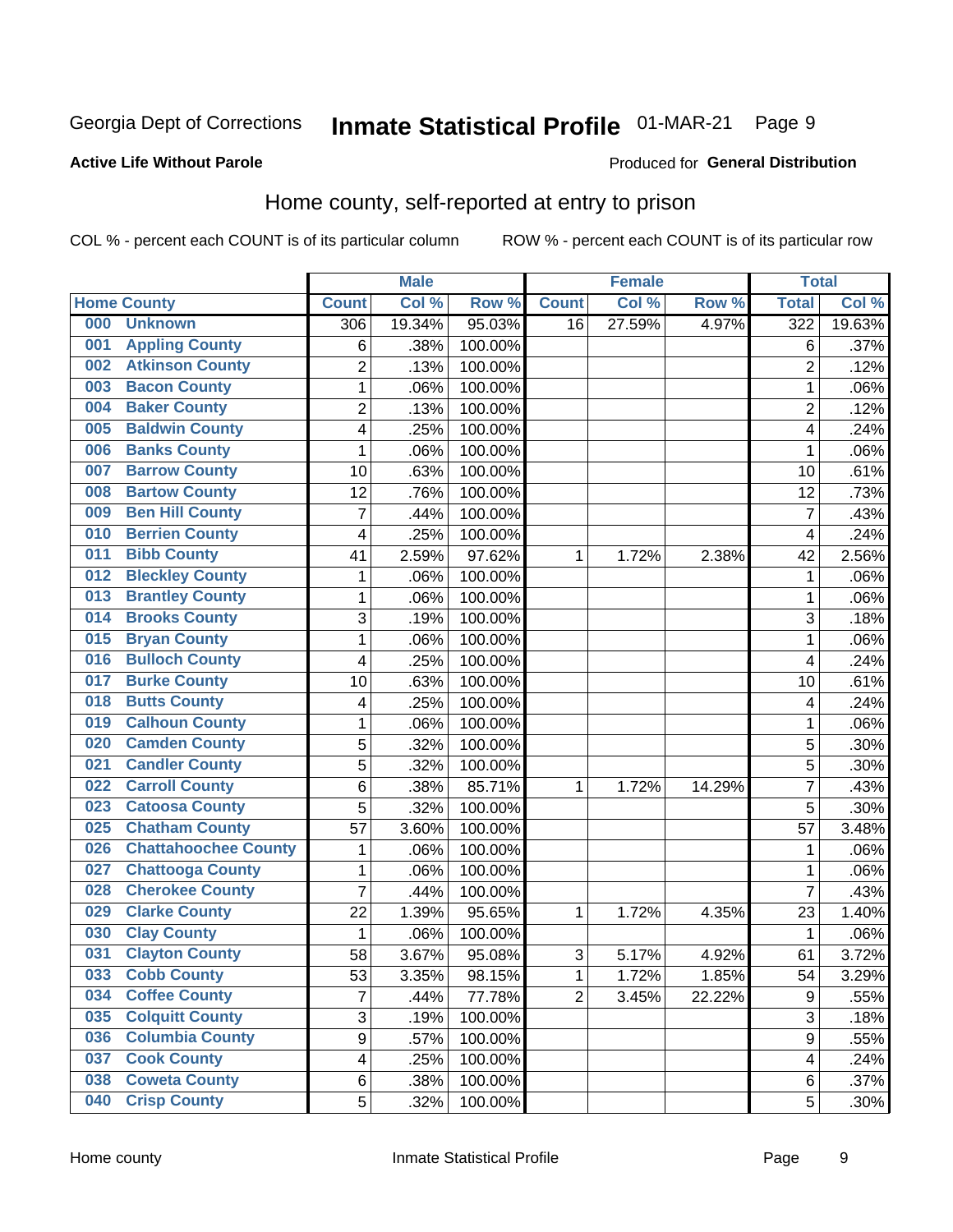# Inmate Statistical Profile 01-MAR-21 Page 10

Produced for General Distribution

### **Active Life Without Parole**

## Home county, self-reported at entry to prison

COL % - percent each COUNT is of its particular column

|     |                          |                         | <b>Male</b> |                  |                | <b>Female</b> |         | <b>Total</b>            |        |
|-----|--------------------------|-------------------------|-------------|------------------|----------------|---------------|---------|-------------------------|--------|
|     | <b>Home County</b>       | <b>Count</b>            | Col %       | Row <sup>%</sup> | <b>Count</b>   | Col %         | Row %   | <b>Total</b>            | Col%   |
| 043 | <b>Decatur County</b>    | 6                       | .38%        | 100.00%          |                |               |         | 6                       | .37%   |
| 044 | <b>Dekalb County</b>     | 116                     | 7.33%       | 99.15%           | 1              | 1.72%         | .85%    | 117                     | 7.13%  |
| 045 | <b>Dodge County</b>      | 1                       | .06%        | 100.00%          |                |               |         | 1                       | .06%   |
| 046 | <b>Dooly County</b>      | 1                       | .06%        | 100.00%          |                |               |         | 1                       | .06%   |
| 047 | <b>Dougherty County</b>  | 24                      | 1.52%       | 92.31%           | $\overline{2}$ | 3.45%         | 7.69%   | 26                      | 1.59%  |
| 048 | <b>Douglas County</b>    | 18                      | 1.14%       | 100.00%          |                |               |         | 18                      | 1.10%  |
| 049 | <b>Early County</b>      | 3                       | .19%        | 100.00%          |                |               |         | 3                       | .18%   |
| 051 | <b>Effingham County</b>  | 5                       | .32%        | 100.00%          |                |               |         | 5                       | .30%   |
| 052 | <b>Elbert County</b>     | $\overline{2}$          | .13%        | 100.00%          |                |               |         | $\overline{2}$          | .12%   |
| 053 | <b>Emanuel County</b>    | 5                       | .32%        | 100.00%          |                |               |         | 5                       | .30%   |
| 054 | <b>Evans County</b>      |                         |             |                  | 1              | 1.72%         | 100.00% | 1                       | .06%   |
| 056 | <b>Fayette County</b>    | 7                       | .44%        | 100.00%          |                |               |         | $\overline{7}$          | .43%   |
| 057 | <b>Floyd County</b>      | 21                      | 1.33%       | 91.30%           | $\overline{2}$ | 3.45%         | 8.70%   | 23                      | 1.40%  |
| 058 | <b>Forsyth County</b>    | 3                       | .19%        | 60.00%           | 2              | 3.45%         | 40.00%  | 5                       | .30%   |
| 059 | <b>Franklin County</b>   | 4                       | .25%        | 100.00%          |                |               |         | $\overline{4}$          | .24%   |
| 060 | <b>Fulton County</b>     | 184                     | 11.63%      | 97.87%           | 4              | 6.90%         | 2.13%   | 188                     | 11.46% |
| 061 | <b>Gilmer County</b>     | $\overline{2}$          | .13%        | 100.00%          |                |               |         | $\overline{2}$          | .12%   |
| 063 | <b>Glynn County</b>      | 13                      | .82%        | 100.00%          |                |               |         | 13                      | .79%   |
| 064 | <b>Gordon County</b>     | 8                       | .51%        | 100.00%          |                |               |         | 8                       | .49%   |
| 066 | <b>Greene County</b>     | 3                       | .19%        | 100.00%          |                |               |         | $\overline{3}$          | .18%   |
| 067 | <b>Gwinnett County</b>   | 48                      | 3.03%       | 94.12%           | 3              | 5.17%         | 5.88%   | 51                      | 3.11%  |
| 068 | <b>Habersham County</b>  | $\overline{2}$          | .13%        | 100.00%          |                |               |         | $\overline{2}$          | .12%   |
| 069 | <b>Hall County</b>       | 14                      | .88%        | 93.33%           | 1              | 1.72%         | 6.67%   | 15                      | .91%   |
| 070 | <b>Hancock County</b>    | 2                       | .13%        | 100.00%          |                |               |         | $\overline{2}$          | .12%   |
| 071 | <b>Haralson County</b>   | $\overline{c}$          | .13%        | 100.00%          |                |               |         | $\overline{2}$          | .12%   |
| 072 | <b>Harris County</b>     | 4                       | .25%        | 100.00%          |                |               |         | 4                       | .24%   |
| 073 | <b>Hart County</b>       | 3                       | .19%        | 100.00%          |                |               |         | 3                       | .18%   |
| 074 | <b>Heard County</b>      | 1                       | .06%        | 100.00%          |                |               |         | 1                       | .06%   |
| 075 | <b>Henry County</b>      | 16                      | 1.01%       | 94.12%           | 1              | 1.72%         | 5.88%   | 17                      | 1.04%  |
| 076 | <b>Houston County</b>    | 21                      | 1.33%       | 95.45%           | 1              | 1.72%         | 4.55%   | 22                      | 1.34%  |
| 078 | <b>Jackson County</b>    | 11                      | .70%        | 100.00%          |                |               |         | 11                      | .67%   |
| 080 | <b>Jeff Davis County</b> | $\mathbf 1$             | .06%        | 100.00%          |                |               |         | 1                       | .06%   |
| 081 | <b>Jefferson County</b>  | $\overline{7}$          | .44%        | 87.50%           | 1              | 1.72%         | 12.50%  | 8                       | .49%   |
| 082 | <b>Jenkins County</b>    | 3                       | .19%        | 100.00%          |                |               |         | 3                       | .18%   |
| 083 | <b>Johnson County</b>    | $\mathbf{1}$            | .06%        | 100.00%          |                |               |         | 1                       | .06%   |
| 084 | <b>Jones County</b>      | 1                       | .06%        | 50.00%           | 1              | 1.72%         | 50.00%  | $\overline{2}$          | .12%   |
| 087 | <b>Laurens County</b>    | $\overline{\mathbf{4}}$ | .25%        | 100.00%          |                |               |         | $\overline{\mathbf{4}}$ | .24%   |
| 088 | <b>Lee County</b>        | 3                       | .19%        | 100.00%          |                |               |         | 3                       | .18%   |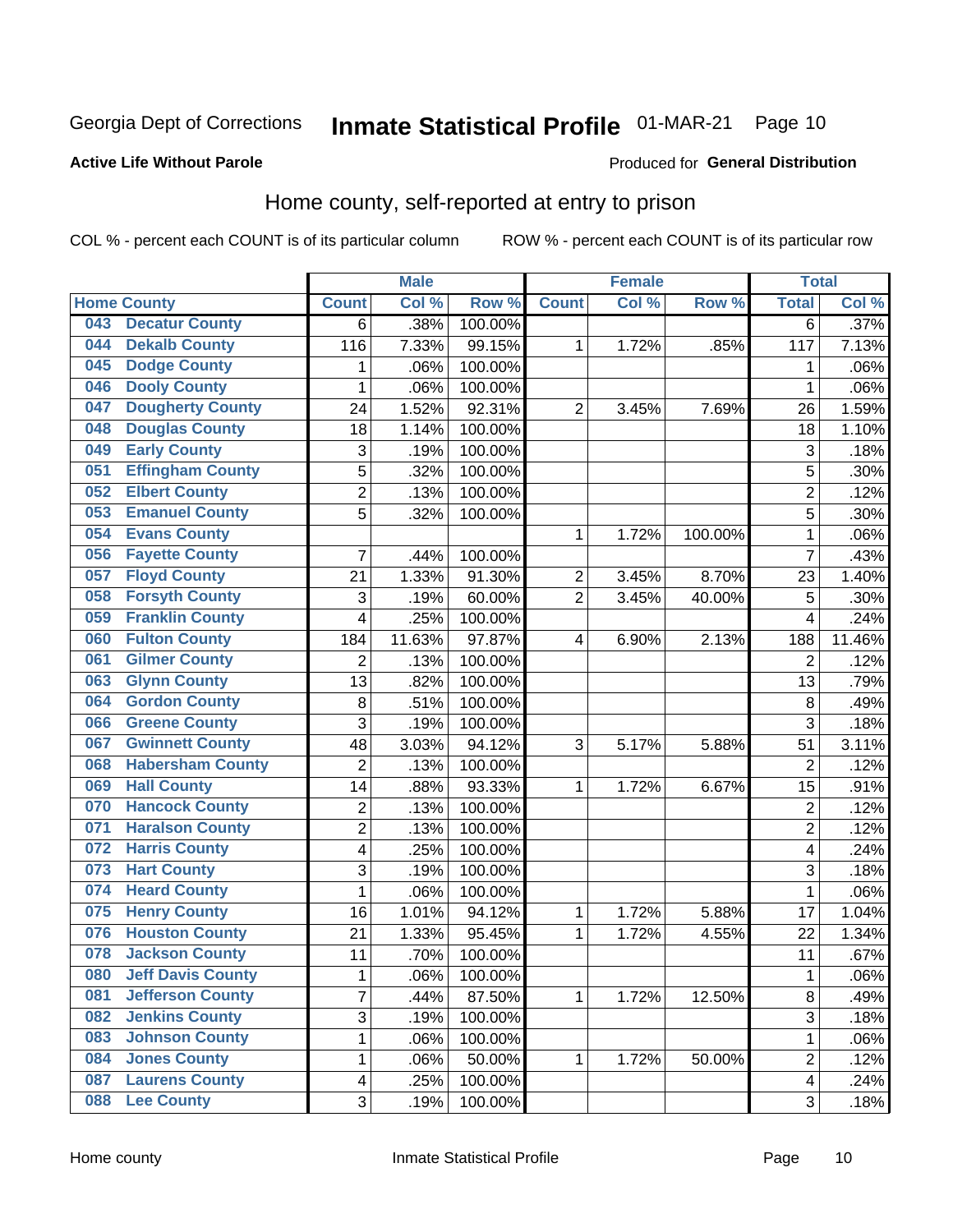#### **Inmate Statistical Profile 01-MAR-21** Page 11

Produced for General Distribution

### **Active Life Without Parole**

## Home county, self-reported at entry to prison

COL % - percent each COUNT is of its particular column

|                  |                          |                | <b>Male</b> |         |                         | <b>Female</b> |         | <b>Total</b>    |       |
|------------------|--------------------------|----------------|-------------|---------|-------------------------|---------------|---------|-----------------|-------|
|                  | <b>Home County</b>       | <b>Count</b>   | Col%        | Row %   | <b>Count</b>            | Col %         | Row %   | <b>Total</b>    | Col%  |
| 089              | <b>Liberty County</b>    | 11             | .70%        | 91.67%  | 1                       | 1.72%         | 8.33%   | $\overline{12}$ | .73%  |
| 090              | <b>Lincoln County</b>    | $\overline{2}$ | .13%        | 100.00% |                         |               |         | $\overline{2}$  | .12%  |
| 091              | <b>Long County</b>       | $\mathbf{1}$   | .06%        | 100.00% |                         |               |         | 1               | .06%  |
| 092              | <b>Lowndes County</b>    | 10             | .63%        | 100.00% |                         |               |         | 10              | .61%  |
| 093              | <b>Lumpkin County</b>    | $\overline{2}$ | .13%        | 100.00% |                         |               |         | $\overline{2}$  | .12%  |
| 094              | <b>Macon County</b>      | $\mathbf 1$    | .06%        | 100.00% |                         |               |         | 1               | .06%  |
| 095              | <b>Madison County</b>    | $\mathbf 1$    | .06%        | 100.00% |                         |               |         | 1               | .06%  |
| 096              | <b>Marion County</b>     | 1              | .06%        | 50.00%  | 1                       | 1.72%         | 50.00%  | $\overline{c}$  | .12%  |
| 097              | <b>Mcduffie County</b>   | 3              | .19%        | 100.00% |                         |               |         | 3               | .18%  |
| 098              | <b>Mcintosh County</b>   | $\mathbf 1$    | .06%        | 100.00% |                         |               |         | 1               | .06%  |
| 099              | <b>Meriwether County</b> | 3              | .19%        | 100.00% |                         |               |         | 3               | .18%  |
| 100              | <b>Miller County</b>     | $\overline{c}$ | .13%        | 100.00% |                         |               |         | $\overline{2}$  | .12%  |
| 101              | <b>Mitchell County</b>   | $\overline{2}$ | .13%        | 100.00% |                         |               |         | $\overline{2}$  | .12%  |
| 102              | <b>Monroe County</b>     | 6              | .38%        | 100.00% |                         |               |         | $6\phantom{1}6$ | .37%  |
| 103              | <b>Montgomery County</b> | $\mathbf 1$    | .06%        | 100.00% |                         |               |         | 1               | .06%  |
| 104              | <b>Morgan County</b>     | $\overline{2}$ | .13%        | 100.00% |                         |               |         | $\overline{2}$  | .12%  |
| 106              | <b>Muscogee County</b>   | 33             | 2.09%       | 100.00% |                         |               |         | 33              | 2.01% |
| 107              | <b>Newton County</b>     | 8              | .51%        | 80.00%  | $\overline{\mathbf{c}}$ | 3.45%         | 20.00%  | 10              | .61%  |
| 108              | <b>Oconee County</b>     |                |             |         | 1                       | 1.72%         | 100.00% | 1               | .06%  |
| 109              | <b>Oglethorpe County</b> | 4              | .25%        | 100.00% |                         |               |         | 4               | .24%  |
| 110              | <b>Paulding County</b>   | 11             | .70%        | 100.00% |                         |               |         | 11              | .67%  |
| 111              | <b>Peach County</b>      | $\mathbf 1$    | .06%        | 100.00% |                         |               |         | 1               | .06%  |
| 112              | <b>Pickens County</b>    | $\mathbf 1$    | .06%        | 100.00% |                         |               |         | 1               | .06%  |
| 113              | <b>Pierce County</b>     | 6              | .38%        | 100.00% |                         |               |         | $\,6$           | .37%  |
| 114              | <b>Pike County</b>       | $\overline{c}$ | .13%        | 100.00% |                         |               |         | $\overline{c}$  | .12%  |
| $\overline{115}$ | <b>Polk County</b>       | 5              | .32%        | 100.00% |                         |               |         | 5               | .30%  |
| 117              | <b>Putnam County</b>     | 5              | .32%        | 83.33%  | 1                       | 1.72%         | 16.67%  | 6               | .37%  |
| 119              | <b>Rabun County</b>      | $\overline{2}$ | .13%        | 100.00% |                         |               |         | $\overline{2}$  | .12%  |
| 120              | <b>Randolph County</b>   | $\overline{2}$ | .13%        | 100.00% |                         |               |         | $\overline{2}$  | .12%  |
| 121              | <b>Richmond County</b>   | 54             | 3.41%       | 94.74%  | 3                       | 5.17%         | 5.26%   | 57              | 3.48% |
| 122              | <b>Rockdale County</b>   | 8              | .51%        | 100.00% |                         |               |         | 8               | .49%  |
| 124              | <b>Screven County</b>    | $\mathbf 1$    | .06%        | 100.00% |                         |               |         | 1               | .06%  |
| 125              | <b>Seminole County</b>   | $\overline{2}$ | .13%        | 100.00% |                         |               |         | $\overline{2}$  | .12%  |
| 126              | <b>Spalding County</b>   | 14             | .88%        | 100.00% |                         |               |         | 14              | .85%  |
| 127              | <b>Stephens County</b>   | $\overline{c}$ | .13%        | 66.67%  | 1                       | 1.72%         | 33.33%  | $\sqrt{3}$      | .18%  |
| 128              | <b>Stewart County</b>    | $\mathbf{1}$   | .06%        | 100.00% |                         |               |         | 1               | .06%  |
| 129              | <b>Sumter County</b>     | 5              | .32%        | 100.00% |                         |               |         | 5               | .30%  |
| 132              | <b>Tattnall County</b>   | $\overline{7}$ | .44%        | 100.00% |                         |               |         | 7               | .43%  |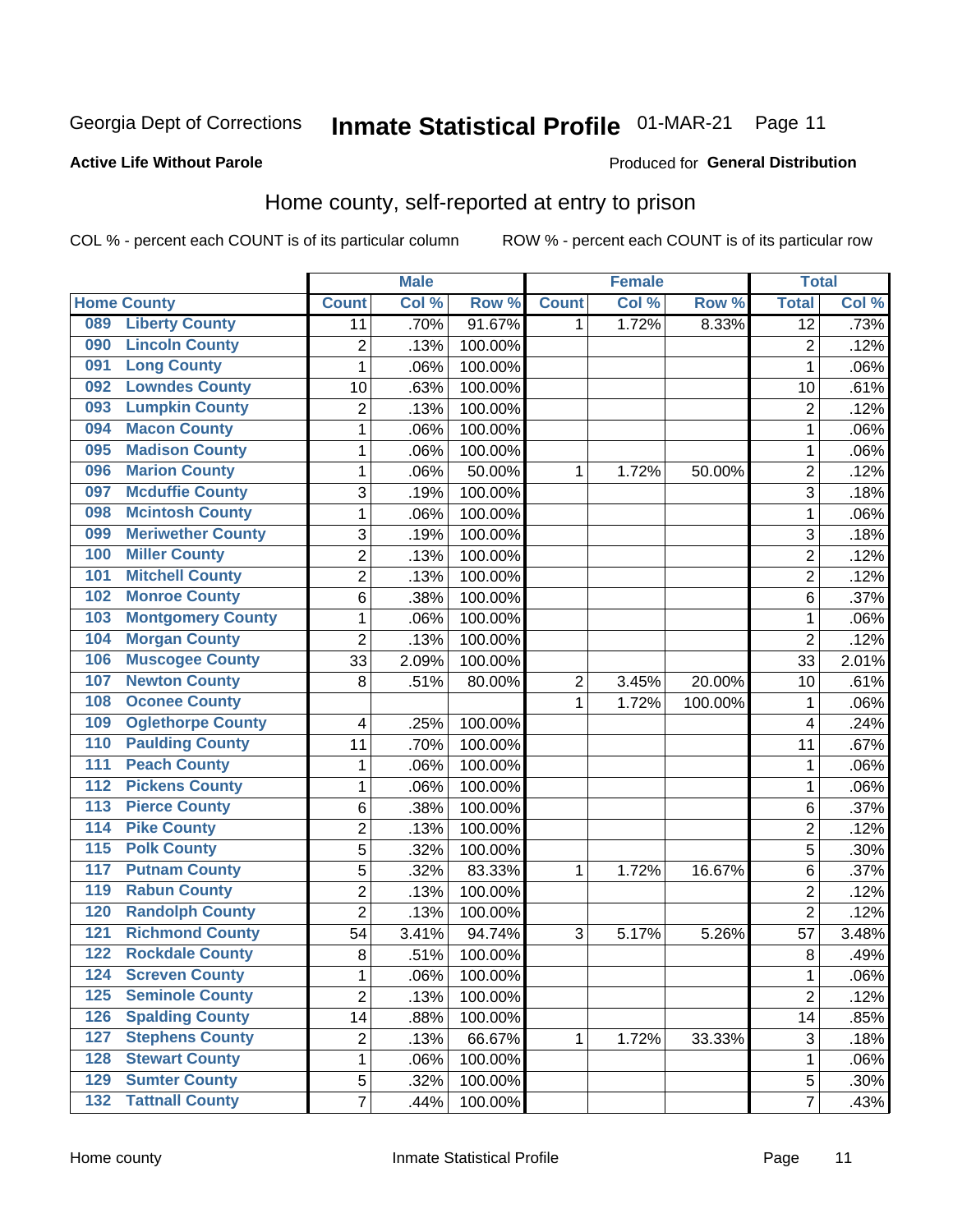# Inmate Statistical Profile 01-MAR-21 Page 12

#### **Active Life Without Parole**

#### Produced for General Distribution

## Home county, self-reported at entry to prison

COL % - percent each COUNT is of its particular column

|                                    |                | <b>Male</b> |         | <b>Female</b> |       |        | <b>Total</b>   |         |
|------------------------------------|----------------|-------------|---------|---------------|-------|--------|----------------|---------|
| <b>Home County</b>                 | <b>Count</b>   | Col %       | Row %   | <b>Count</b>  | Col % | Row %  | <b>Total</b>   | Col %   |
| <b>Taylor County</b><br>133        | 1              | .06%        | 100.00% |               |       |        | 1              | $.06\%$ |
| <b>Telfair County</b><br>134       | $\overline{2}$ | .13%        | 100.00% |               |       |        | $\overline{2}$ | .12%    |
| <b>Thomas County</b><br>136        | 4              | .25%        | 100.00% |               |       |        | 4              | .24%    |
| <b>Tift County</b><br>137          | 8              | .51%        | 100.00% |               |       |        | 8              | .49%    |
| <b>Toombs County</b><br>138        | 10             | .63%        | 100.00% |               |       |        | 10             | .61%    |
| <b>Treutlen County</b><br>140      | 4              | .25%        | 100.00% |               |       |        | 4              | .24%    |
| <b>Troup County</b><br>141         | 6              | .38%        | 100.00% |               |       |        | 6              | .37%    |
| <b>Twiggs County</b><br>143        | $\overline{2}$ | .13%        | 100.00% |               |       |        | $\overline{2}$ | .12%    |
| <b>Union County</b><br>144         | 1              | .06%        | 100.00% |               |       |        |                | .06%    |
| <b>Upson County</b><br>145         | 5              | .32%        | 100.00% |               |       |        | 5              | .30%    |
| <b>Walker County</b><br>146        | 3              | .19%        | 75.00%  | 1             | 1.72% | 25.00% | 4              | .24%    |
| <b>Walton County</b><br>147        | 14             | .88%        | 100.00% |               |       |        | 14             | .85%    |
| <b>Ware County</b><br>148          | 12             | .76%        | 100.00% |               |       |        | 12             | .73%    |
| <b>Warren County</b><br>149        | $\overline{2}$ | .13%        | 66.67%  | 1             | 1.72% | 33.33% | 3              | .18%    |
| <b>Washington County</b><br>150    | 6              | .38%        | 100.00% |               |       |        | 6              | .37%    |
| <b>Wayne County</b><br>151         | 9              | .57%        | 100.00% |               |       |        | 9              | .55%    |
| <b>Wheeler County</b><br>153       | 1              | .06%        | 100.00% |               |       |        | 1              | .06%    |
| <b>White County</b><br>154         | 1              | .06%        | 50.00%  | 1             | 1.72% | 50.00% | $\overline{2}$ | .12%    |
| <b>Whitfield County</b><br>155     | 12             | .76%        | 100.00% |               |       |        | 12             | .73%    |
| <b>Wilkes County</b><br>157        | 4              | .25%        | 100.00% |               |       |        | 4              | .24%    |
| <b>Wilkinson County</b><br>158     | $\overline{2}$ | .13%        | 100.00% |               |       |        | $\overline{2}$ | .12%    |
| <b>Worth County</b><br>159         | 1              | .06%        | 100.00% |               |       |        | 1              | .06%    |
| <b>Other Custody/Out Of</b><br>999 | 3              | .19%        | 100.00% |               |       |        | 3              | .18%    |
| <b>State</b>                       |                |             |         |               |       |        |                |         |
| <b>Total Rported</b>               | 1,582          | 100%        | 96.46%  | 58            | 100%  | 3.54%  | 1,640          | 100%    |

| <b>Not Reported</b> |      |    |      |
|---------------------|------|----|------|
| `otal               | ,582 | ວດ | .640 |

| Mode (most frequent) | <b>Fulton County</b> | <b>Fulton County</b> | <b>Fulton County</b> |
|----------------------|----------------------|----------------------|----------------------|
|----------------------|----------------------|----------------------|----------------------|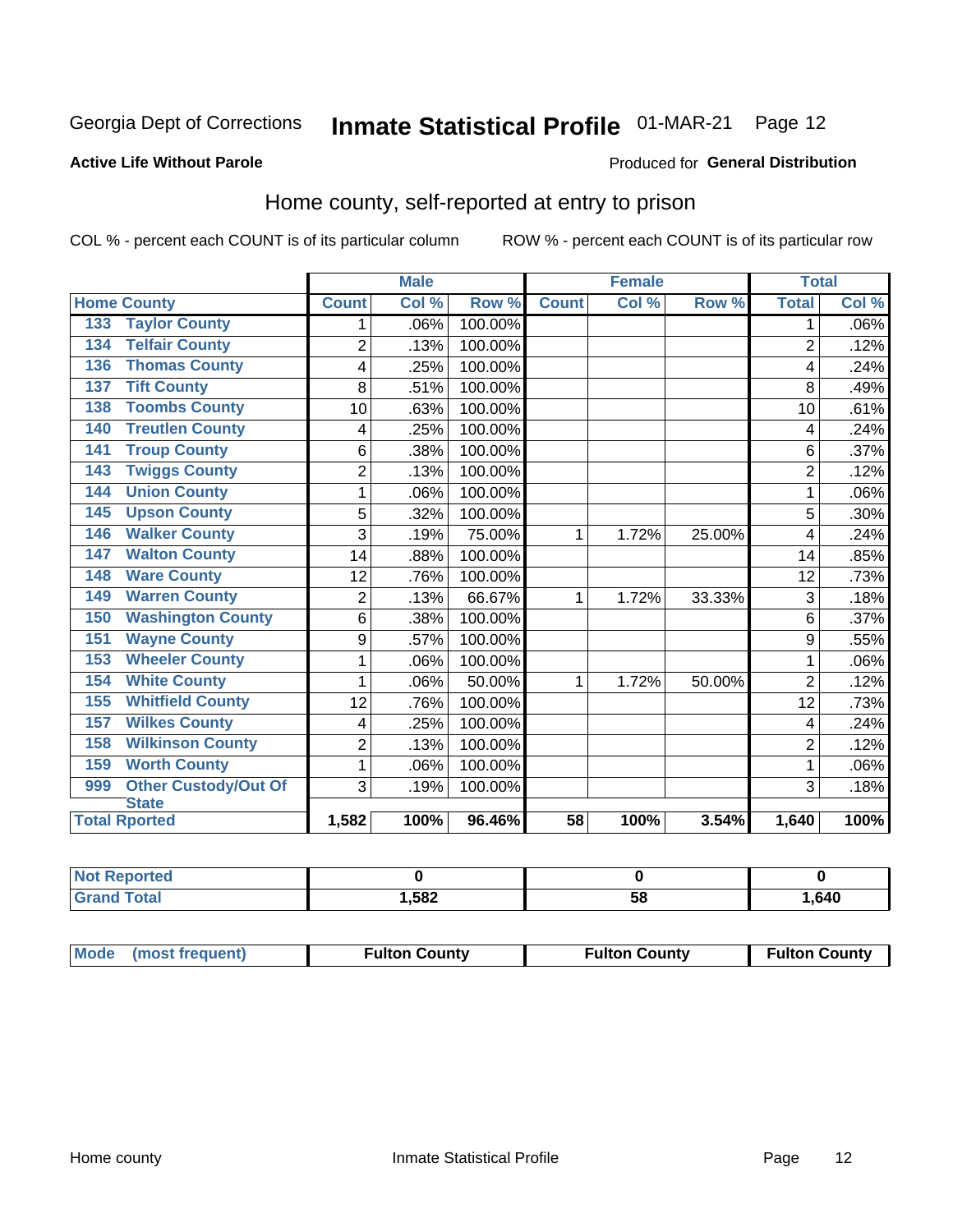#### **Inmate Statistical Profile 01-MAR-21** Page 13

### **Active Life Without Parole**

### Produced for General Distribution

## Employment status before prison, self-reported at entry to prison

COL % - percent each COUNT is of its particular column

|                           |              | <b>Male</b> |         |              | <b>Female</b> |        |       | <b>Total</b> |
|---------------------------|--------------|-------------|---------|--------------|---------------|--------|-------|--------------|
| <b>Employment Status</b>  | <b>Count</b> | Col %       | Row %   | <b>Count</b> | Col %         | Row %  | Total | Col %        |
| <b>Full Time</b><br>01    | 513          | 45.16%      | 96.07%  | 21           | 47.73%        | 3.93%  | 534   | 45.25%       |
| <b>Part Time</b><br>02    | 75           | 6.60%       | 100.00% |              |               |        | 75    | 6.36%        |
| Unempl $<$ 6M<br>03       | 69           | 6.07%       | 98.57%  |              | 2.27%         | 1.43%  | 70    | 5.93%        |
| Unempl > 6M<br>04         | 288          | 25.35%      | 94.74%  | 16           | 36.36%        | 5.26%  | 304   | 25.76%       |
| <b>Never Worked</b><br>05 | 105          | 9.24%       | 100.00% |              |               |        | 105   | 8.90%        |
| <b>Student</b><br>06      | 34           | 2.99%       | 100.00% |              |               |        | 34    | 2.88%        |
| <b>Incapable</b><br>07    | 52           | 4.58%       | 89.66%  | 6            | 13.64%        | 10.34% | 58    | 4.92%        |
| <b>Total Reported</b>     | 1,136        | 100%        | 96.27%  | 44           | 100%          | 3.73%  | 1,180 | 100%         |

| 14F<br>14 U<br>__ | "  | 460  |
|-------------------|----|------|
| 1,582             | ວເ | .640 |

| Mc | ----<br>me<br>ш | nc<br>. |
|----|-----------------|---------|
|    |                 |         |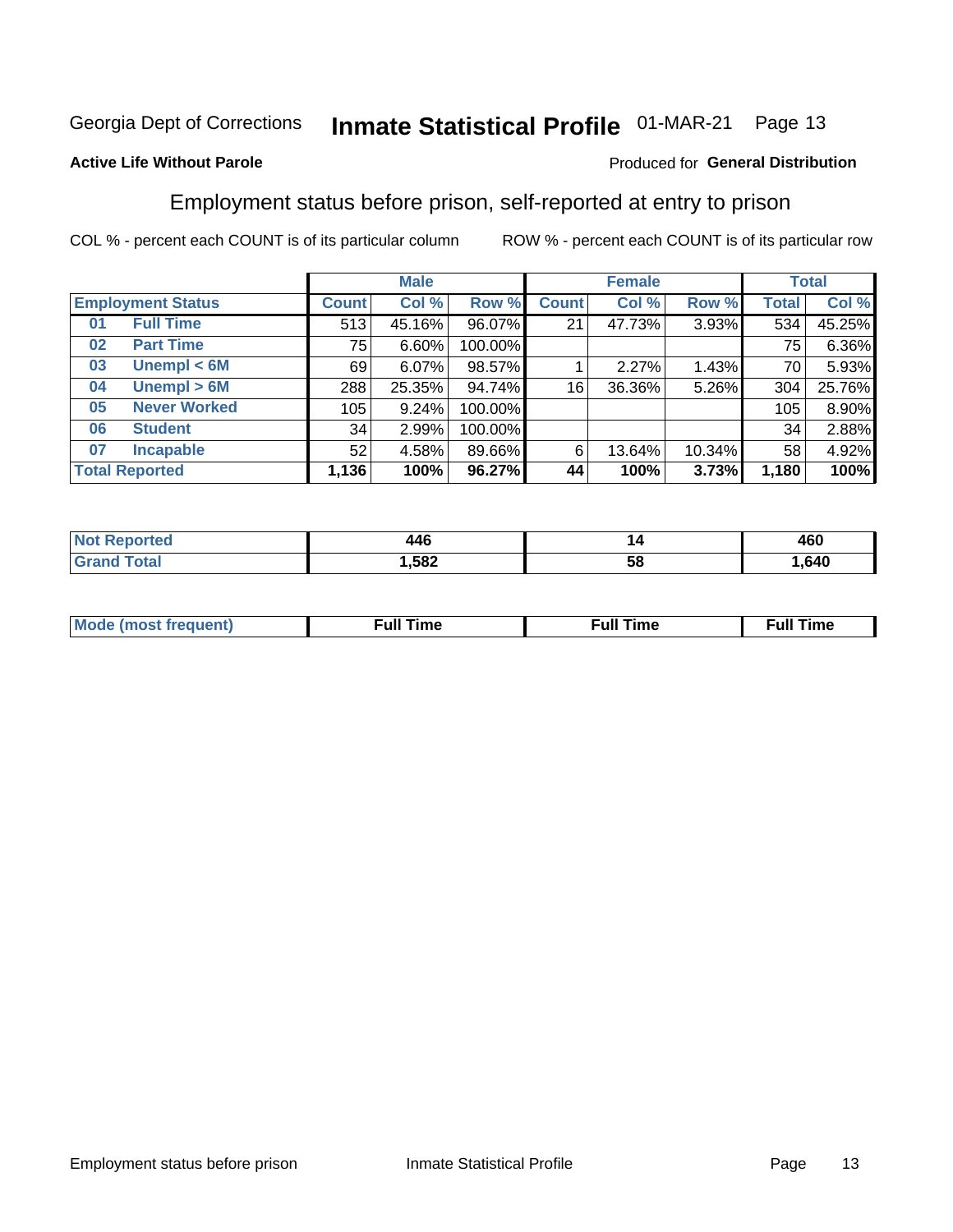### **Active Life Without Parole**

Produced for General Distribution

### Age at admission

COL % - percent each COUNT is of its particular column

|                         |              | <b>Male</b> |         |                | <b>Female</b> |        |              | <b>Total</b> |
|-------------------------|--------------|-------------|---------|----------------|---------------|--------|--------------|--------------|
| <b>Age At Admission</b> | <b>Count</b> | Col %       | Row %   | <b>Count</b>   | Col %         | Row %  | <b>Total</b> | Col %        |
| 15                      | 2            | 0.13%       | 100.00% |                |               |        | 2            | 0.12%        |
| 16                      | 1            | 0.06%       | 100.00% |                |               |        | 1            | 0.06%        |
| $\overline{17}$         | 8            | 0.51%       | 100.00% |                |               |        | 8            | 0.49%        |
| 18                      | 8            | 0.51%       | 100.00% |                |               |        | 8            | 0.49%        |
| 19                      | 22           | 1.39%       | 100.00% |                |               |        | 22           | 1.34%        |
| $\overline{20}$         | 41           | 2.59%       | 97.62%  | 1              | 1.72%         | 2.38%  | 42           | 2.56%        |
| 21                      | 36           | 2.28%       | 94.74%  | $\overline{2}$ | 3.45%         | 5.26%  | 38           | 2.32%        |
| 22                      | 63           | 3.98%       | 96.92%  | $\overline{2}$ | 3.45%         | 3.08%  | 65           | 3.96%        |
| 23                      | 55           | 3.48%       | 98.21%  | 1              | 1.72%         | 1.79%  | 56           | 3.41%        |
| 24                      | 57           | 3.60%       | 95.00%  | 3              | 5.17%         | 5.00%  | 60           | 3.66%        |
| $\overline{25}$         | 71           | 4.49%       | 94.67%  | 4              | 6.90%         | 5.33%  | 75           | 4.57%        |
| 26                      | 73           | 4.61%       | 97.33%  | $\overline{2}$ | 3.45%         | 2.67%  | 75           | 4.57%        |
| $\overline{27}$         | 62           | 3.92%       | 93.94%  | 4              | 6.90%         | 6.06%  | 66           | 4.02%        |
| 28                      | 69           | 4.36%       | 97.18%  | $\overline{2}$ | 3.45%         | 2.82%  | 71           | 4.33%        |
| 29                      | 70           | 4.42%       | 98.59%  | 1              | 1.72%         | 1.41%  | 71           | 4.33%        |
| 30                      | 54           | 3.41%       | 100.00% |                |               |        | 54           | 3.29%        |
| 31                      | 70           | 4.42%       | 98.59%  | 1              | 1.72%         | 1.41%  | 71           | 4.33%        |
| 32                      | 65           | 4.11%       | 95.59%  | 3              | 5.17%         | 4.41%  | 68           | 4.15%        |
| 33                      | 53           | 3.35%       | 96.36%  | $\overline{2}$ | 3.45%         | 3.64%  | 55           | 3.35%        |
| 34                      | 35           | 2.21%       | 92.11%  | 3              | 5.17%         | 7.89%  | 38           | 2.32%        |
| 35                      | 43           | 2.72%       | 95.56%  | $\overline{2}$ | 3.45%         | 4.44%  | 45           | 2.74%        |
| 36                      | 53           | 3.35%       | 96.36%  | $\overline{2}$ | 3.45%         | 3.64%  | 55           | 3.35%        |
| $\overline{37}$         | 44           | 2.78%       | 97.78%  | 1              | 1.72%         | 2.22%  | 45           | 2.74%        |
| 38                      | 52           | 3.29%       | 100.00% |                |               |        | 52           | 3.17%        |
| 39                      | 39           | 2.47%       | 86.67%  | 6              | 10.34%        | 13.33% | 45           | 2.74%        |
| 40                      | 35           | 2.21%       | 94.59%  | $\overline{2}$ | 3.45%         | 5.41%  | 37           | 2.26%        |
| 41                      | 42           | 2.65%       | 95.45%  | $\overline{2}$ | 3.45%         | 4.55%  | 44           | 2.68%        |
| 42                      | 35           | 2.21%       | 100.00% |                |               |        | 35           | 2.13%        |
| 43                      | 30           | 1.90%       | 93.75%  | $\overline{2}$ | 3.45%         | 6.25%  | 32           | 1.95%        |
| 44                      | 24           | 1.52%       | 92.31%  | $\overline{2}$ | 3.45%         | 7.69%  | 26           | 1.59%        |
| 45                      | 33           | 2.09%       | 97.06%  | 1              | 1.72%         | 2.94%  | 34           | 2.07%        |
| 46                      | 24           | 1.52%       | 88.89%  | 3              | 5.17%         | 11.11% | 27           | 1.65%        |
| 47                      | 29           | 1.83%       | 100.00% |                |               |        | 29           | 1.77%        |
| 48                      | 25           | 1.58%       | 89.29%  | 3              | 5.17%         | 10.71% | 28           | 1.71%        |
| 49                      | 24           | 1.52%       | 100.00% |                |               |        | 24           | 1.46%        |
| 50                      | 26           | 1.64%       | 100.00% |                |               |        | 26           | 1.59%        |
| $\overline{51}$         | 11           | 0.70%       | 100.00% |                |               |        | 11           | 0.67%        |
| 52                      | 13           | 0.82%       | 100.00% |                |               |        | 13           | 0.79%        |
| 53                      | 16           | 1.01%       | 100.00% |                |               |        | 16           | 0.98%        |
| 54                      | 11           | 0.70%       | 100.00% |                |               |        | 11           | 0.67%        |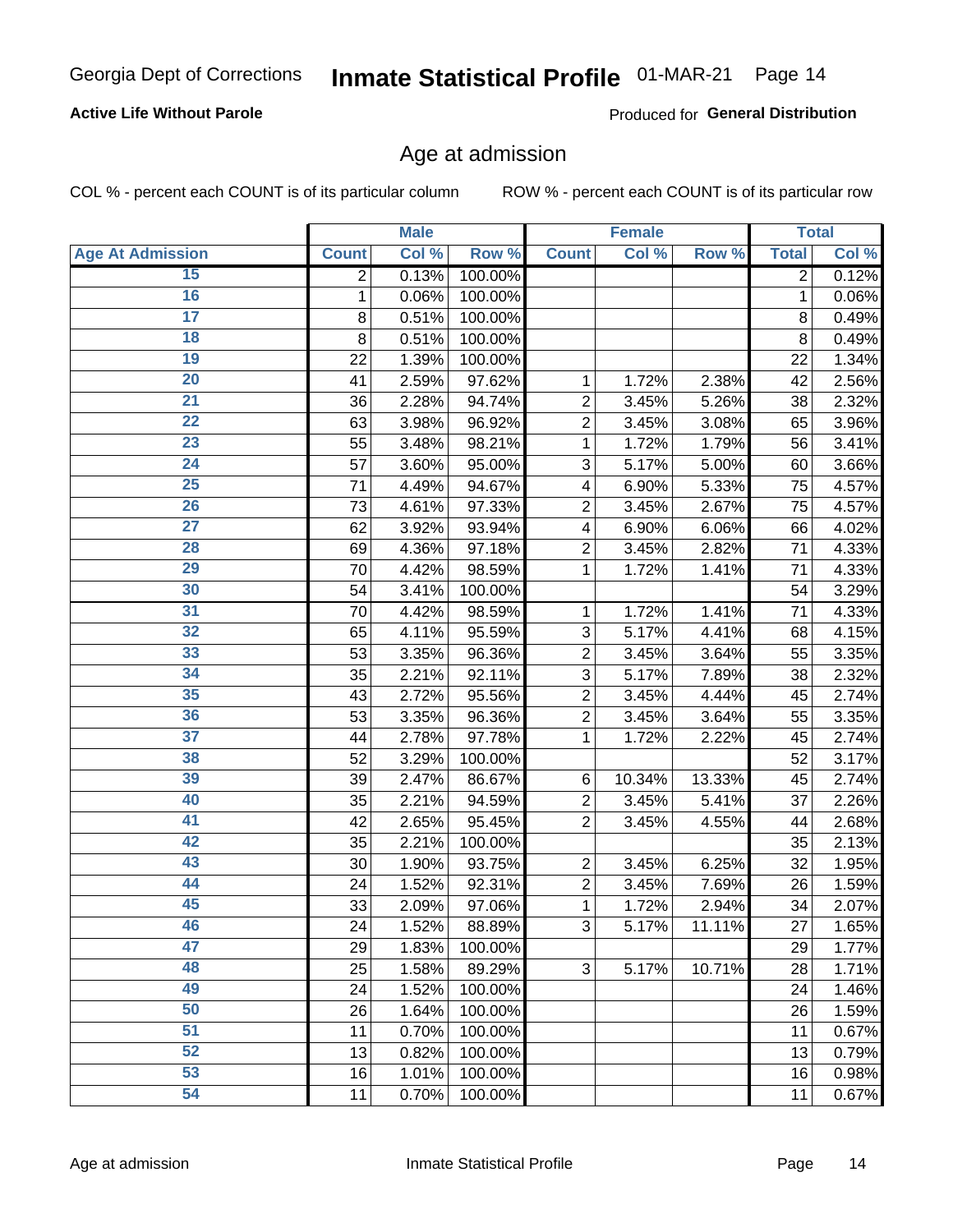### **Active Life Without Parole**

Produced for General Distribution

# Age at admission

COL % - percent each COUNT is of its particular column

|                         |              | <b>Male</b> |         |              | <b>Female</b> |       |       | <b>Total</b> |
|-------------------------|--------------|-------------|---------|--------------|---------------|-------|-------|--------------|
| <b>Age At Admission</b> | <b>Count</b> | Col %       | Row %   | <b>Count</b> | Col %         | Row % | Total | Col %        |
| 55                      | 12           | 0.76%       | 92.31%  |              | 1.72%         | 7.69% | 13    | 0.79%        |
| 56                      | 7            | 0.44%       | 100.00% |              |               |       |       | 0.43%        |
| 57                      | 10           | 0.63%       | 100.00% |              |               |       | 10    | 0.61%        |
| 58                      | 5            | 0.32%       | 100.00% |              |               |       | 5     | 0.30%        |
| 59                      | 5            | 0.32%       | 100.00% |              |               |       | 5     | 0.30%        |
| 60                      | 3            | 0.19%       | 100.00% |              |               |       | 3     | 0.18%        |
| 61                      | 2            | 0.13%       | 100.00% |              |               |       | 2     | 0.12%        |
| 62                      | 2            | 0.13%       | 100.00% |              |               |       | 2     | 0.12%        |
| 63                      |              | 0.06%       | 100.00% |              |               |       |       | 0.06%        |
| 64                      | 3            | 0.19%       | 100.00% |              |               |       | 3     | 0.18%        |
| 65                      |              | 0.06%       | 100.00% |              |               |       |       | 0.06%        |
| 66                      | 2            | 0.13%       | 100.00% |              |               |       | 2     | 0.12%        |
| 67                      | 2            | 0.13%       | 100.00% |              |               |       | 2     | 0.12%        |
| 69                      | 2            | 0.13%       | 100.00% |              |               |       | 2     | 0.12%        |
| 73                      |              | 0.06%       | 100.00% |              |               |       |       | 0.06%        |
| <b>Total Reported</b>   | 1,582        | 100%        | 96.46%  | 58           | 100%          | 3.54% | 1,640 | 100%         |

| <b>Not Reported</b> |      |    |       |
|---------------------|------|----|-------|
| <b>Total</b>        | ,582 | Эō | 1,640 |

| <b>Mean</b><br>(average) | 33.93    | 34 | 33.93     |
|--------------------------|----------|----|-----------|
| <b>Median (middle)</b>   | ^^<br>JŁ |    | n g<br>34 |
| Mode<br>(most frequent)  | 26       | 39 | 25        |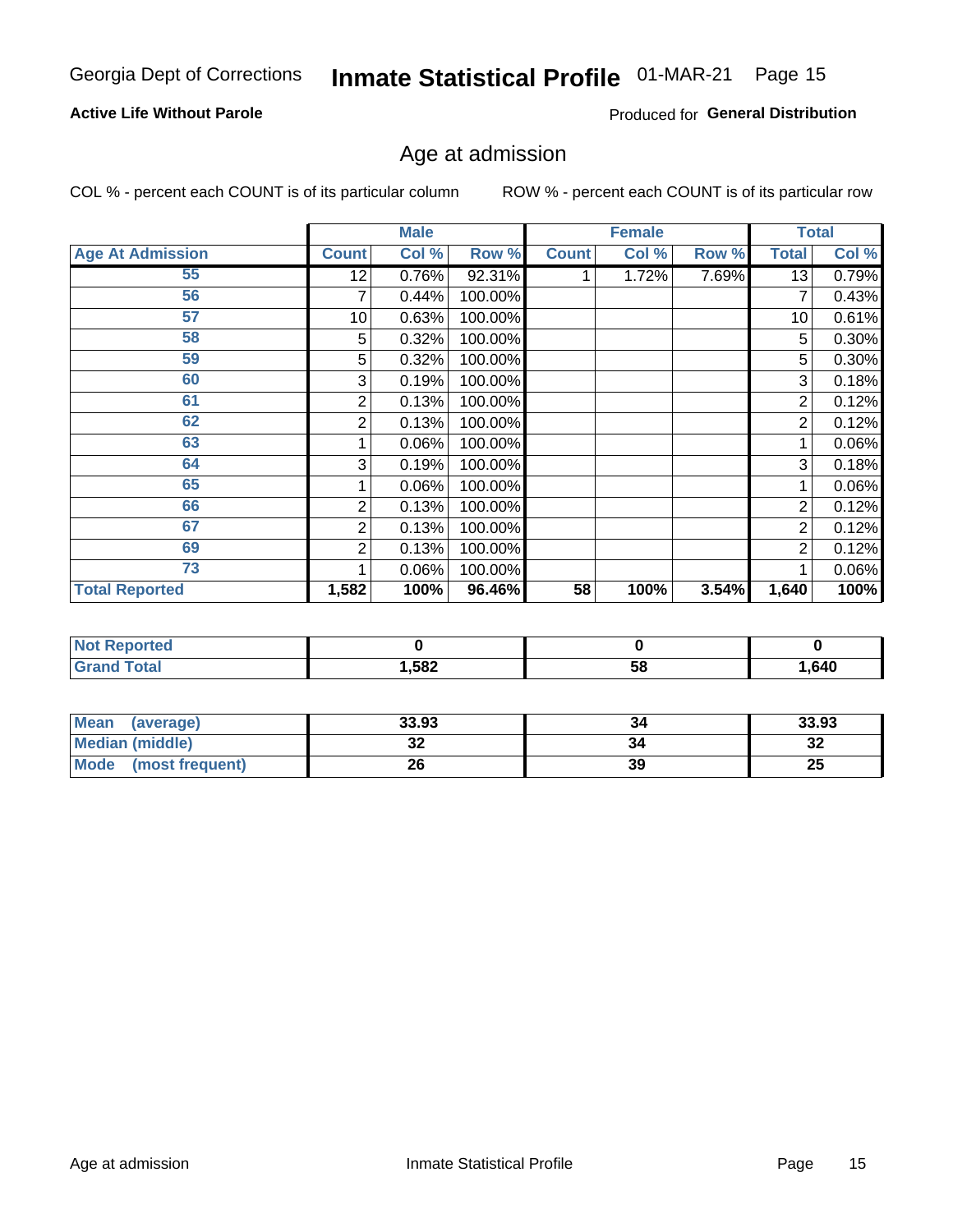### **Active Life Without Parole**

#### Produced for General Distribution

### Height, measured at entry to prison

COL % - percent each COUNT is of its particular column

|                       |                | <b>Male</b> |         |                | <b>Female</b>              |         |                | <b>Total</b> |
|-----------------------|----------------|-------------|---------|----------------|----------------------------|---------|----------------|--------------|
| <b>Height</b>         | <b>Count</b>   | Col %       | Row %   | <b>Count</b>   | $\overline{\text{Col }^9}$ | Row %   | <b>Total</b>   | Col %        |
| $\bf{0}$              | 7              | 0.44%       | 100.00% |                |                            |         | 7              | 0.43%        |
| 4'10"                 |                |             |         | $\mathbf{1}$   | 1.72%                      | 100.00% | 1              | 0.06%        |
| 5'00"                 | 4              | 0.25%       | 100.00% |                |                            |         | 4              | 0.24%        |
| 5'01"                 | 4              | 0.25%       | 80.00%  | 1              | 1.72%                      | 20.00%  | 5              | 0.30%        |
| 5'02"                 | 8              | 0.51%       | 72.73%  | 3              | 5.17%                      | 27.27%  | 11             | 0.67%        |
| 5'03''                | 13             | 0.82%       | 50.00%  | 13             | 22.41%                     | 50.00%  | 26             | 1.59%        |
| 5'04"                 | 19             | 1.20%       | 63.33%  | 11             | 18.97%                     | 36.67%  | 30             | 1.83%        |
| 5'05"                 | 41             | 2.59%       | 82.00%  | 9              | 15.52%                     | 18.00%  | 50             | 3.05%        |
| 5'06''                | 105            | 6.64%       | 95.45%  | 5              | 8.62%                      | 4.55%   | 110            | 6.71%        |
| 5'07"                 | 110            | 6.95%       | 94.02%  | $\overline{7}$ | 12.07%                     | 5.98%   | 117            | 7.13%        |
| 5'08''                | 159            | 10.05%      | 98.76%  | $\overline{2}$ | 3.45%                      | 1.24%   | 161            | 9.82%        |
| 5'09''                | 205            | 12.96%      | 99.03%  | $\overline{2}$ | 3.45%                      | 0.97%   | 207            | 12.62%       |
| 5'10''                | 189            | 11.95%      | 98.95%  | $\overline{2}$ | 3.45%                      | 1.05%   | 191            | 11.65%       |
| 5'11''                | 196            | 12.39%      | 100.00% |                |                            |         | 196            | 11.95%       |
| 6'00''                | 173            | 10.94%      | 99.43%  | $\mathbf{1}$   | 1.72%                      | 0.57%   | 174            | 10.61%       |
| 6'01''                | 133            | 8.41%       | 99.25%  | $\mathbf{1}$   | 1.72%                      | 0.75%   | 134            | 8.17%        |
| 6'02"                 | 104            | 6.57%       | 100.00% |                |                            |         | 104            | 6.34%        |
| 6'03''                | 53             | 3.35%       | 100.00% |                |                            |         | 53             | 3.23%        |
| 6'04"                 | 34             | 2.15%       | 100.00% |                |                            |         | 34             | 2.07%        |
| 6'05"                 | 13             | 0.82%       | 100.00% |                |                            |         | 13             | 0.79%        |
| 6'06''                | 7              | 0.44%       | 100.00% |                |                            |         | 7              | 0.43%        |
| 6'07''                | $\overline{2}$ | 0.13%       | 100.00% |                |                            |         | $\overline{2}$ | 0.12%        |
| 6'08''                | $\overline{2}$ | 0.13%       | 100.00% |                |                            |         | $\overline{2}$ | 0.12%        |
| 6'11''                | 1              | 0.06%       | 100.00% |                |                            |         | 1              | 0.06%        |
| <b>Total Reported</b> | 1,582          | 100%        | 96.46%  | 58             | 100%                       | 3.54%   | 1,640          | 100%         |

| <b>NOT</b><br>rtea<br>a avendi i press<br>$\sim$ |      |    |      |
|--------------------------------------------------|------|----|------|
| $int^{\bullet}$                                  | ,582 | 58 | .640 |

| <b>Mean</b> | (average)       | 5'10" | 5'05" | 5'10"<br>ັ |
|-------------|-----------------|-------|-------|------------|
|             |                 |       |       |            |
| <b>Mode</b> | (most frequent) | 5'09" | 5'03" | 5'09"      |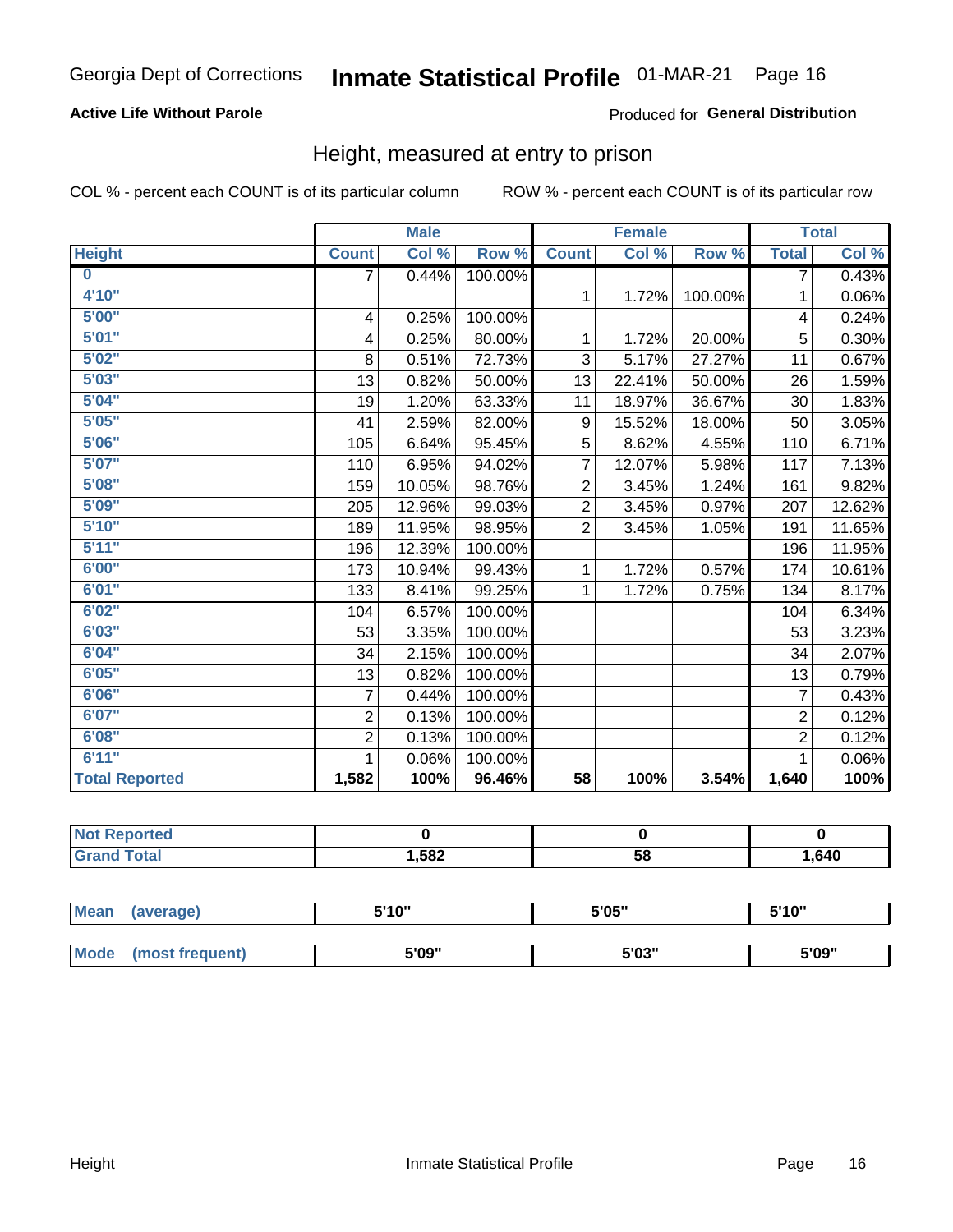#### **Active Life Without Parole**

Produced for General Distribution

## Weight, measured at entry to prison

COL % - percent each COUNT is of its particular column

ROW % - percent each COUNT is of its particular row

|                          |                         | <b>Male</b>             |         |                         | <b>Female</b>    |         |                | <b>Total</b>            |
|--------------------------|-------------------------|-------------------------|---------|-------------------------|------------------|---------|----------------|-------------------------|
| Weight                   | <b>Count</b>            | Col %                   | Row %   | <b>Count</b>            | Col %            | Row %   | <b>Total</b>   | Col %                   |
| 100 - 109 pounds         | 1                       | 0.06%                   | 50.00%  | 1                       | 1.72%            | 50.00%  | $\overline{2}$ | 0.12%                   |
| 110 - 119 pounds         | 4                       | 0.25%                   | 66.67%  | $\overline{2}$          | 3.45%            | 33.33%  | 6              | 0.37%                   |
| 120 - 129 pounds         | 8                       | 0.51%                   | 72.73%  | 3                       | 5.17%            | 27.27%  | 11             | 0.67%                   |
| 130 - 139 pounds         | 45                      | 2.85%                   | 95.74%  | $\overline{2}$          | 3.45%            | 4.26%   | 47             | 2.87%                   |
| 140 - 149 pounds         | 97                      | 6.14%                   | 96.04%  | 4                       | 6.90%            | 3.96%   | 101            | 6.17%                   |
| 150 - 159 pounds         | 147                     | 9.31%                   | 93.63%  | 10                      | 17.24%           | 6.37%   | 157            | 9.59%                   |
| 160 - 169 pounds         | 197                     | 12.48%                  | 97.52%  | 5                       | 8.62%            | 2.48%   | 202            | 12.34%                  |
| 170 - 179 pounds         | 206                     | 13.05%                  | 98.56%  | 3                       | 5.17%            | 1.44%   | 209            | 12.77%                  |
| 180 - 189 pounds         | 206                     | 13.05%                  | 98.56%  | $\overline{3}$          | 5.17%            | 1.44%   | 209            | 12.77%                  |
| 190 - 199 pounds         | 133                     | 8.42%                   | 95.00%  | $\overline{7}$          | 12.07%           | 5.00%   | 140            | 8.55%                   |
| 200 - 209 pounds         | 138                     | 8.74%                   | 95.17%  | $\overline{7}$          | 12.07%           | 4.83%   | 145            | 8.86%                   |
| 210 - 219 pounds         | 93                      | 5.89%                   | 95.88%  | $\overline{\mathbf{4}}$ | 6.90%            | 4.12%   | 97             | 5.93%                   |
| 220 - 229 pounds         | 95                      | 6.02%                   | 100.00% |                         |                  |         | 95             | 5.80%                   |
| 230 - 239 pounds         | 58                      | 3.67%                   | 98.31%  | 1                       | 1.72%            | 1.69%   | 59             | 3.60%                   |
| 240 - 249 pounds         | 48                      | 3.04%                   | 100.00% |                         |                  |         | 48             | 2.93%                   |
| 250 - 259 pounds         | 31                      | 1.96%                   | 96.88%  | 1                       | 1.72%            | 3.13%   | 32             | 1.95%                   |
| 260 - 269 pounds         | 19                      | 1.20%                   | 100.00% |                         |                  |         | 19             | 1.16%                   |
| 270 - 279 pounds         | 17                      | 1.08%                   | 94.44%  | 1                       | 1.72%            | 5.56%   | 18             | 1.10%                   |
| 280 - 289 pounds         | 14                      | 0.89%                   | 93.33%  | 1                       | 1.72%            | 6.67%   | 15             | 0.92%                   |
| 290 - 299 pounds         | $\overline{\mathbf{4}}$ | 0.25%                   | 66.67%  | $\overline{2}$          | 3.45%            | 33.33%  | $\,6$          | 0.37%                   |
| 300 - 309 pounds         | 5                       | 0.32%                   | 100.00% |                         |                  |         | 5              | 0.31%                   |
| 320 - 329 pounds         | 3                       | 0.19%                   | 100.00% |                         |                  |         | 3              | 0.18%                   |
| 330 - 339 pounds         | 5                       | 0.32%                   | 100.00% |                         |                  |         | 5              | 0.31%                   |
| 350 - 359 pounds         | 1                       | 0.06%                   | 100.00% |                         |                  |         | $\mathbf 1$    | 0.06%                   |
| 360 - 369 pounds         | 1                       | 0.06%                   | 100.00% |                         |                  |         | $\mathbf{1}$   | 0.06%                   |
| 370 - 379 pounds         | 1                       | 0.06%                   | 100.00% |                         |                  |         | $\mathbf{1}$   | 0.06%                   |
| 390 - 399 pounds         |                         |                         |         | 1                       | 1.72%            | 100.00% | $\mathbf{1}$   | 0.06%                   |
| 400 pounds and over      | $\overline{2}$          | 0.13%                   | 100.00% |                         |                  |         | $\overline{2}$ | 0.12%                   |
| <b>Total Reported</b>    | 1,579                   | 100%                    | 96.46%  | $\overline{58}$         | 100%             | 3.54%   | 1,637          | 100%                    |
|                          |                         |                         |         |                         |                  |         |                |                         |
| <b>Not Reported</b>      |                         | $\overline{\mathbf{3}}$ |         | $\mathbf 0$             |                  |         |                | $\overline{\mathbf{3}}$ |
| <b>Grand Total</b>       |                         | 1,582                   |         | $\overline{58}$         |                  |         | 1,640          |                         |
|                          |                         |                         |         |                         |                  |         |                |                         |
| <b>Mean</b><br>(average) |                         | 189                     |         |                         | $\overline{183}$ |         |                | 188                     |
| <b>Median (middle)</b>   | 180                     |                         |         | 176                     |                  | 180     |                |                         |

**Mode** 

(most frequent)

 $\overline{200}$ 

 $180$ 

 $180$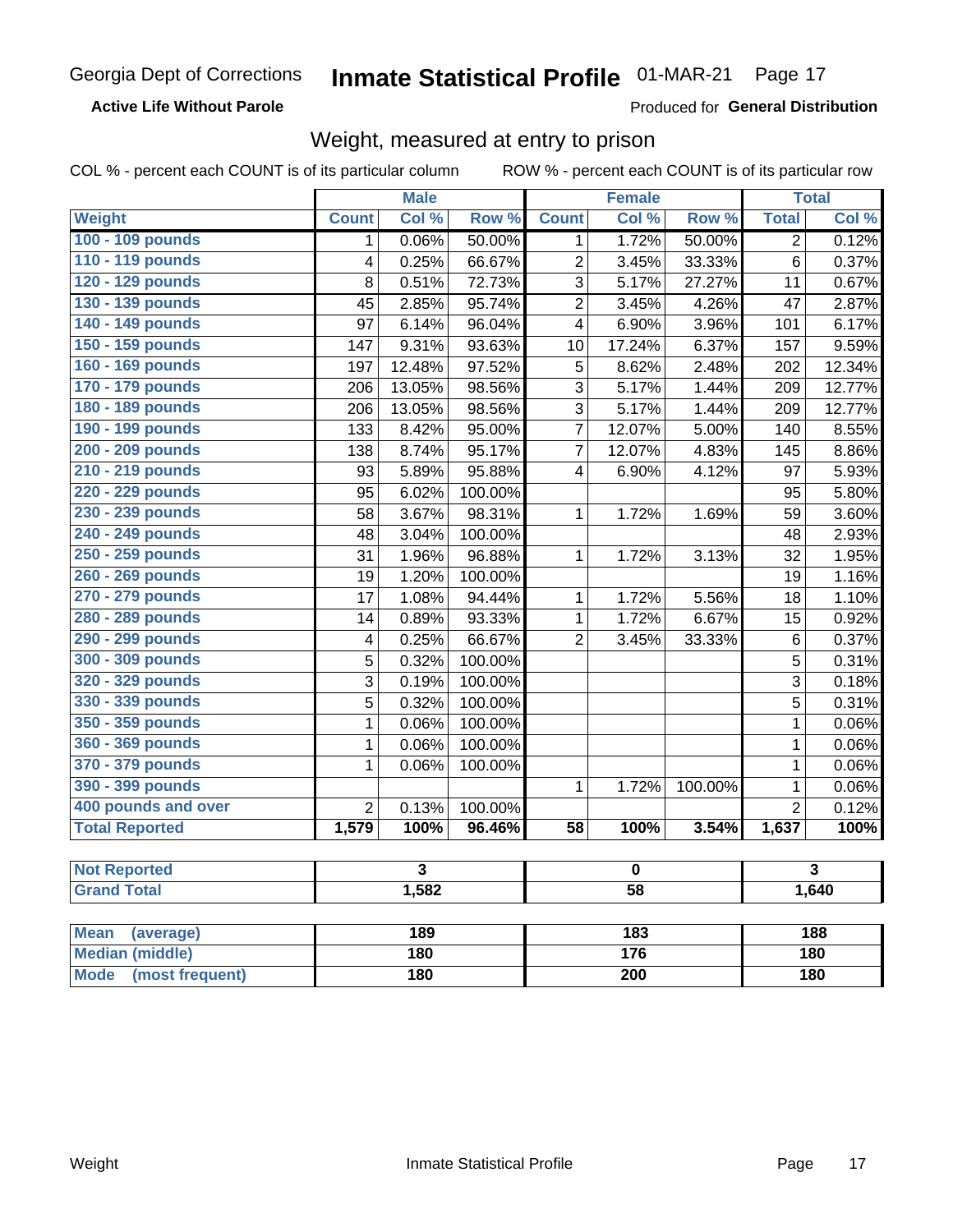# Inmate Statistical Profile 01-MAR-21 Page 18

#### **Active Life Without Parole**

#### Produced for General Distribution

# Veterans validated by Veteran's Administration

COL % - percent each COUNT is of its particular column

|                          |              | <b>Male</b> |                    | <b>Female</b> |       |       | <b>Total</b> |
|--------------------------|--------------|-------------|--------------------|---------------|-------|-------|--------------|
| <b>Military service</b>  | <b>Count</b> | Col %       | <b>Row % Count</b> | Col %         | Row % | Total | Col %        |
| <b>Others</b><br>0       | 52           | 41.60%      | 100.00%            |               |       | 52    | 41.27%       |
| <b>Air Force</b>         | 46           | 36.80%      | 97.87%             | 100.00%       | 2.13% | 47    | 37.30%       |
| <b>Army</b>              | 6            | 4.80%       | 100.00%            |               |       | 6     | 4.76%        |
| <b>Navy</b><br>3         |              | $6.40\%$    | 100.00%            |               |       | 8     | 6.35%        |
| <b>Coast Guard</b><br>5. | 13           | 10.40%      | 100.00%            |               |       | 13    | 10.32%       |
| <b>Total Reported</b>    | 125          | 100%        | 99.21%             | 100%          | .79%  | 126   | 100%         |

| neo         | A57  | --<br>IJ | . .  |
|-------------|------|----------|------|
| $f = 4 - 7$ | ,582 | 58       | ,640 |

| ____<br>____ |
|--------------|
|--------------|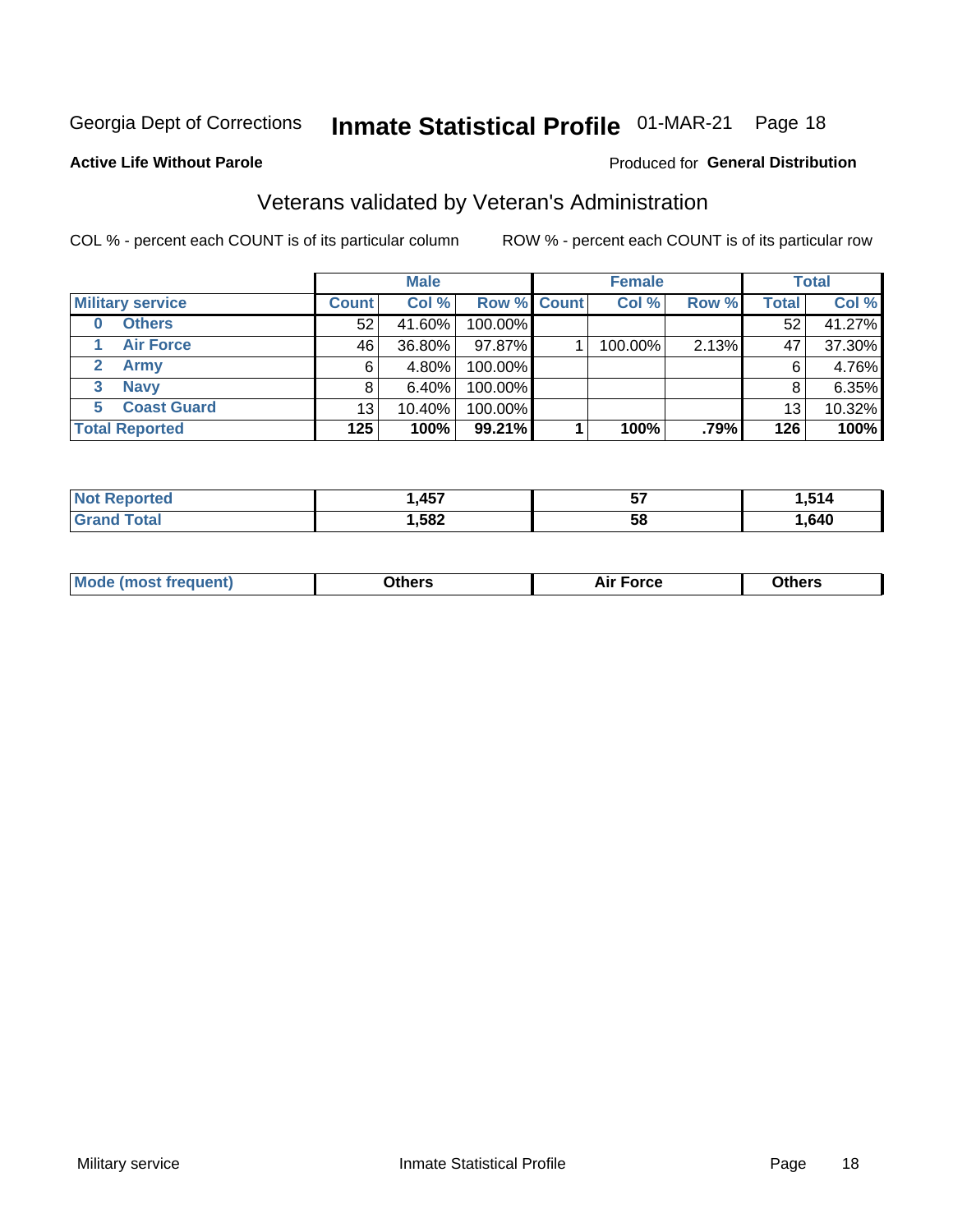# Inmate Statistical Profile 01-MAR-21 Page 19

#### **Active Life Without Parole**

#### **Produced for General Distribution**

## Type of admission to prison

COL % - percent each COUNT is of its particular column

|                                      |              | <b>Male</b> |                    |    | <b>Female</b> |       |              | <b>Total</b> |
|--------------------------------------|--------------|-------------|--------------------|----|---------------|-------|--------------|--------------|
| <b>Type of Admission</b>             | <b>Count</b> | Col %       | <b>Row % Count</b> |    | Col %         | Row % | <b>Total</b> | Col %        |
| <b>New Sentence</b><br>52            | 1,494        | 94.44%      | 96.26%             | 58 | 100.00%       | 3.74% | 1,552        | 94.63%       |
| <b>Probation Rev Partial</b><br>53   | 9            | .57%        | 100.00%            |    |               |       | 9            | .55%         |
| <b>Probation Rev Remainder</b><br>54 | 24           | 1.52%       | 100.00%            |    |               |       | 24           | 1.46%        |
| <b>Parole Rev New Sentence</b><br>55 | 22           | 1.39%       | 100.00%            |    |               |       | 22           | 1.34%        |
| <b>Parole Rev No New</b><br>56       | 19           | 1.20%       | 100.00%            |    |               |       | 19           | 1.16%        |
| <b>Sentence</b>                      |              |             |                    |    |               |       |              |              |
| <b>Life W/O Parole</b><br>70         | 13           | .82%        | 100.00%            |    |               |       | 13           | .79%         |
| <b>Unknown</b><br>82                 |              | .06%        | 100.00%            |    |               |       |              | .06%         |
| <b>Total Reported</b>                | 1,582        | 100%        | 96.46%             | 58 | 100%          | 3.54% | 1,640        | 100%         |

| <b>Not Reported</b> |        |           |        |
|---------------------|--------|-----------|--------|
| Total               | 582, ا | - -<br>Эō | 640. ا |

| <b>Mode (most frequent)</b> | <b>New Sentence</b> | <b>New Sentence</b> | <b>New Sentence</b> |
|-----------------------------|---------------------|---------------------|---------------------|
|                             |                     |                     |                     |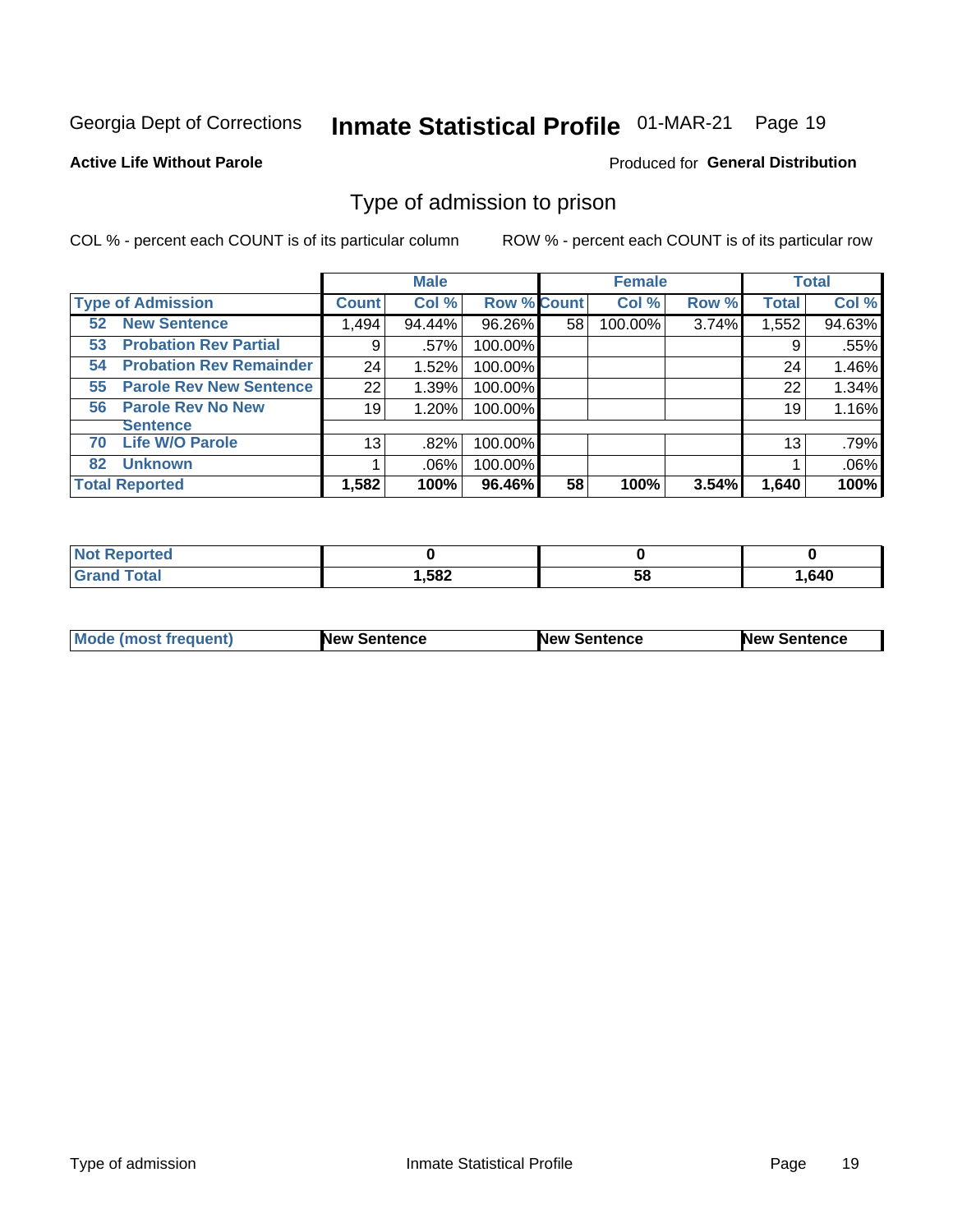# Inmate Statistical Profile 01-MAR-21 Page 20

**Active Life Without Parole** 

Produced for General Distribution

# Current / last supervision level

COL % - percent each COUNT is of its particular column

|                        |         | <b>Male</b> |                    |                 | <b>Female</b> |          |       | <b>Total</b> |
|------------------------|---------|-------------|--------------------|-----------------|---------------|----------|-------|--------------|
| <b>Security Status</b> | Count l | Col%        | <b>Row % Count</b> |                 | Col %         | Row %    | Total | Col %        |
| 4 Medium               |         | $.06\%$     | $100.00\%$         |                 | .00%          |          |       | .06% l       |
| 5 Close                | .581    | 99.94%      | 96.46%             | 58 <sub>1</sub> | 100.00%       | $3.54\%$ | .639  | 99.94%       |
| <b>Total Reported</b>  | .582    | 100%        | 96.46%             | 58              | 100%          | 3.54%    | 1,640 | 100%         |

| <b>Still being diagnosed</b> |       |    |       |
|------------------------------|-------|----|-------|
| <b>Not Reported</b>          |       |    |       |
| <b>Grand Total</b>           | 1,582 | 58 | 1,640 |

| <b>Mode (most frequent)</b> | Close | ∵lose | Close |
|-----------------------------|-------|-------|-------|
|                             |       |       |       |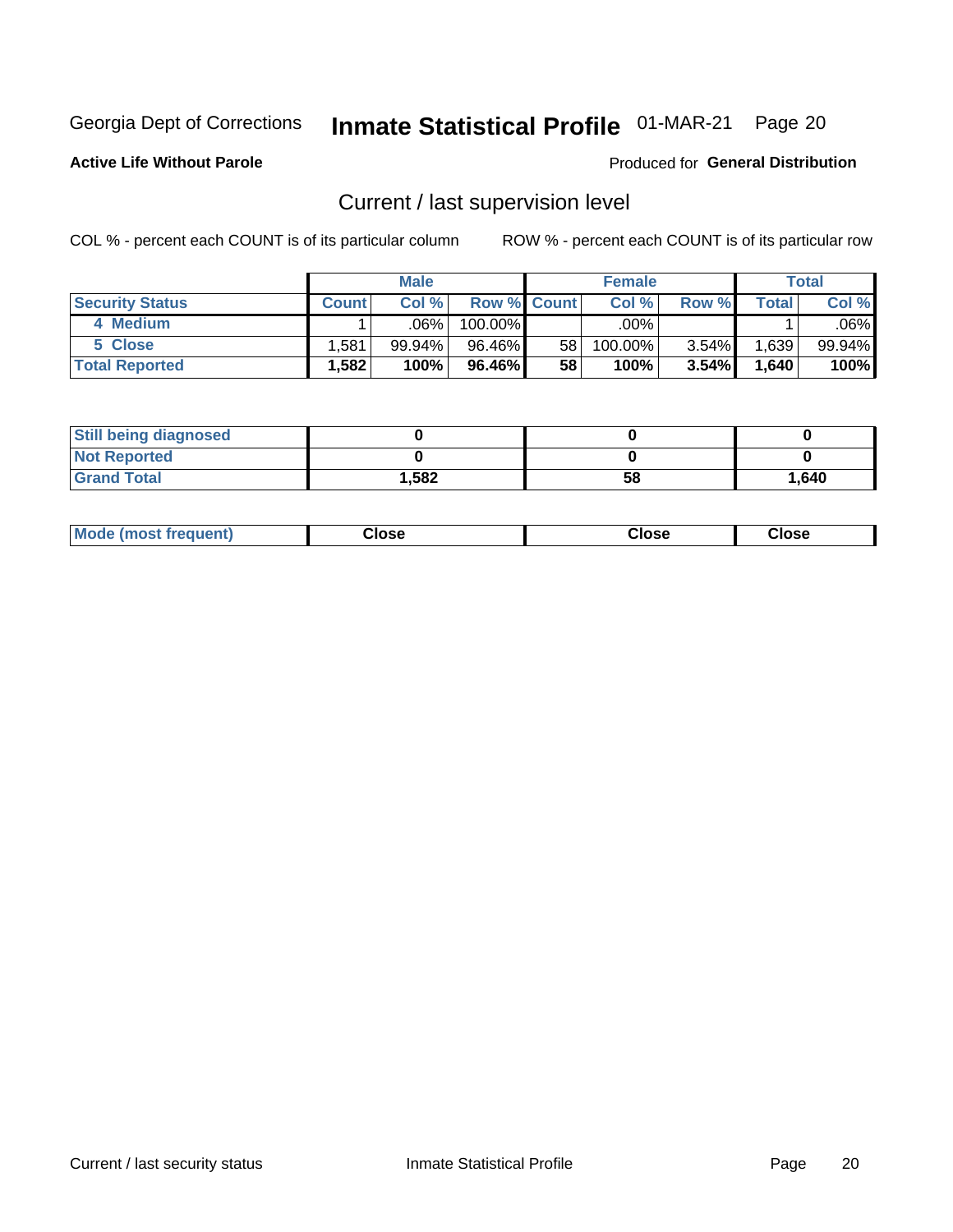# Inmate Statistical Profile 01-MAR-21 Page 21

**Active Life Without Parole** 

**Produced for General Distribution** 

# Current / last type of institution

COL % - percent each COUNT is of its particular column

|                            |              | <b>Male</b> |                    |    | <b>Female</b> |          |       | Total   |
|----------------------------|--------------|-------------|--------------------|----|---------------|----------|-------|---------|
| <b>Type of Institution</b> | <b>Count</b> | Col %       | <b>Row % Count</b> |    | Col %         | Row %    | Total | Col %   |
| <b>State Prison</b>        | .582         | $100.00\%$  | 96.46%             | 58 | $100.00\%$    | $3.54\%$ | 1,640 | 100.00% |
| <b>Total Reported</b>      | 1,582        | 100%        | 96.46%             | 58 | 100%          | $3.54\%$ | 1,640 | 100%    |

| <b>eported</b> |      |    |      |
|----------------|------|----|------|
|                | ,582 | ວເ | .640 |

|  | <b>Mode (most frequent)</b> | State Prison | <b>State Prison</b> | <b>State Prison</b> |
|--|-----------------------------|--------------|---------------------|---------------------|
|--|-----------------------------|--------------|---------------------|---------------------|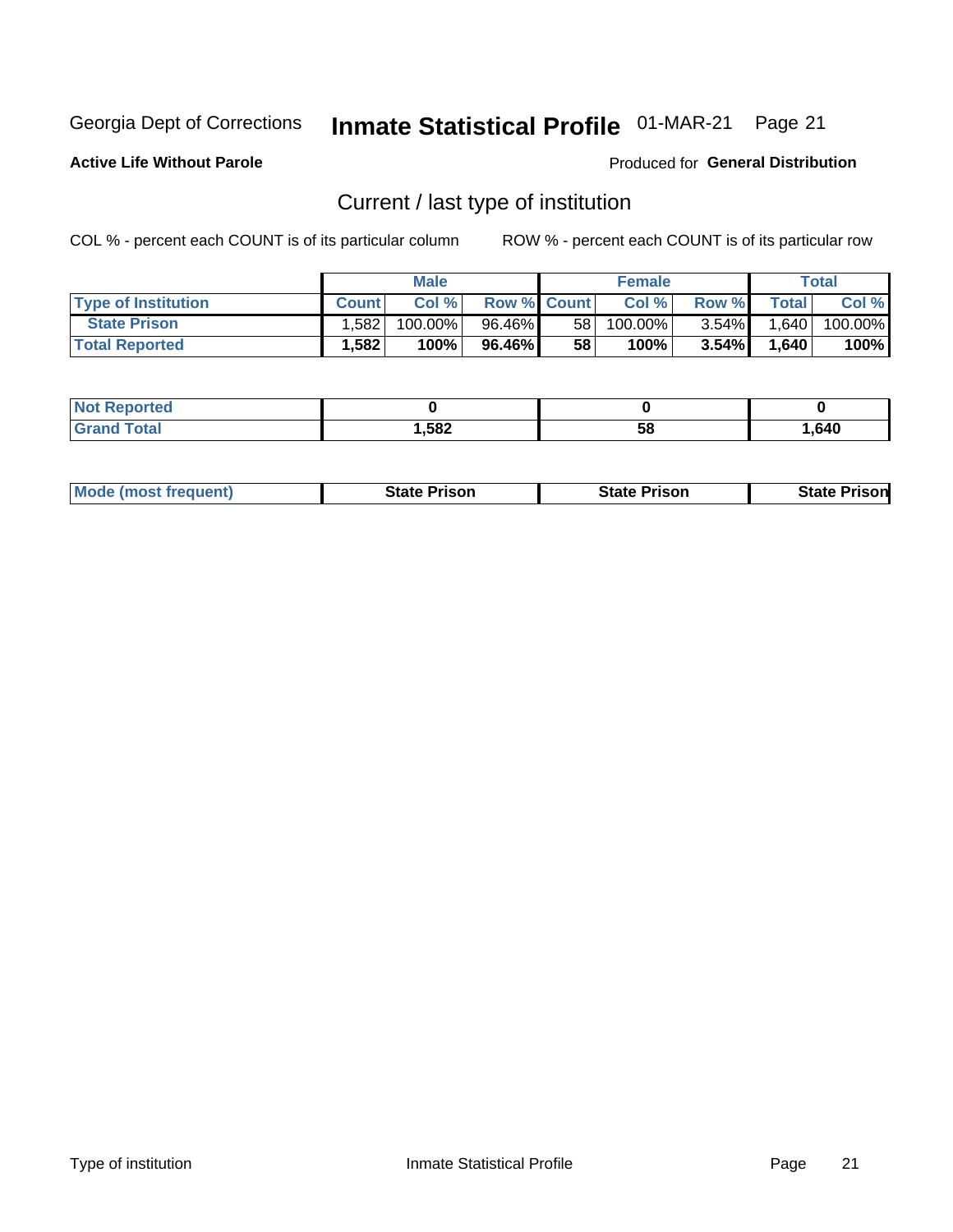# Inmate Statistical Profile 01-MAR-21 Page 22

**Active Life Without Parole** 

### Produced for General Distribution

# Institution type - transitional centers

COL % - percent each COUNT is of its particular column

|                                          |              | <b>Male</b> |             | <b>Female</b> |             | <b>Total</b> |
|------------------------------------------|--------------|-------------|-------------|---------------|-------------|--------------|
| <b>Institution Type - Trans. Centers</b> | <b>Count</b> | Col %       | Row % Count | Col %         | Row % Total | Col %        |
| <b>Total Reported</b>                    |              |             |             |               |             |              |

| <b>Reported</b><br><b>NOT</b><br>$\sim$            |  |  |
|----------------------------------------------------|--|--|
| $f$ $f \circ f \circ f$<br>$C = 1$<br><b>TULAI</b> |  |  |

| Mode (most frequent) | <b>Null</b> | <b>Null</b> | <b>Null</b> |
|----------------------|-------------|-------------|-------------|
|                      |             |             |             |
|                      |             |             |             |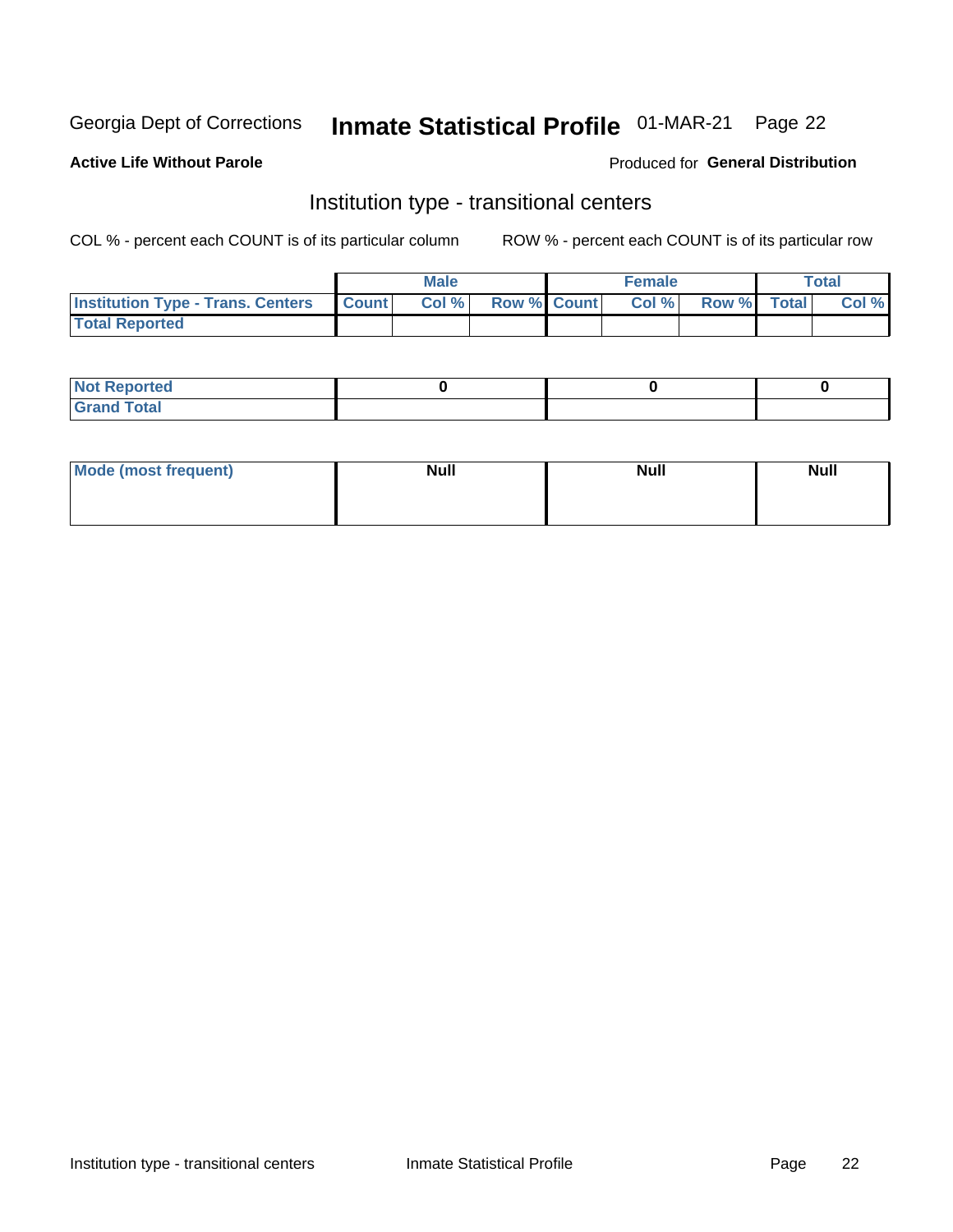# Inmate Statistical Profile 01-MAR-21 Page 23

**Active Life Without Parole** 

Produced for General Distribution

### Institution type - county prisons

COL % - percent each COUNT is of its particular column

|                                                    | <b>Male</b> |       |  | <b>Female</b> |                          |             | <b>Total</b> |       |
|----------------------------------------------------|-------------|-------|--|---------------|--------------------------|-------------|--------------|-------|
| <b>Institution Type - County Prisons   Count  </b> |             | Col % |  |               | <b>Row % Count Col %</b> | Row % Total |              | Col % |
| <b>Total Reported</b>                              |             |       |  |               |                          |             |              |       |

| <b>Not</b><br><b>Reported</b>    |  |  |
|----------------------------------|--|--|
| <b>Total</b><br>Gran<br>$\sim$ . |  |  |

| Mode (most frequent) | <b>Null</b> | <b>Null</b><br><b>Null</b> |
|----------------------|-------------|----------------------------|
|                      |             |                            |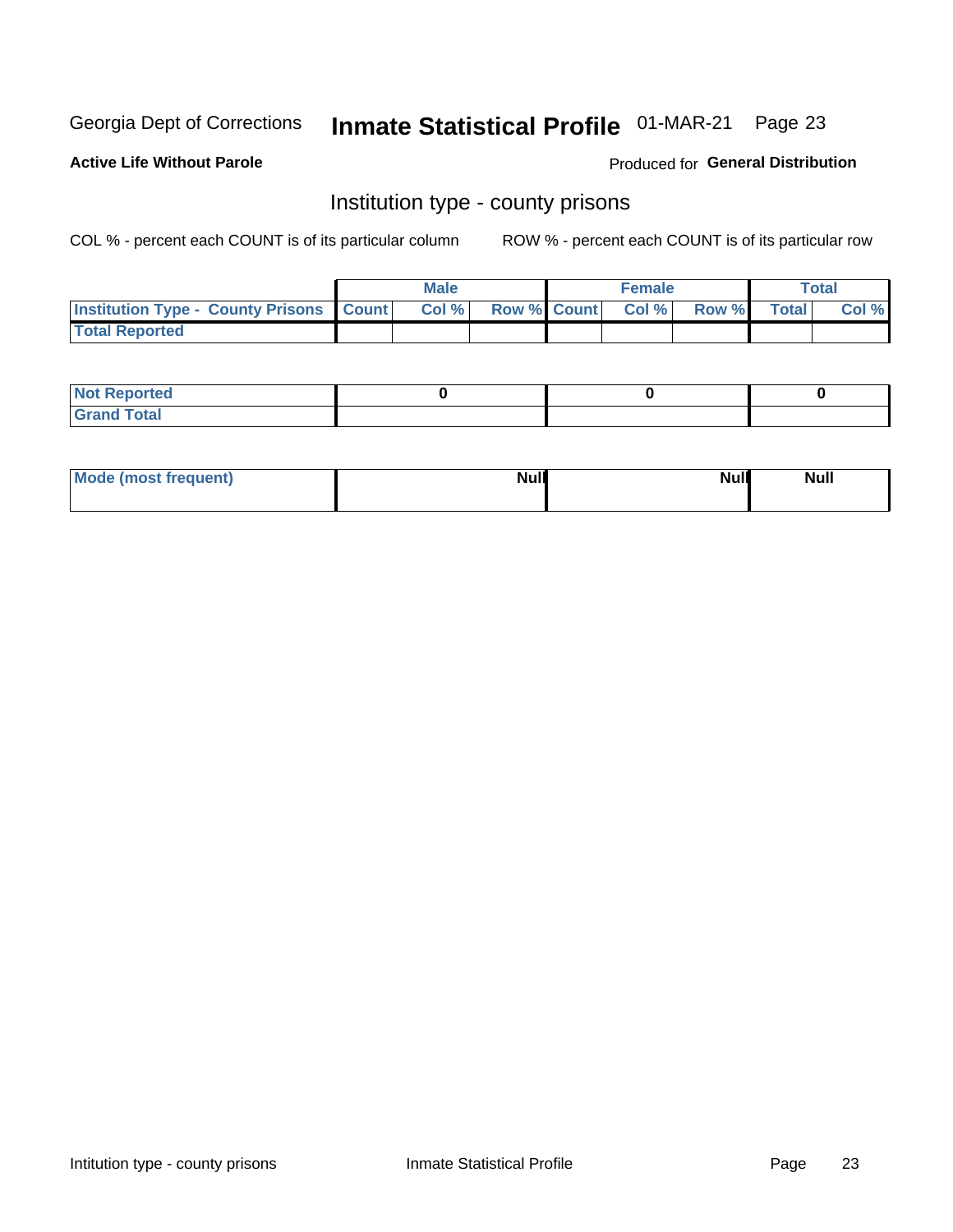# Inmate Statistical Profile 01-MAR-21 Page 24

#### **Active Life Without Parole**

#### **Produced for General Distribution**

## Institution type - state prisons

COL % - percent each COUNT is of its particular column

|                                         | <b>Male</b>               |        |                               |                 | <b>Female</b> |                                     | <b>Total</b>   |        |
|-----------------------------------------|---------------------------|--------|-------------------------------|-----------------|---------------|-------------------------------------|----------------|--------|
| <b>Institution Type - State Prisons</b> | <b>Count</b>              | Col %  | Row %                         | <b>Count</b>    | Col %         | Row %                               | <b>Total</b>   | Col %  |
| <b>Arrendale State Prison</b>           |                           |        |                               | 30              | 51.72%        | 100.00%                             | 30             | 1.83%  |
| <b>Augusta State Med. Prison</b>        | 85                        | 5.37%  | 100.00%                       |                 |               |                                     | 85             | 5.18%  |
| <b>Autry State Prison</b>               | $\overline{2}$            | .13%   | 100.00%                       |                 |               |                                     | $\overline{2}$ | .12%   |
| <b>Baldwin State Prison</b>             | 50                        | 3.16%  | 100.00%                       |                 |               |                                     | 50             | 3.05%  |
| <b>Calhoun State Prison</b>             | 2                         | .13%   | 100.00%                       |                 |               |                                     | 2              | .12%   |
| <b>Central State Prison</b>             | 4                         | .25%   | 100.00%                       |                 |               |                                     | 4              | .24%   |
| <b>Coastal State Prison</b>             | 3                         | .19%   | 100.00%                       |                 |               |                                     | 3              | .18%   |
| <b>Ga Diag Class Prison</b>             | 18                        | 1.14%  | 100.00%                       |                 |               |                                     | 18             | 1.10%  |
| <b>Ga State Prison</b>                  | 52                        | 3.29%  | 100.00%                       |                 |               |                                     | 52             | 3.17%  |
| <b>Hancock State Prison</b>             | 154                       | 9.73%  | 100.00%                       |                 |               |                                     | 154            | 9.39%  |
| <b>Hays State Prison</b>                | 135                       | 8.53%  | 100.00%                       |                 |               |                                     | 135            | 8.23%  |
| <b>Johnson State Prison</b>             | 1                         | .06%   | 100.00%                       |                 |               |                                     | 1              | .06%   |
| <b>Macon State Prison</b>               | 310                       | 19.60% | 100.00%                       |                 |               |                                     | 310            | 18.90% |
| <b>Metro Reentry Facility</b>           | 1                         | .06%   | 100.00%                       |                 |               |                                     | 1              | .06%   |
| <b>Phillips State Prison</b>            | 34                        | 2.15%  | 100.00%                       |                 |               |                                     | 34             | 2.07%  |
| <b>Pulaski State Prison</b>             |                           |        |                               | 28              | 48.28%        | 100.00%                             | 28             | 1.71%  |
| <b>Smith State Prison</b>               | 221                       | 13.97% | 100.00%                       |                 |               |                                     | 221            | 13.48% |
| <b>Special Management Unit</b>          | 25                        | 1.58%  | 100.00%                       |                 |               |                                     | 25             | 1.52%  |
| <b>Telfair State Prison</b>             | 232                       | 14.66% | 100.00%                       |                 |               |                                     | 232            | 14.15% |
| <b>Valdosta State Prison</b>            | 130                       | 8.22%  | 100.00%                       |                 |               |                                     | 130            | 7.93%  |
| <b>Ware State Prison</b>                | 123                       | 7.77%  | 100.00%                       |                 |               |                                     | 123            | 7.50%  |
| <b>Total Reported</b>                   | 1,582                     | 100%   | 96.46%                        | $\overline{58}$ | 100%          | 3.54%                               | 1,640          | 100%   |
| <b>Not Reported</b>                     | $\bf{0}$                  |        | $\bf{0}$                      |                 |               | $\bf{0}$                            |                |        |
| <b>Grand Total</b>                      |                           | 1,582  |                               | $\overline{58}$ |               |                                     |                | 1,640  |
| <b>Mode (most frequent)</b>             | <b>Macon State Prison</b> |        | <b>Arrendale State Prison</b> |                 |               | <b>Macon State</b><br><b>Prison</b> |                |        |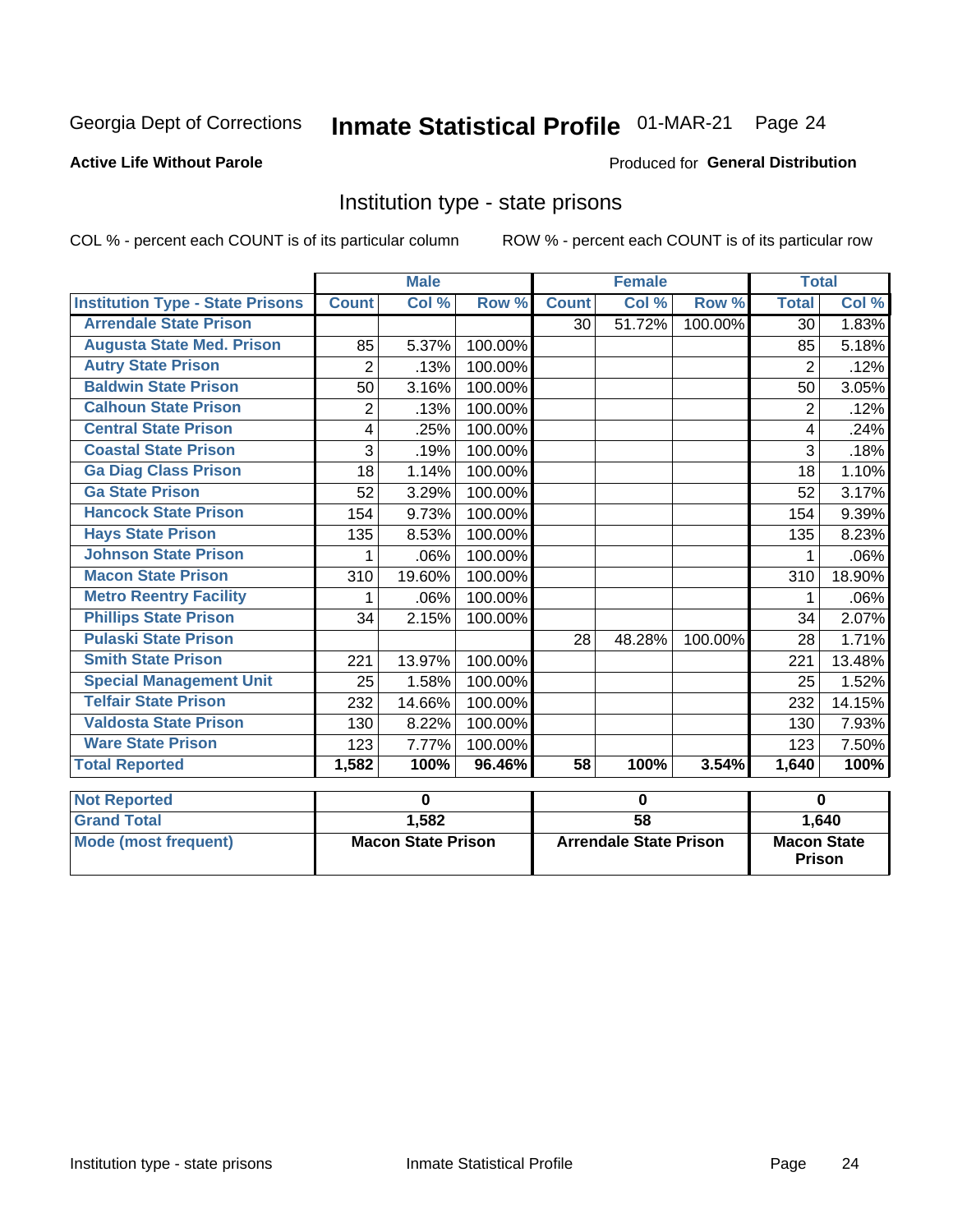# Inmate Statistical Profile 01-MAR-21 Page 25

### **Active Life Without Parole**

#### Produced for General Distribution

## Institution type - private prisons

COL % - percent each COUNT is of its particular column

|                                                 | <b>Male</b> |       |                    | <b>Female</b> |       |             | Total |       |
|-------------------------------------------------|-------------|-------|--------------------|---------------|-------|-------------|-------|-------|
| <b>Institution Type - Private Prisons Count</b> |             | Col % | <b>Row % Count</b> |               | Col % | Row % Total |       | Col % |
| <b>Total Reported</b>                           |             |       |                    |               |       |             |       |       |

| Reported<br>I NOT<br>$\sim$  |  |  |
|------------------------------|--|--|
| <b>c</b> otal<br>.<br>______ |  |  |

| <b>Mo</b><br>frequent) | <b>Null</b> | <b>Null</b> | . . I *<br><b>IVUII</b> |
|------------------------|-------------|-------------|-------------------------|
|                        |             |             |                         |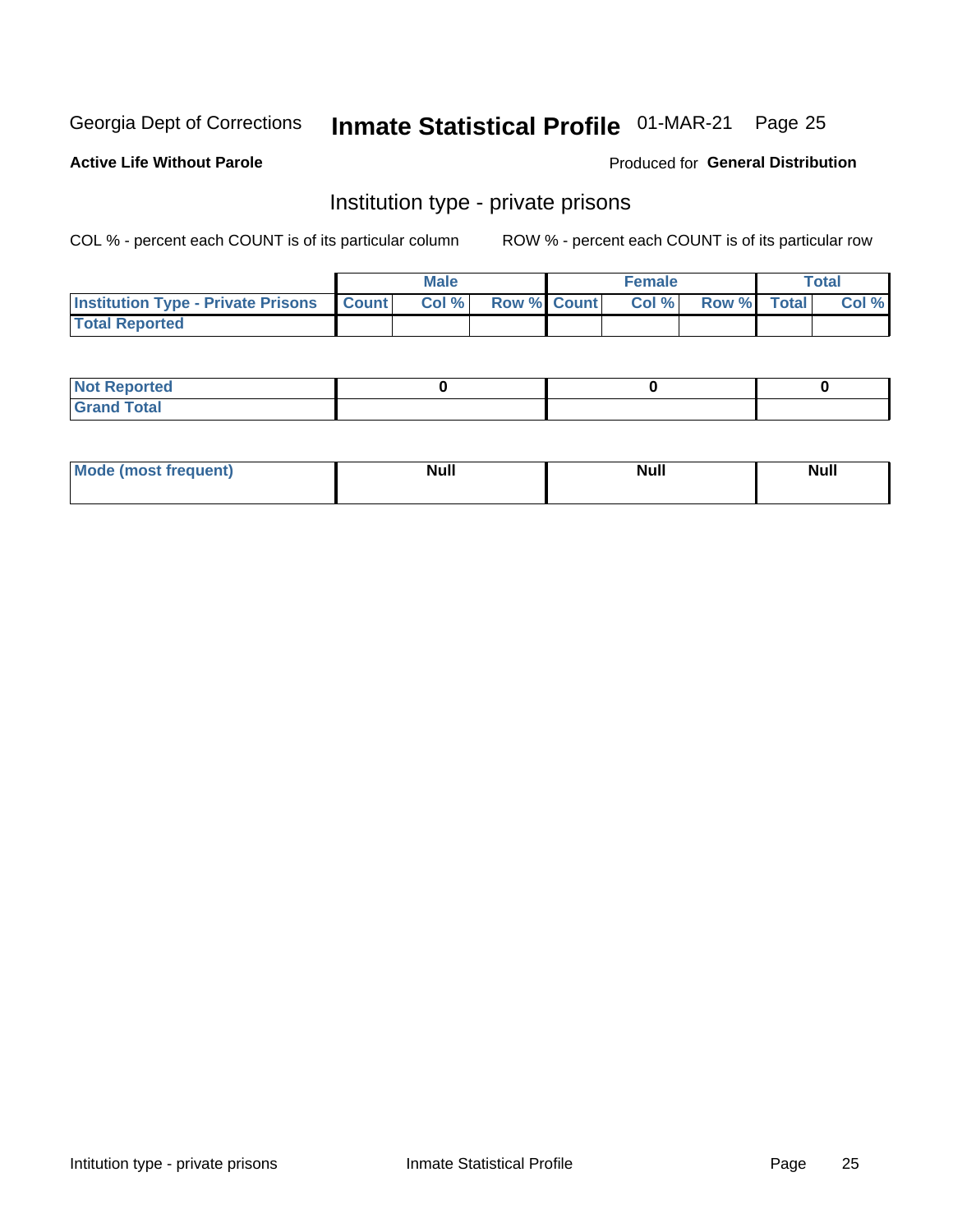# Inmate Statistical Profile 01-MAR-21 Page 26

#### **Active Life Without Parole**

#### Produced for General Distribution

# Institution type - inmate boot camp

COL % - percent each COUNT is of its particular column

|                                      | <b>Male</b>  |       |               |              | <b>Female</b> | <b>Total</b> |  |       |
|--------------------------------------|--------------|-------|---------------|--------------|---------------|--------------|--|-------|
| <b>Institution Type - Boot Camps</b> | <b>Count</b> | Col % | <b>Row %I</b> | <b>Count</b> | Col %         | Row % Total  |  | Col % |
| <b>Total Rported</b>                 |              |       |               |              |               |              |  |       |

| <b>Not Reported</b>            |  |  |
|--------------------------------|--|--|
| <b>Total</b><br>C <sub>r</sub> |  |  |

| Mod<br>uamo | Nul.<br>$- - - - - -$ | <b>Null</b> | <br>uu.<br>------ |
|-------------|-----------------------|-------------|-------------------|
|             |                       |             |                   |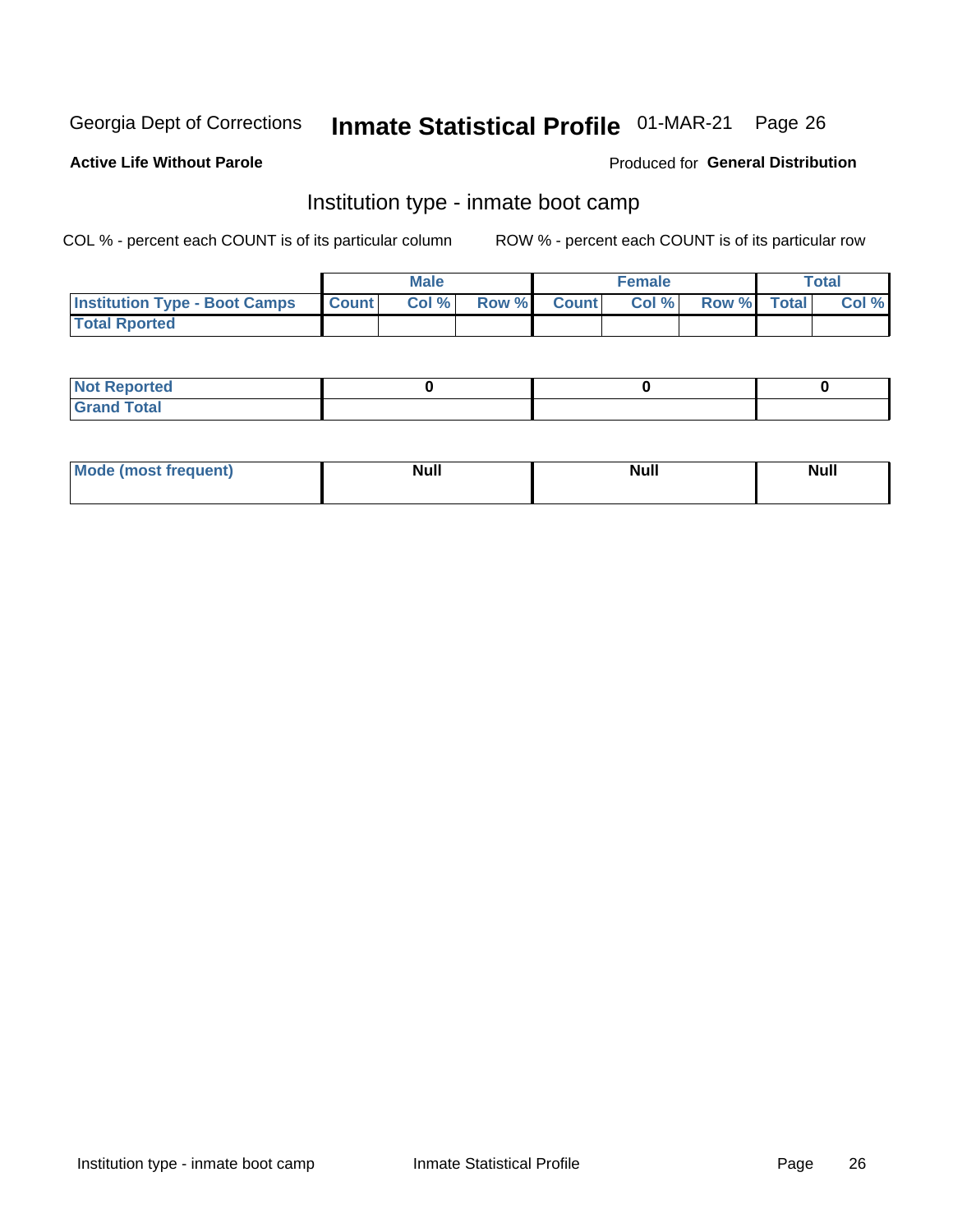# Inmate Statistical Profile 01-MAR-21 Page 27

**Active Life Without Parole** 

**Produced for General Distribution** 

## Number of disciplinary reports

COL % - percent each COUNT is of its particular column

|                                       | <b>Male</b>  |        |                    | <b>Female</b> |        |       | <b>Total</b> |        |
|---------------------------------------|--------------|--------|--------------------|---------------|--------|-------|--------------|--------|
| <b>Number of Disciplinary Reports</b> | <b>Count</b> | Col %  | <b>Row % Count</b> |               | Col %  | Row % | Total        | Col %  |
|                                       | 427          | 26.99% | 95.31%             | 21            | 36.21% | 4.69% | 448          | 27.32% |
|                                       | 220          | 13.91% | 96.07%             | 9             | 15.52% | 3.93% | 229          | 13.96% |
| $\mathbf{2}$                          | 147          | 9.29%  | 94.84%             | 8             | 13.79% | 5.16% | 155          | 9.45%  |
| 3                                     | 129          | 8.15%  | 95.56%             | 6             | 10.34% | 4.44% | 135          | 8.23%  |
|                                       | 86           | 5.44%  | 96.63%             | 3             | 5.17%  | 3.37% | 89           | 5.43%  |
| 5                                     | 65           | 4.11%  | 97.01%             | 2             | 3.45%  | 2.99% | 67           | 4.09%  |
| <b>More Than 5</b>                    | 508          | 32.11% | 98.26%             | 9             | 15.52% | 1.74% | 517          | 31.52% |
| <b>Total Reported</b>                 | 1,582        | 100%   | 96.46%             | 58            | 100%   | 3.54% | 1,640        | 100%   |

| NO    |      |    |      |
|-------|------|----|------|
| Γotal | ,582 | Ⴢჾ | .640 |

| Mean (average)       | 6.68 | 4.05 | 6.59 |
|----------------------|------|------|------|
| Median (middle)      |      |      |      |
| Mode (most frequent) |      |      |      |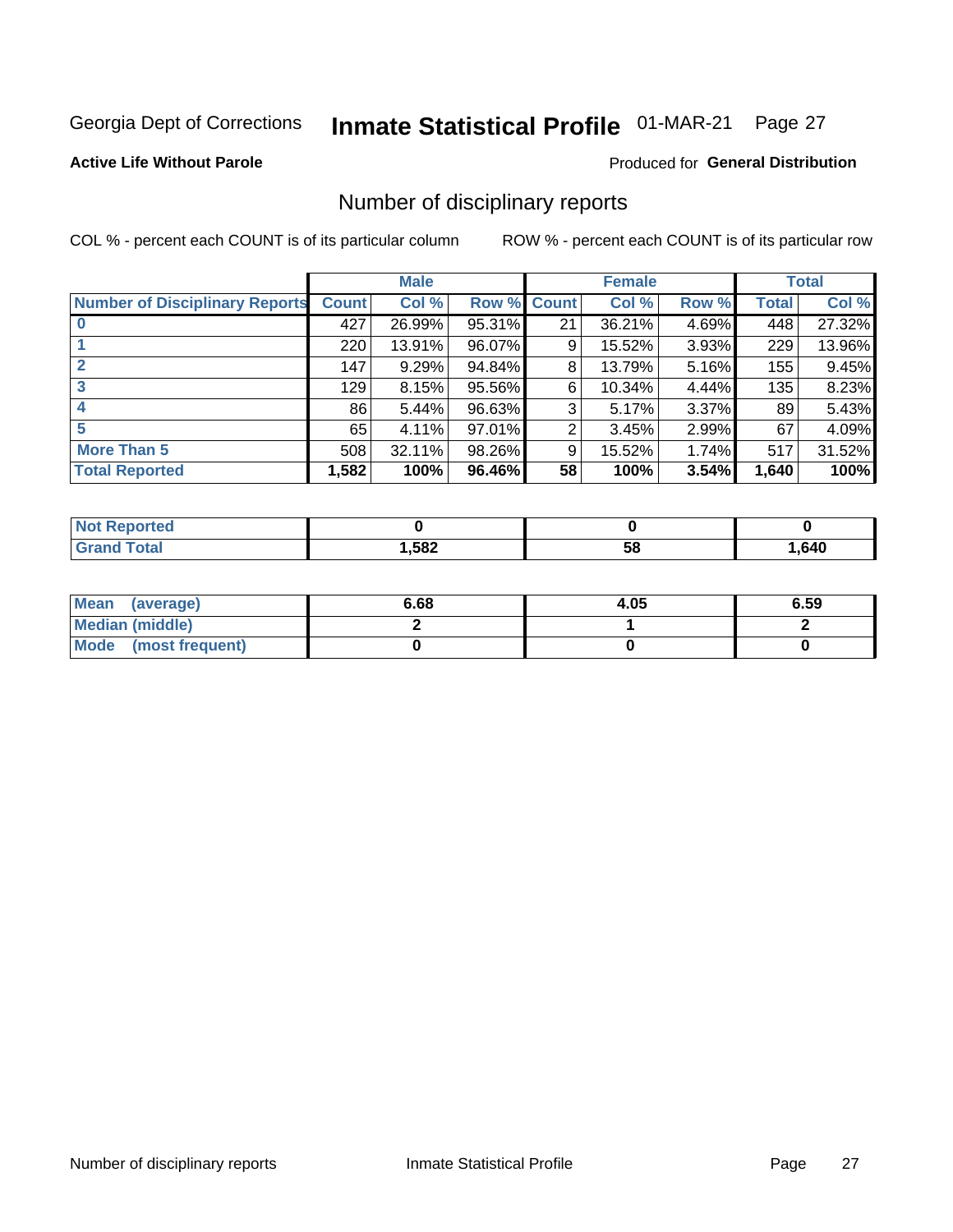# Inmate Statistical Profile 01-MAR-21 Page 28

#### **Active Life Without Parole**

### **Produced for General Distribution**

# Number of transfers

COL % - percent each COUNT is of its particular column

|                            |         | <b>Male</b> |        |              | <b>Female</b> |          |              | <b>Total</b> |
|----------------------------|---------|-------------|--------|--------------|---------------|----------|--------------|--------------|
| <b>Number of Transfers</b> | Count l | Col %       | Row %  | <b>Count</b> | Col %         | Row %    | <b>Total</b> | Col %        |
|                            | 11      | 0.70%       | 57.89% | 8            | 13.79%        | 42.11%   | 19           | 1.16%        |
|                            | 402     | 25.41%      | 94.59% | 23           | 39.66%        | 5.41%    | 425          | 25.91%       |
| $\mathbf{2}$               | 224     | 14.16%      | 94.12% | 14           | 24.14%        | 5.88%    | 238          | 14.51%       |
| 3                          | 185     | 11.69%      | 96.86% | 6            | 10.34%        | $3.14\%$ | 191          | 11.65%       |
|                            | 125     | 7.90%       | 99.21% |              | 1.72%         | 0.79%    | 126          | 7.68%        |
| 5                          | 104     | 6.57%       | 98.11% | 2            | 3.45%         | 1.89%    | 106          | 6.46%        |
| <b>More Than 5</b>         | 531     | 33.57%      | 99.25% | 4            | 6.90%         | 0.75%    | 535          | 32.62%       |
| <b>Total Reported</b>      | 1,582   | 100%        | 96.46% | 58           | 100%          | 3.54%    | 1,640        | 100%         |

| NO    |      |    |      |
|-------|------|----|------|
| Γotal | ,582 | Ⴢჾ | .640 |

| Mean (average)       | 6.06 | 1.98 | 5.92 |
|----------------------|------|------|------|
| Median (middle)      |      |      |      |
| Mode (most frequent) |      |      |      |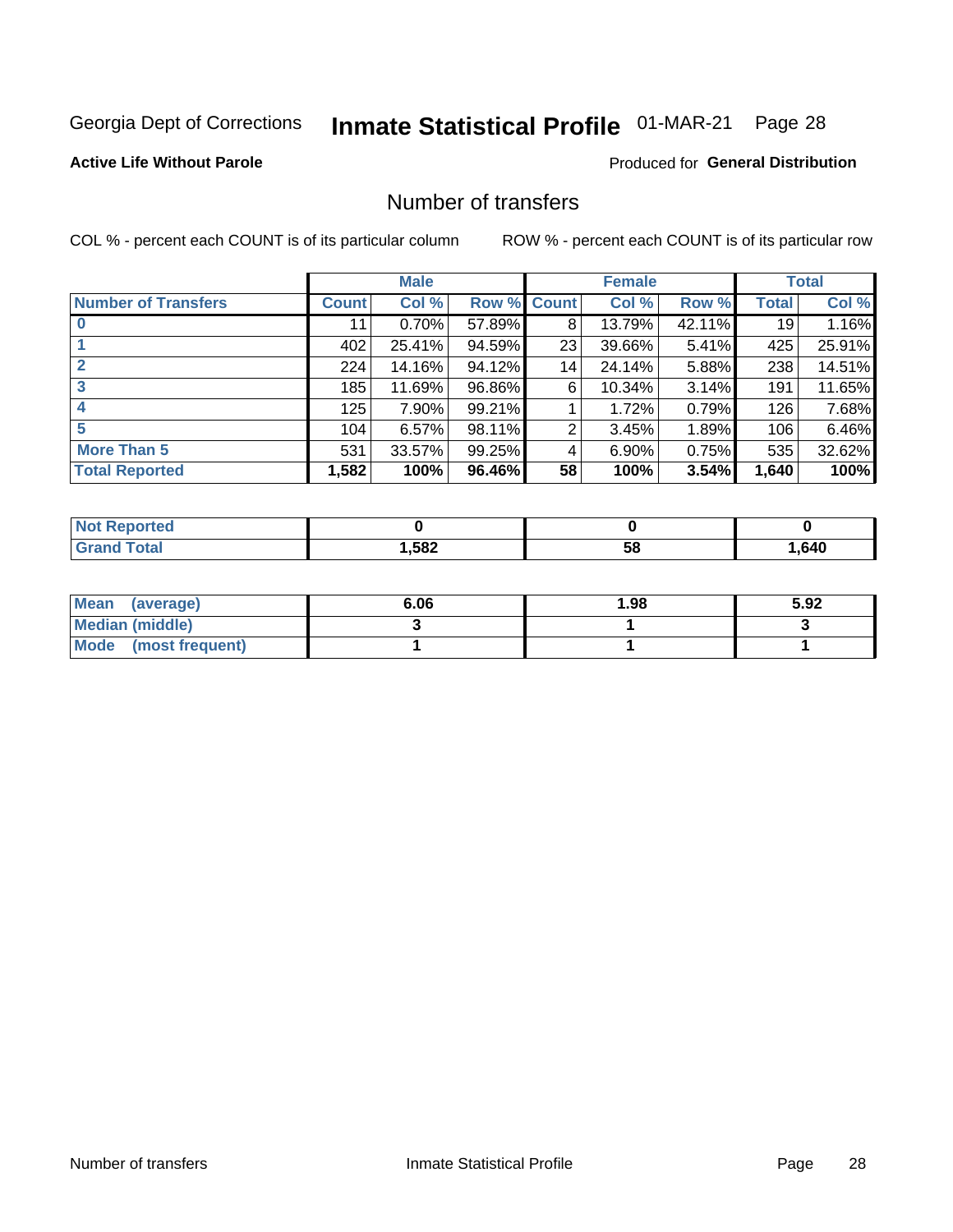# Inmate Statistical Profile 01-MAR-21 Page 29

**Active Life Without Parole** 

Produced for General Distribution

# Number of escapes

COL % - percent each COUNT is of its particular column

|                          | <b>Male</b>  |        |                    | <b>Female</b> |         |          | Total |        |
|--------------------------|--------------|--------|--------------------|---------------|---------|----------|-------|--------|
| <b>Number of Escapes</b> | <b>Count</b> | Col %  | <b>Row % Count</b> |               | Col %   | Row %    | Total | Col %  |
|                          | .578         | 99.75% | $96.45\%$          | 58            | 100.00% | $3.55\%$ | .636  | 99.76% |
|                          |              | 0.13%  | 100.00%            |               |         |          |       | 0.12%  |
|                          |              | 0.13%  | $100.00\%$         |               |         |          |       | 0.12%  |
| <b>Total Reported</b>    | $.582+$      | 100%   | $96.46\%$          | 58            | 100%    | 3.54%    | 1,640 | 100%   |

| <b>Reported</b><br><b>NOT</b> |        |    |      |
|-------------------------------|--------|----|------|
| <b>Total</b>                  | 582, ا | 58 | .640 |

| Mean (average)       |  |  |
|----------------------|--|--|
| Median (middle)      |  |  |
| Mode (most frequent) |  |  |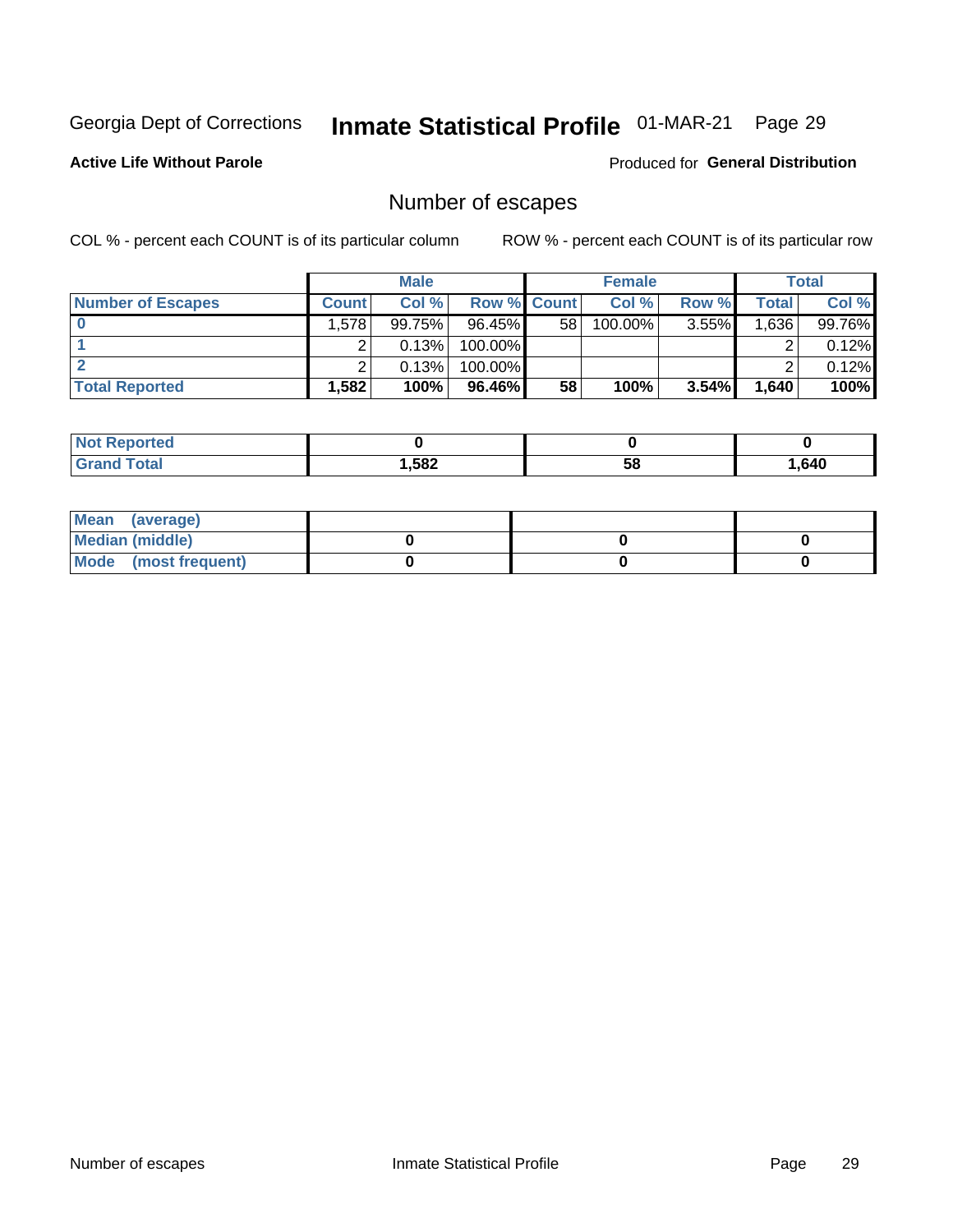### **Active Life Without Parole**

### Produced for General Distribution

### Time served in current (or last) institution

COL % - percent each COUNT is of its particular column

|                            |              | <b>Male</b> |         |              | <b>Female</b> |        | <b>Total</b> |        |
|----------------------------|--------------|-------------|---------|--------------|---------------|--------|--------------|--------|
| <b>Time In Institution</b> | <b>Count</b> | Col %       | Row %   | <b>Count</b> | Col %         | Row %  | <b>Total</b> | Col %  |
| 0 to 3 months              | 87           | 5.50%       | 96.67%  | 3            | 5.17%         | 3.33%  | 90           | 5.49%  |
| <b>3.01 to 6 months</b>    | 49           | 3.10%       | 100.00% |              |               |        | 49           | 2.99%  |
| 6.01 to 9 months           | 82           | 5.18%       | 100.00% |              |               |        | 82           | 5.00%  |
| 9.01 to 12 months          | 51           | 3.22%       | 100.00% |              |               |        | 51           | 3.11%  |
| 12.01 to 18 months         | 183          | 11.57%      | 98.39%  | 3            | 5.17%         | 1.61%  | 186          | 11.34% |
| <b>18.01 to 24 months</b>  | 167          | 10.56%      | 97.66%  | 4            | 6.90%         | 2.34%  | 171          | 10.43% |
| 2.01 to 3 years            | 296          | 18.71%      | 95.18%  | 15           | 25.86%        | 4.82%  | 311          | 18.96% |
| $3.01$ to 4 years          | 195          | 12.33%      | 97.99%  | 4            | 6.90%         | 2.01%  | 199          | 12.13% |
| $4.01$ to 5 years          | 127          | 8.03%       | 92.70%  | 10           | 17.24%        | 7.30%  | 137          | 8.35%  |
| 5.01 to 6 years            | 94           | 5.94%       | 94.95%  | 5            | 8.62%         | 5.05%  | 99           | 6.04%  |
| 6.01 to 7 years            | 54           | 3.41%       | 93.10%  | 4            | 6.90%         | 6.90%  | 58           | 3.54%  |
| $7.01$ to 8 years          | 50           | 3.16%       | 92.59%  | 4            | 6.90%         | 7.41%  | 54           | 3.29%  |
| 8.01 to 9 years            | 40           | 2.53%       | 97.56%  | 1            | 1.72%         | 2.44%  | 41           | 2.50%  |
| 9.01 to 10 years           | 25           | 1.58%       | 83.33%  | 5            | 8.62%         | 16.67% | 30           | 1.83%  |
| Over 10 years              | 82           | 5.18%       | 100.00% |              |               |        | 82           | 5.00%  |
| <b>Total Reported</b>      | 1,582        | 100%        | 96.46%  | 58           | 100%          | 3.54%  | 1,640        | 100%   |

| <b>Not R</b><br><b>Reported</b> |      |    |      |
|---------------------------------|------|----|------|
| <b>Cotal</b>                    | ,582 | vu | ,640 |

| <b>Mean</b><br>(average) | 42 months | 51 months | 42 months |
|--------------------------|-----------|-----------|-----------|
| Median (middle)          | 31 months | 49 months | 31 months |
| Mode (most frequent)     | months `  | 4 months  | 1 months  |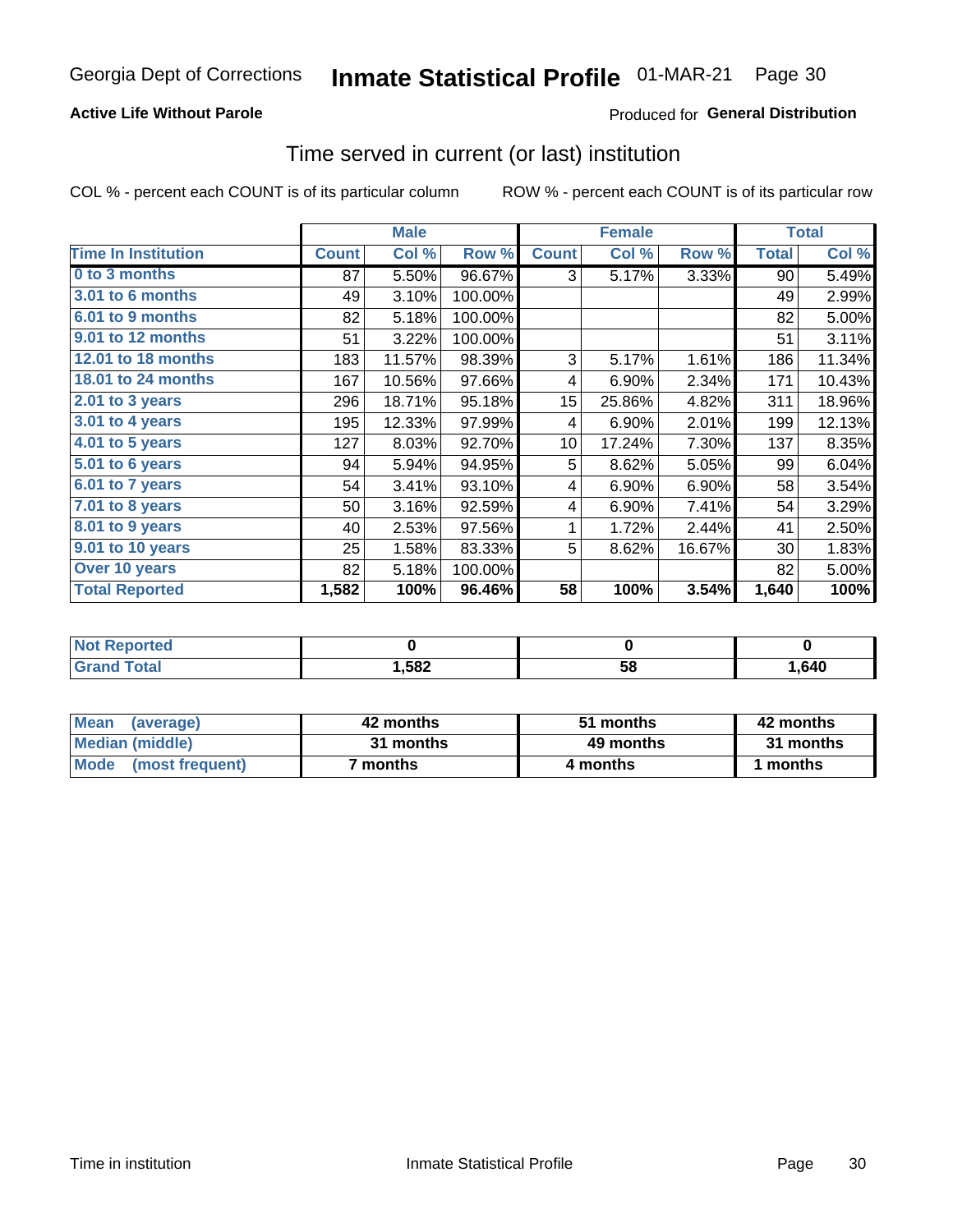#### **Inmate Statistical Profile 01-MAR-21** Page 31

#### **Active Life Without Parole**

#### Produced for General Distribution

## Highest grade level attained

COL % - percent each COUNT is of its particular column

|                              |                | <b>Male</b> |         |                 | <b>Female</b> |        |                | <b>Total</b> |
|------------------------------|----------------|-------------|---------|-----------------|---------------|--------|----------------|--------------|
| <b>Grade Level</b>           | <b>Count</b>   | Col %       | Row %   | <b>Count</b>    | Col %         | Row %  | <b>Total</b>   | Col %        |
| No school at all             | 2              | 0.17%       | 100.00% |                 |               |        | $\overline{2}$ | 0.17%        |
| <b>Grade 1</b>               | 1              | 0.08%       | 100.00% |                 |               |        | 1              | 0.08%        |
| <b>Grade 2</b>               | 1              | 0.08%       | 100.00% |                 |               |        | 1              | 0.08%        |
| <b>Grade 3</b>               | $\overline{2}$ | 0.17%       | 100.00% |                 |               |        | $\overline{2}$ | 0.17%        |
| Grade 4                      | 3              | 0.25%       | 100.00% |                 |               |        | 3              | 0.25%        |
| Grade 5                      | 1              | 0.08%       | 100.00% |                 |               |        | 1              | 0.08%        |
| Grade 6                      | 9              | 0.76%       | 100.00% |                 |               |        | 9              | 0.75%        |
| Grade 7                      | 33             | 2.79%       | 100.00% |                 |               |        | 33             | 2.73%        |
| <b>Grade 8</b>               | 79             | 6.69%       | 98.75%  | 1               | 3.85%         | 1.25%  | 80             | 6.63%        |
| Grade 9                      | 142            | 12.02%      | 97.93%  | 3               | 11.54%        | 2.07%  | 145            | 12.01%       |
| Grade 10                     | 226            | 19.14%      | 97.41%  | 6               | 23.08%        | 2.59%  | 232            | 19.22%       |
| Grade 11                     | 216            | 18.29%      | 98.63%  | 3               | 11.54%        | 1.37%  | 219            | 18.14%       |
| <b>Grade 12 or GED</b>       | 308            | 26.08%      | 97.47%  | 8               | 30.77%        | 2.53%  | 316            | 26.18%       |
| Some tech school             | 14             | 1.19%       | 93.33%  | 1               | 3.85%         | 6.67%  | 15             | 1.24%        |
| <b>Completed tech school</b> | 17             | 1.44%       | 100.00% |                 |               |        | 17             | 1.41%        |
| College, 1 year              | 38             | 3.22%       | 97.44%  | 1               | 3.85%         | 2.56%  | 39             | 3.23%        |
| College, 2 year              | 42             | 3.56%       | 97.67%  | 1               | 3.85%         | 2.33%  | 43             | 3.56%        |
| College, 3 year              | 19             | 1.61%       | 100.00% |                 |               |        | 19             | 1.57%        |
| <b>Bachelor's degree</b>     | 21             | 1.78%       | 100.00% |                 |               |        | 21             | 1.74%        |
| <b>Master's degree</b>       | 4              | 0.34%       | 80.00%  | 1               | 3.85%         | 20.00% | 5              | 0.41%        |
| Ph.D. degree                 | 1              | 0.08%       | 50.00%  | 1               | 3.85%         | 50.00% | $\overline{2}$ | 0.17%        |
| Law degree                   | $\overline{2}$ | 0.17%       | 100.00% |                 |               |        | $\overline{2}$ | 0.17%        |
| <b>Total Reported</b>        | 1,181          | 100%        | 97.85%  | $\overline{26}$ | 100.0%        | 2.15%  | 1,207          | 100%         |

| rtec | AC.  | ^^ | .    |
|------|------|----|------|
| NO   | TW   | ◡▵ | ママー  |
|      | ,582 | 58 | .640 |

| <b>Mean</b><br>(average) | 10.85           | 11.62           | 10.86           |
|--------------------------|-----------------|-----------------|-----------------|
| Median (middle)          | Grade 11        | Other           | Grade 11        |
| Mode<br>(most frequent)  | Grade 12 or GED | Grade 12 or GED | Grade 12 or GED |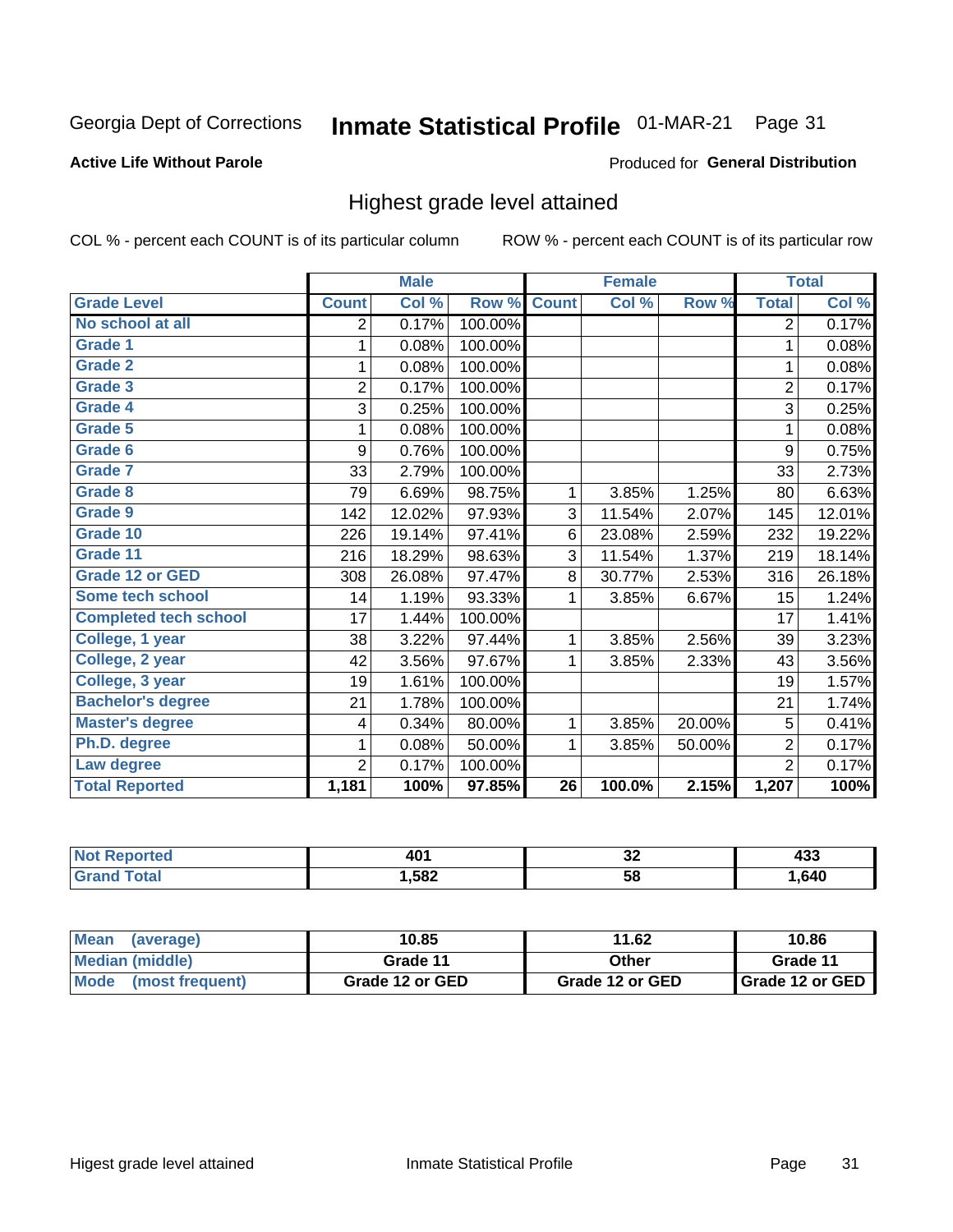# Inmate Statistical Profile 01-MAR-21 Page 32

#### **Active Life Without Parole**

### **Produced for General Distribution**

# Culture fair IQ scores

COL % - percent each COUNT is of its particular column

|                       |              | <b>Male</b> |                    |                | <b>Female</b> |          |              | <b>Total</b> |
|-----------------------|--------------|-------------|--------------------|----------------|---------------|----------|--------------|--------------|
| <b>IQ Scores</b>      | <b>Count</b> | Col %       | <b>Row % Count</b> |                | Col %         | Row %    | <b>Total</b> | Col %        |
| $60 - 69$             | 44           | 3.23%       | 97.78%             |                | 2.13%         | 2.22%    | 45           | 3.20%        |
| $70 - 79$             | 101          | 7.42%       | 97.12%             | 3              | 6.38%         | 2.88%    | 104          | 7.39%        |
| $80 - 89$             | 187          | 13.74%      | 96.39%             | 7              | 14.89%        | 3.61%    | 194          | 13.78%       |
| $90 - 99$             | 355          | 26.08%      | 94.92%             | 19             | 40.43%        | $5.08\%$ | 374          | 26.56%       |
| $100 - 109$           | 372          | 27.33%      | 97.64%             | 9              | 19.15%        | 2.36%    | 381          | 27.06%       |
| $110 - 119$           | 251          | 18.44%      | 98.05%             | 5              | 10.64%        | 1.95%    | 256          | 18.18%       |
| $120 - 129$           | 49           | 3.60%       | 96.08%             | $\overline{2}$ | 4.26%         | $3.92\%$ | 51           | 3.62%        |
| $130 - 139$           | 2            | 0.15%       | 66.67%             | 1              | 2.13%         | 33.33%   | 3            | 0.21%        |
| <b>Total Reported</b> | 1,361        | 100%        | 96.66%             | 47             | 100.0%        | 3.34%    | 1,408        | 100%         |

| <b>Not Reported</b>  | 203   |    | 210     |
|----------------------|-------|----|---------|
| Not Valid (under 60) | 18    |    | ົ<br>44 |
| <b>Grand Total</b>   | 1,582 | 58 | 1,640   |

| <b>Mean</b><br>(average) | 98 | 98  | 98 |
|--------------------------|----|-----|----|
| Median (middle)          | 99 | 96  | 99 |
| Mode (most frequent)     | 99 | 102 | 99 |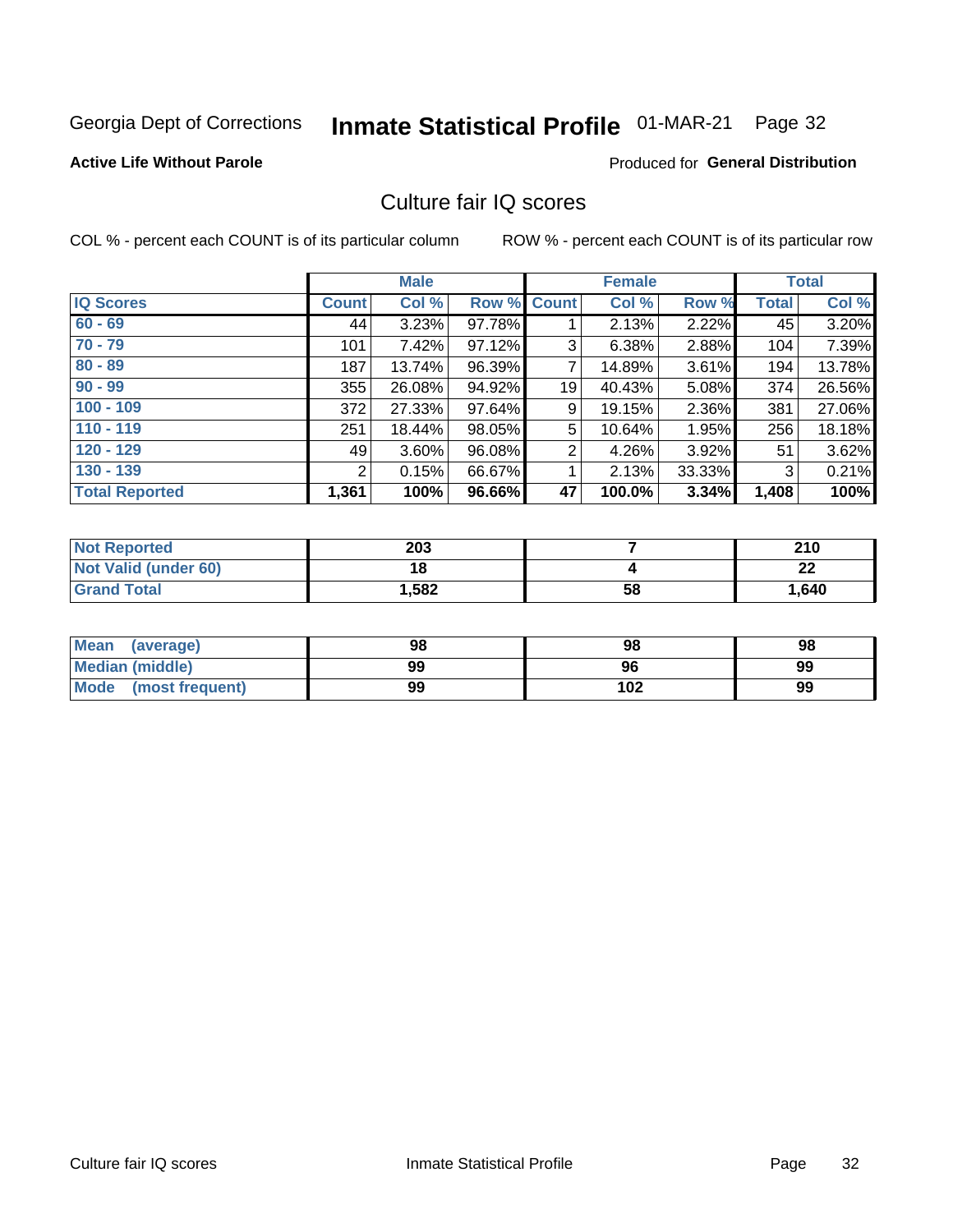#### **Inmate Statistical Profile 01-MAR-21** Page 33

#### **Active Life Without Parole**

### Produced for General Distribution

# Wide Range Achievement Test (WRAT) reading score

COL % - percent each COUNT is of its particular column

|                           |              | <b>Male</b> |         | <b>Female</b>  |        |       | <b>Total</b> |        |
|---------------------------|--------------|-------------|---------|----------------|--------|-------|--------------|--------|
| <b>WRAT Reading Score</b> | <b>Count</b> | Col %       | Row %   | <b>Count</b>   | Col %  | Row % | <b>Total</b> | Col %  |
| $0.1$ to $0.9$            | 27           | 1.85%       | 100.00% |                |        |       | 27           | 1.79%  |
| 1.0 to 1.9                | 23           | 1.58%       | 100.00% |                |        |       | 23           | 1.52%  |
| 2.0 to 2.9                | 48           | 3.29%       | 96.00%  | $\overline{2}$ | 3.92%  | 4.00% | 50           | 3.31%  |
| 3.0 to 3.9                | 88           | 6.03%       | 95.65%  | 4              | 7.84%  | 4.35% | 92           | 6.09%  |
| 4.0 to 4.9                | 108          | 7.40%       | 96.43%  | 4              | 7.84%  | 3.57% | 112          | 7.41%  |
| 5.0 to 5.9                | 137          | 9.38%       | 98.56%  | $\overline{2}$ | 3.92%  | 1.44% | 139          | 9.20%  |
| 6.0 to 6.9                | 119          | 8.15%       | 98.35%  | $\overline{2}$ | 3.92%  | 1.65% | 121          | 8.01%  |
| 7.0 to 7.9                | 46           | 3.15%       | 100.00% |                |        |       | 46           | 3.04%  |
| 8.0 to 8.9                | 126          | 8.63%       | 97.67%  | 3              | 5.88%  | 2.33% | 129          | 8.54%  |
| 9.0 to 9.9                | 71           | 4.86%       | 97.26%  | $\overline{2}$ | 3.92%  | 2.74% | 73           | 4.83%  |
| 10.0 to 10.9              | 86           | 5.89%       | 98.85%  | 1              | 1.96%  | 1.15% | 87           | 5.76%  |
| 11.0 to 11.9              | 142          | 9.73%       | 95.95%  | 6              | 11.76% | 4.05% | 148          | 9.79%  |
| 12.0 to 12.9              | 385          | 26.37%      | 94.59%  | 22             | 43.14% | 5.41% | 407          | 26.94% |
| 13                        | 54           | 3.70%       | 94.74%  | 3              | 5.88%  | 5.26% | 57           | 3.77%  |
| <b>Total Reported</b>     | 1,460        | 100%        | 96.62%  | 51             | 100%   | 3.38% | 1,511        | 100%   |
|                           |              |             |         |                |        |       |              |        |

| <b>Not Reported</b>    | ר ר<br>144 |    | 129  |
|------------------------|------------|----|------|
| <b>Total</b><br>'Grand | 1,582      | 58 | .640 |

| <b>Mean</b><br>(average)       | גי כ<br>o. / I     | 9.88 | 8.75 |
|--------------------------------|--------------------|------|------|
| Median (middle)                | י ה<br><u> ม.∠</u> | 11.9 | 9.2  |
| <b>Mode</b><br>(most frequent) | 12.9               | 12.9 | 12.9 |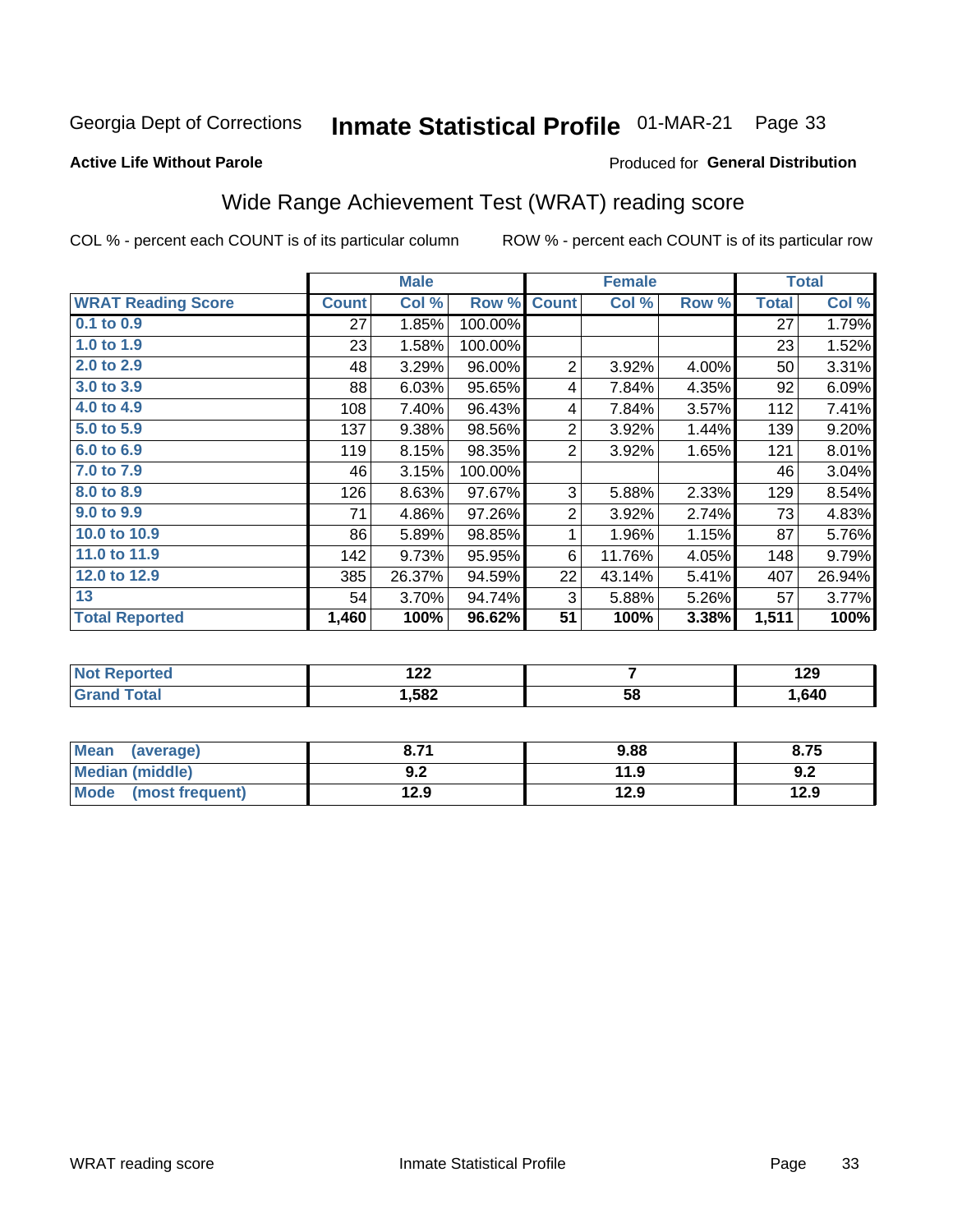#### **Inmate Statistical Profile 01-MAR-21** Page 34

**Active Life Without Parole** 

### Produced for General Distribution

# Wide Range Achievement Test (WRAT) math score

COL % - percent each COUNT is of its particular column

|                              |              | <b>Male</b> |         |                | <b>Female</b> |        |              | <b>Total</b> |
|------------------------------|--------------|-------------|---------|----------------|---------------|--------|--------------|--------------|
| <b>WRAT Mathematic Score</b> | <b>Count</b> | Col %       | Row %   | <b>Count</b>   | Col %         | Row %  | <b>Total</b> | Col %        |
| 0.1 to 0.9                   | 5            | 0.34%       | 100.00% |                |               |        | 5            | 0.33%        |
| 1.0 to 1.9                   | 12           | 0.82%       | 100.00% |                |               |        | 12           | 0.79%        |
| 2.0 to 2.9                   | 36           | 2.47%       | 97.30%  | 1              | 1.96%         | 2.70%  | 37           | 2.45%        |
| 3.0 to 3.9                   | 82           | 5.62%       | 97.62%  | $\overline{2}$ | 3.92%         | 2.38%  | 84           | 5.56%        |
| 4.0 to 4.9                   | 162          | 11.10%      | 97.01%  | 5              | 9.80%         | 2.99%  | 167          | 11.05%       |
| 5.0 to 5.9                   | 208          | 14.25%      | 97.65%  | 5              | 9.80%         | 2.35%  | 213          | 14.10%       |
| 6.0 to 6.9                   | 308          | 21.10%      | 97.16%  | 9              | 17.65%        | 2.84%  | 317          | 20.98%       |
| 7.0 to 7.9                   | 134          | 9.18%       | 96.40%  | 5              | 9.80%         | 3.60%  | 139          | 9.20%        |
| 8.0 to 8.9                   | 145          | 9.93%       | 97.97%  | 3              | 5.88%         | 2.03%  | 148          | 9.79%        |
| 9.0 to 9.9                   | 109          | 7.47%       | 95.61%  | 5              | 9.80%         | 4.39%  | 114          | 7.54%        |
| 10.0 to 10.9                 | 30           | 2.05%       | 100.00% |                |               |        | 30           | 1.99%        |
| 11.0 to 11.9                 | 49           | 3.36%       | 96.08%  | 2              | 3.92%         | 3.92%  | 51           | 3.38%        |
| 12.0 to 12.9                 | 174          | 11.92%      | 93.05%  | 13             | 25.49%        | 6.95%  | 187          | 12.38%       |
| 13                           | 6            | 0.41%       | 85.71%  | 1              | 1.96%         | 14.29% | 7            | 0.46%        |
| <b>Total Reported</b>        | 1,460        | 100%        | 96.62%  | 51             | 100%          | 3.38%  | 1,511        | 100%         |

| <b>Not Reported</b> | ה הו<br>17L |    | 190<br>1 Z J |
|---------------------|-------------|----|--------------|
| Total<br>Grand      | 582. ا      | 58 | .640         |

| Mean (average)       | 7.33 | 8.40 | 7.36 |
|----------------------|------|------|------|
| Median (middle)      | 6.9  | 7.4  | 6.9  |
| Mode (most frequent) | 12.9 | 12.9 | 12.9 |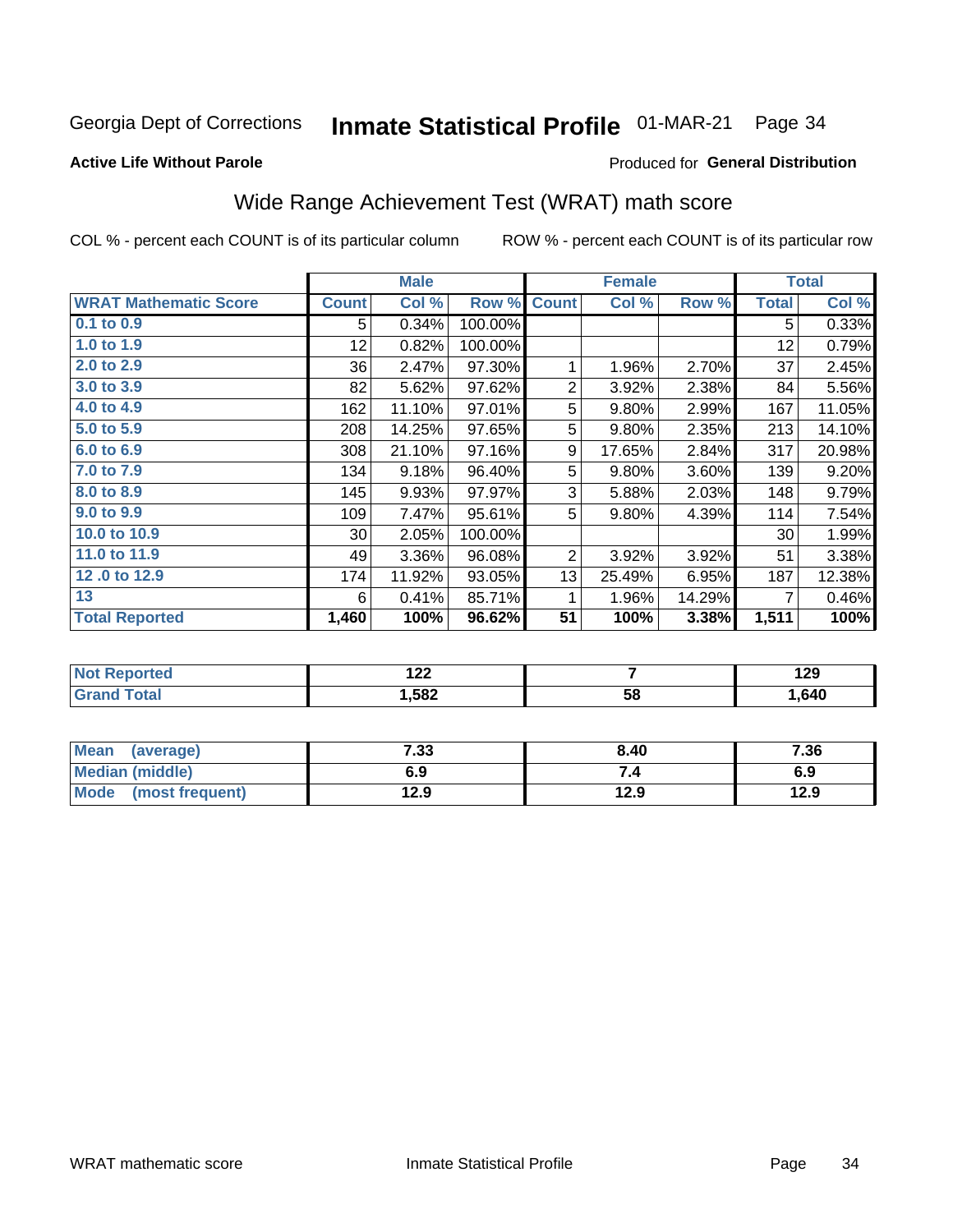#### Inmate Statistical Profile 01-MAR-21 Page 35

#### **Active Life Without Parole**

#### Produced for General Distribution

# Wide Range Achievement Test (WRAT) spelling score

COL % - percent each COUNT is of its particular column

ROW % - percent each COUNT is of its particular row

 $\overline{58}$ 

|                            |                 | <b>Male</b> |         |                | <b>Female</b> |       |       | <b>Total</b> |
|----------------------------|-----------------|-------------|---------|----------------|---------------|-------|-------|--------------|
| <b>WRAT Spelling Score</b> | <b>Count</b>    | Col %       | Row %   | <b>Count</b>   | Col %         | Row % | Total | Col %        |
| 0.1 to 0.9                 | 26              | 1.78%       | 100.00% |                |               |       | 26    | 1.72%        |
| 1.0 to 1.9                 | 36              | 2.47%       | 100.00% |                |               |       | 36    | 2.39%        |
| 2.0 to 2.9                 | 62              | 4.25%       | 96.88%  | 2              | 3.92%         | 3.13% | 64    | 4.24%        |
| 3.0 to 3.9                 | 86              | 5.90%       | 97.73%  | $\overline{2}$ | 3.92%         | 2.27% | 88    | 5.83%        |
| 4.0 to 4.9                 | 85              | 5.83%       | 97.70%  | $\overline{2}$ | 3.92%         | 2.30% | 87    | 5.77%        |
| 5.0 to 5.9                 | 148             | 10.15%      | 99.33%  | 1              | 1.96%         | 0.67% | 149   | 9.87%        |
| 6.0 to 6.9                 | 129             | 8.85%       | 98.47%  | $\overline{c}$ | 3.92%         | 1.53% | 131   | 8.68%        |
| 7.0 to 7.9                 | 136             | 9.33%       | 97.84%  | 3              | 5.88%         | 2.16% | 139   | 9.21%        |
| 8.0 to 8.9                 | 126             | 8.64%       | 97.67%  | 3              | 5.88%         | 2.33% | 129   | 8.55%        |
| 9.0 to 9.9                 | 79              | 5.42%       | 100.00% |                |               |       | 79    | 5.24%        |
| 10.0 to 10.9               | 74              | 5.08%       | 100.00% |                |               |       | 74    | 4.90%        |
| 11.0 to 11.9               | 102             | 7.00%       | 93.58%  | $\overline{7}$ | 13.73%        | 6.42% | 109   | 7.22%        |
| 12.0 to 12.9               | 339             | 23.25%      | 92.37%  | 28             | 54.90%        | 7.63% | 367   | 24.32%       |
| 13                         | 30 <sup>°</sup> | 2.06%       | 96.77%  | 1              | 1.96%         | 3.23% | 31    | 2.05%        |
| <b>Total Reported</b>      | 1,458           | 100%        | 96.62%  | 51             | 100%          | 3.38% | 1,509 | 100%         |
|                            |                 |             |         |                |               |       |       |              |
| <b>Not Reported</b>        |                 | 124         |         |                | 7             |       |       | 131          |

| Mean<br>(average)       | 8.25 | 10.55    | 8.33 |
|-------------------------|------|----------|------|
| <b>Median (middle)</b>  | o.J  | 127<br>. | ი.ა  |
| Mode<br>(most frequent) | 12.9 | 12.9     | 12.9 |

 $1,582$ 

**Grand Total** 

1,640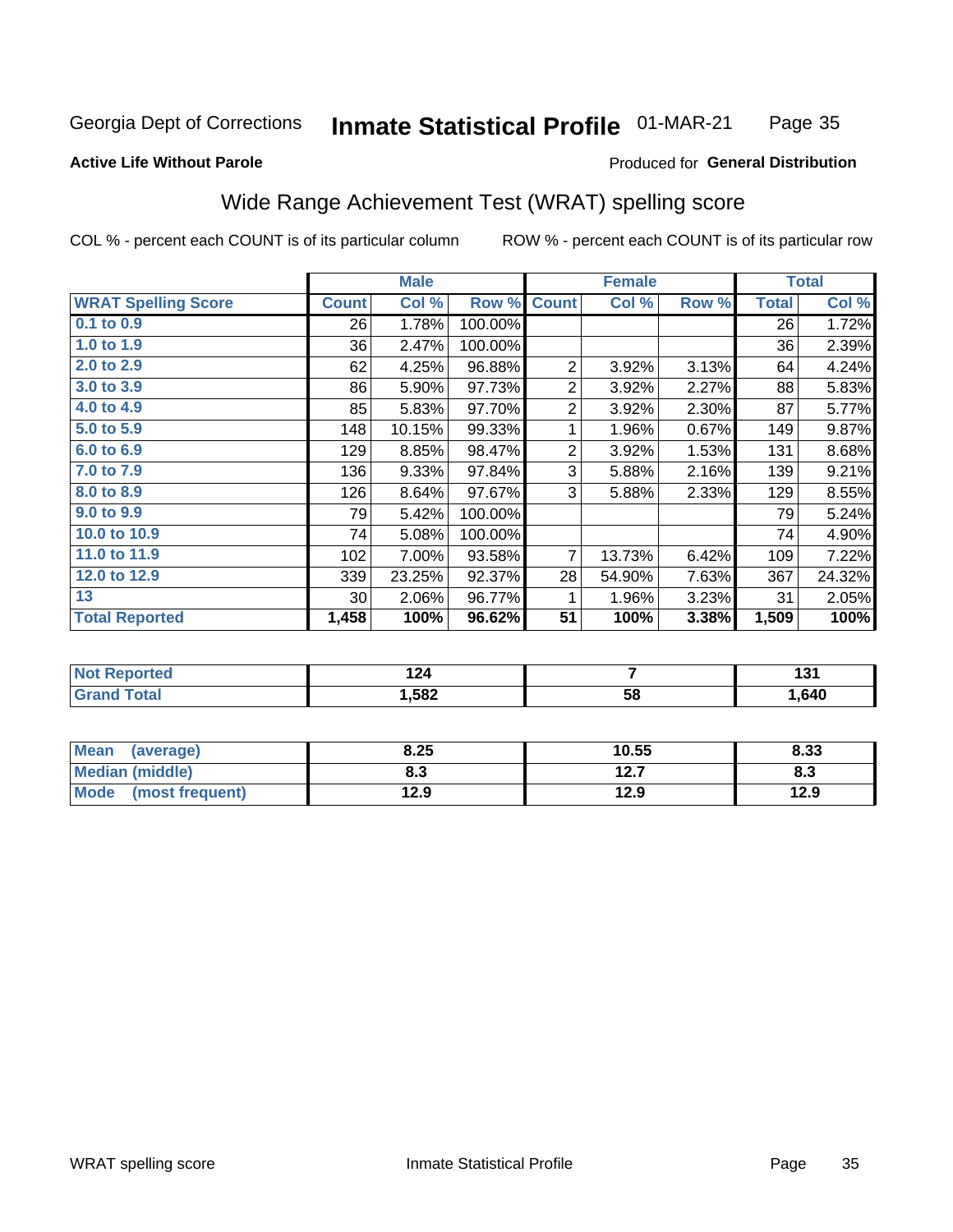# Inmate Statistical Profile 01-MAR-21 Page 36

#### **Active Life Without Parole**

### **Produced for General Distribution**

# Current / last mental health treatment level

COL % - percent each COUNT is of its particular column

|                                    |                 | <b>Male</b> |         |              | <b>Female</b> |        |                 | <b>Total</b> |
|------------------------------------|-----------------|-------------|---------|--------------|---------------|--------|-----------------|--------------|
| <b>Mental Health Treatment Lev</b> | <b>Count</b>    | Col %       | Row %   | <b>Count</b> | Col %         | Row %  | <b>Total</b>    | Col %        |
| 1 No problem at current time       | 277             | 38.31%      | 96.18%  | 11           | 21.57%        | 3.82%  | 288             | 37.21%       |
| 2 Receiving outpatient             | 357             | 49.38%      | 89.92%  | 40           | 78.43%        | 10.08% | 397             | 51.29%       |
| Treatment                          |                 |             |         |              |               |        |                 |              |
| 3 Inpatient, moderate              | 69              | 9.54%       | 100.00% |              |               |        | 69              | 8.91%        |
| <b>Treatment</b>                   |                 |             |         |              |               |        |                 |              |
| 4 Inpatient, intensive             | 20 <sub>1</sub> | 2.77%       | 100.00% |              |               |        | 20 <sup>1</sup> | 2.58%        |
| Treatment                          |                 |             |         |              |               |        |                 |              |
| <b>Total Evaluated</b>             | 723             | 100%        | 93.41%  | 51           | 100%          | 6.59%  | 774             | 100%         |

| Never had MH evaluation | 859   |    | 866  |
|-------------------------|-------|----|------|
| $\sim$ to $\sim$        | .582، | 58 | .640 |

| <b>Median (middle)</b>         | <b>Receiving outpatient</b><br>treatment | <b>Receiving outpatient</b><br>treatment | <b>Receiving</b><br>outpatient<br>treatment |  |
|--------------------------------|------------------------------------------|------------------------------------------|---------------------------------------------|--|
| <b>Mode</b><br>(most frequent) | <b>Receiving outpatient</b><br>treatment | <b>Receiving outpatient</b><br>treatment | <b>Receiving</b><br>outpatient<br>treatment |  |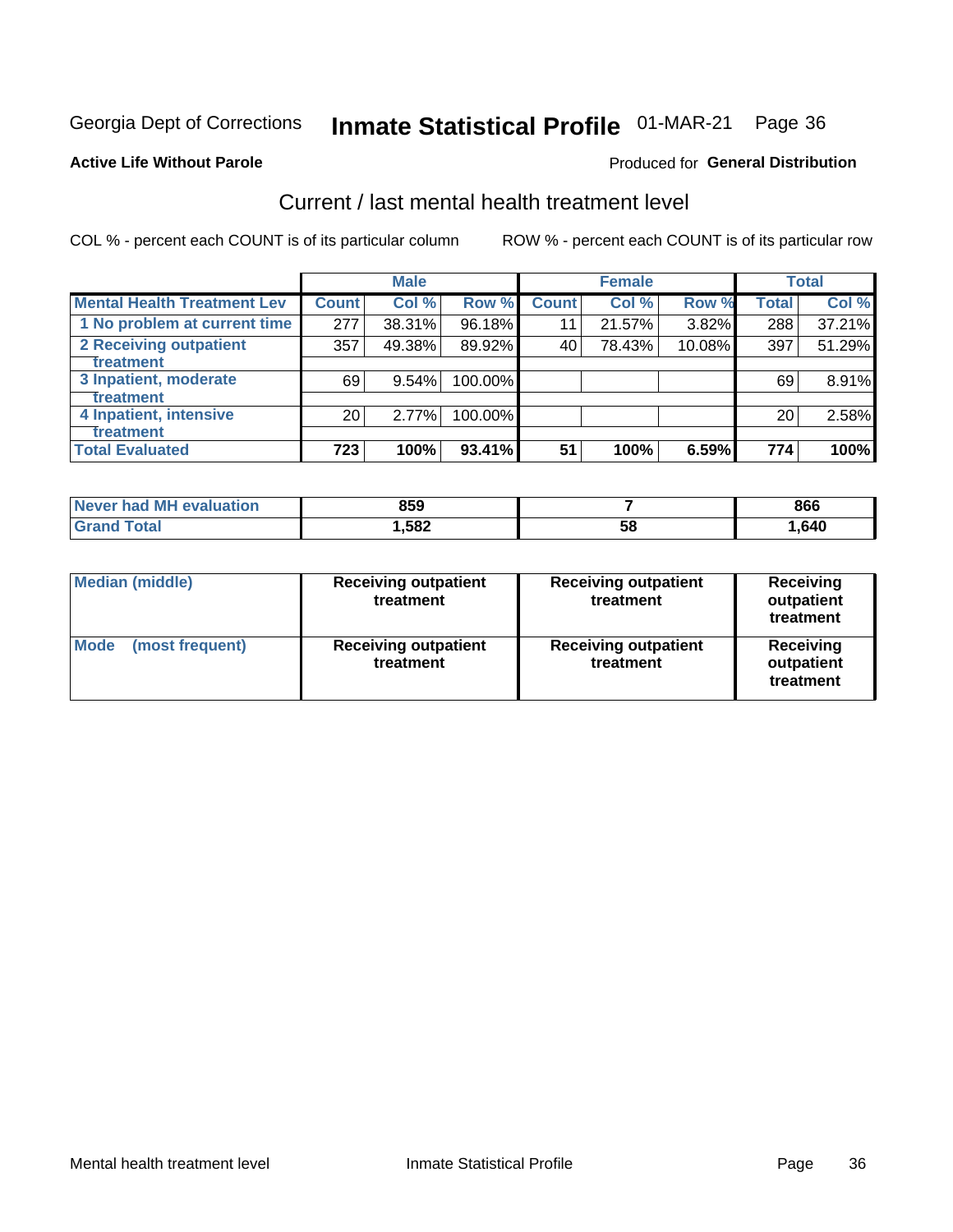#### Inmate Statistical Profile 01-MAR-21 Page 37

### **Active Life Without Parole**

### Produced for General Distribution

# PULHESDWIT medical scale - 'P' overall condition ('P'hysical)

COL % - percent each COUNT is of its particular column

|                                  |                | <b>Male</b> |             |    | <b>Female</b> |       |              | <b>Total</b> |
|----------------------------------|----------------|-------------|-------------|----|---------------|-------|--------------|--------------|
| 'P' Overall Condition            | <b>Count</b>   | Col %       | Row % Count |    | Col %         | Row % | <b>Total</b> | Col %        |
| 1 No medical illness             | 1,129          | 76.28%      | 97.33%      | 31 | 53.45%        | 2.67% | 1,160        | 75.42%       |
| 2 Well-controlled chronic        | 314            | 21.22%      | 92.35%      | 26 | 44.83%        | 7.65% | 340          | 22.11%       |
| <b>illness</b>                   |                |             |             |    |               |       |              |              |
| 3 Poorly-controlled chronic      | 34             | $2.30\%$    | 97.14%      |    | 1.72%         | 2.86% | 35           | 2.28%        |
| <b>illness</b>                   |                |             |             |    |               |       |              |              |
| 4 Significant problems requiring | 2 <sub>1</sub> | 0.14%       | 100.00%     |    |               |       | 2            | 0.13%        |
| special housing                  |                |             |             |    |               |       |              |              |
| 5 Terminal illness, < 6 months   |                | 0.07%       | 100.00%     |    |               |       |              | 0.07%        |
| to live                          |                |             |             |    |               |       |              |              |
| <b>Total Reported</b>            | 1,480          | 100%        | 96.23%      | 58 | 100%          | 3.77% | 1,538        | 100.0%       |

| NO                     | 1 ก า  |    | ィハク   |
|------------------------|--------|----|-------|
| rteo                   | 1 U Z  |    | 1 V 4 |
| $f \wedge f \wedge f'$ | 582, ا | ວດ | ,640  |

|  |  | Mode (most frequent) | 1 No medical illness | 1 No medical illness | 1 No medical<br>illness |
|--|--|----------------------|----------------------|----------------------|-------------------------|
|--|--|----------------------|----------------------|----------------------|-------------------------|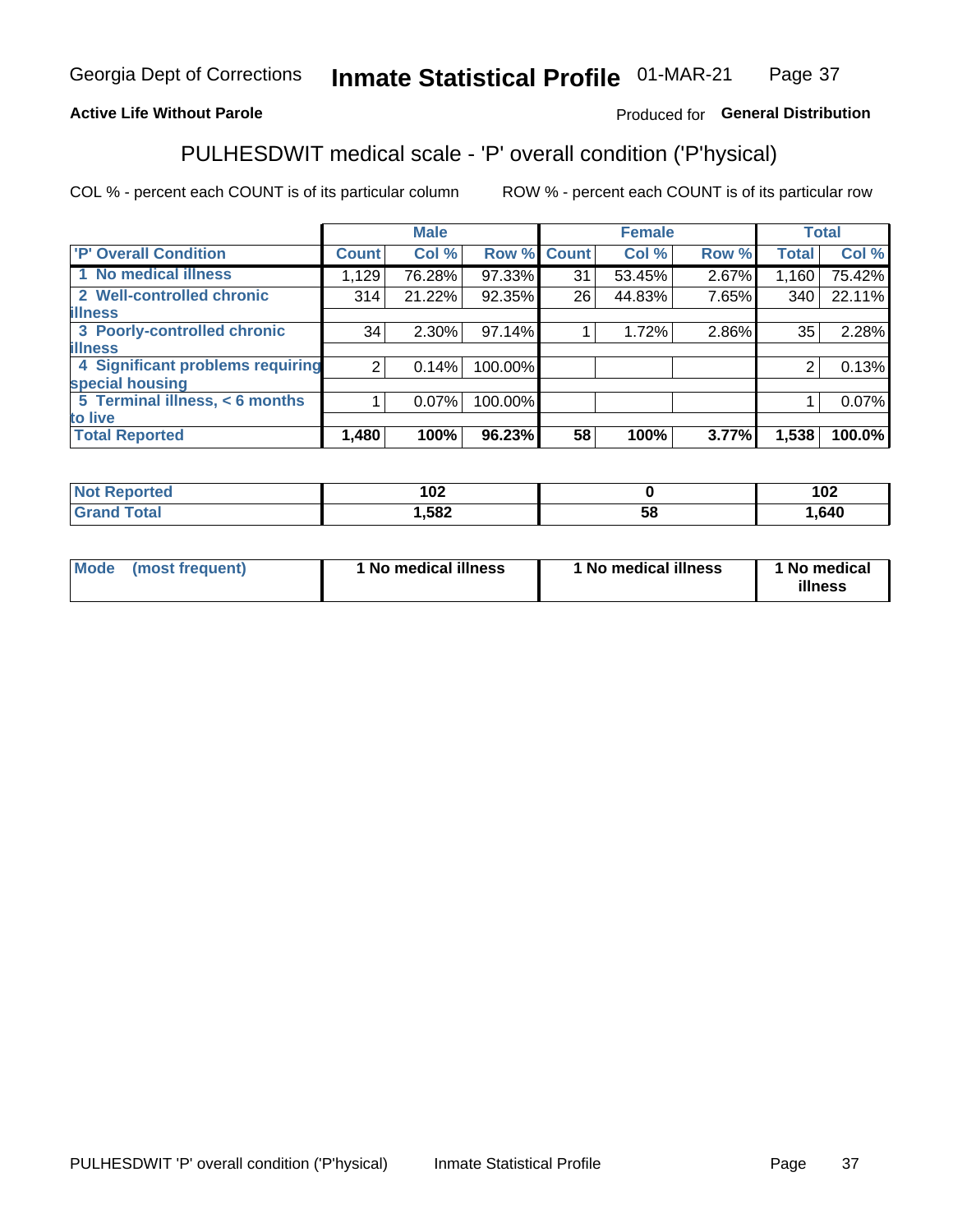#### **Active Life Without Parole**

### Produced for General Distribution

# PULHESDWIT medical scale - 'U' upper body

COL % - percent each COUNT is of its particular column

|                              |                 | <b>Male</b> |         |              | <b>Female</b> |       |              | <b>Total</b> |
|------------------------------|-----------------|-------------|---------|--------------|---------------|-------|--------------|--------------|
| <b>U' Upper Body</b>         | <b>Count</b>    | Col %       | Row %   | <b>Count</b> | Col %         | Row % | <b>Total</b> | Col %        |
| 1 Upper bones, joints,       | 1,391           | 94.18%      | 96.26%  | 54           | 93.10%        | 3.74% | 1,445        | 94.14%       |
| muscles all OK               |                 |             |         |              |               |       |              |              |
| 2 One or both arms minimally | 73              | 4.94%       | 94.81%  | 4            | 6.90%         | 5.19% | 77           | 5.02%        |
| <b>limited</b>               |                 |             |         |              |               |       |              |              |
| 3 One or both arms           | 10 <sub>1</sub> | 0.68%       | 100.00% |              |               |       | 10           | 0.65%        |
| <b>moderately limited</b>    |                 |             |         |              |               |       |              |              |
| 4 One arm disabled,          | 3               | 0.20%       | 100.00% |              |               |       | 3            | 0.20%        |
| paralyzed, or amputated      |                 |             |         |              |               |       |              |              |
| <b>Total Reported</b>        | 1,477           | 100%        | 96.22%  | 58           | 100%          | 3.78% | 1,535        | 100.0%       |

| <b>Not Reported</b> | 105  |    | 105  |
|---------------------|------|----|------|
| <b>Grand Total</b>  | ,582 | 58 | .640 |

| <b>Mode</b> | (most frequent) | 1 Upper bones, joints,<br>muscles all OK | 1 Upper bones, joints,<br>muscles all OK | 1 Upper bones,<br>ljoints, muscles all<br>ОK |
|-------------|-----------------|------------------------------------------|------------------------------------------|----------------------------------------------|
|-------------|-----------------|------------------------------------------|------------------------------------------|----------------------------------------------|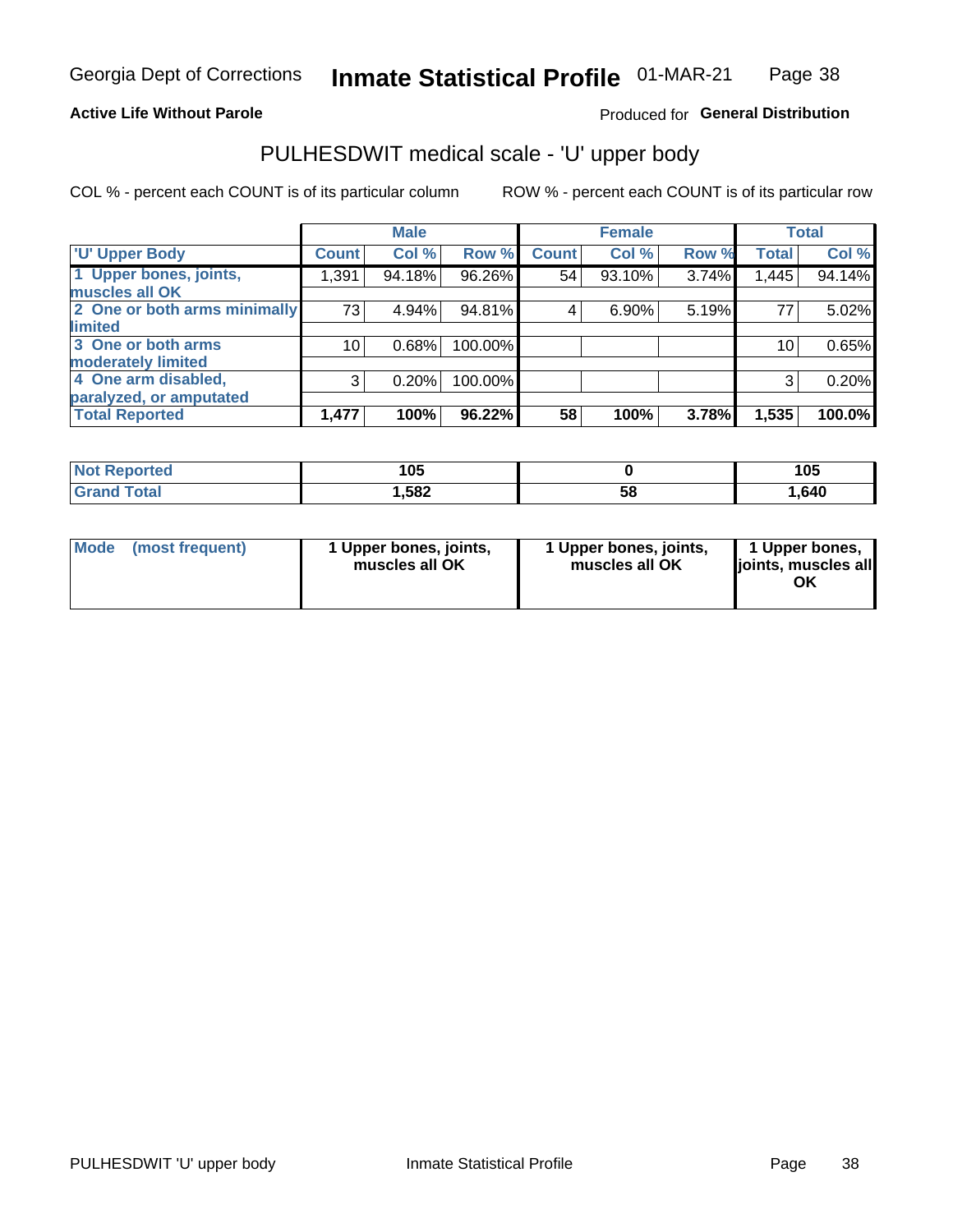#### **Active Life Without Parole**

### Produced for General Distribution

# PULHESDWIT medical scale - 'L' lower body

COL % - percent each COUNT is of its particular column

|                                |              | <b>Male</b> |         |              | <b>Female</b> |       |              | <b>Total</b> |
|--------------------------------|--------------|-------------|---------|--------------|---------------|-------|--------------|--------------|
| 'L' Lower Body                 | <b>Count</b> | Col %       | Row %   | <b>Count</b> | Col %         | Row % | <b>Total</b> | Col %        |
| 1 Lower bones, joints,         | 1,281        | 86.73%      | 96.17%  | 51           | 87.93%        | 3.83% | 1,332        | 86.78%       |
| muscles all OK                 |              |             |         |              |               |       |              |              |
| 2 One or both legs minimally   | 166          | 11.24%      | 95.95%  |              | 12.07%        | 4.05% | 173          | 11.27%       |
| limited                        |              |             |         |              |               |       |              |              |
| 3 One or both legs             | 24           | 1.62%       | 100.00% |              |               |       | 24           | 1.56%        |
| moderately limited             |              |             |         |              |               |       |              |              |
| 4 One leg disabled, paralyzed, | 5            | 0.34%       | 100.00% |              |               |       | 5            | 0.33%        |
| or amputated                   |              |             |         |              |               |       |              |              |
| 5 Both legs disabled,          |              | 0.07%       | 100.00% |              |               |       |              | 0.07%        |
| paralyzed, or amputated        |              |             |         |              |               |       |              |              |
| <b>Total Reported</b>          | 1,477        | 100%        | 96.22%  | 58           | 100%          | 3.78% | 1,535        | 100.0%       |

| <b>Not Reported</b> | 1 N F<br>∪ט |    | 105  |
|---------------------|-------------|----|------|
| <b>Grand Total</b>  | . 582،      | ວັ | .640 |

| Mode (most frequent) | I Lower bones, joints,<br>muscles all OK | 1 Lower bones, joints,<br>muscles all OK | 1 Lower bones,<br>joints, muscles all<br>ΟK |
|----------------------|------------------------------------------|------------------------------------------|---------------------------------------------|
|----------------------|------------------------------------------|------------------------------------------|---------------------------------------------|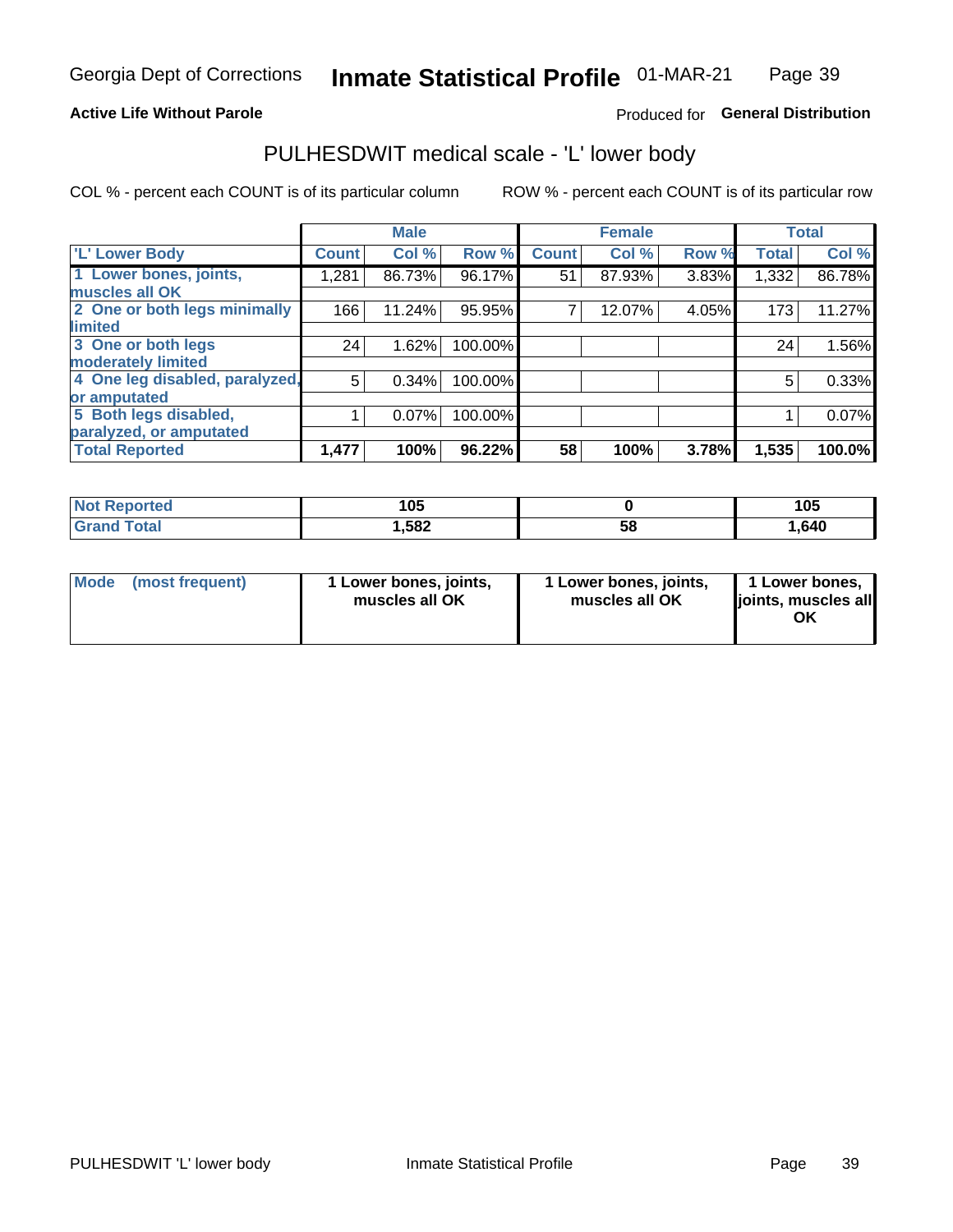#### **Active Life Without Parole**

Produced for General Distribution

## PULHESDWIT medical scale - 'H' hearing

COL % - percent each COUNT is of its particular column

|                                |                 | <b>Male</b> |                    |    | <b>Female</b> |       | <b>Total</b> |        |
|--------------------------------|-----------------|-------------|--------------------|----|---------------|-------|--------------|--------|
| <b>H' Hearing</b>              | <b>Count</b>    | Col %       | <b>Row % Count</b> |    | Col %         | Row % | <b>Total</b> | Col %  |
| 1 Normal hearing both ears     | 1,457           | 98.78%      | 96.24%             | 57 | 100.00%       | 3.76% | 1,514        | 98.83% |
| 2 Some loss in one ear with    | 13 <sub>1</sub> | 0.88%       | 100.00%            |    |               |       | 13           | 0.85%  |
| other OK, or mild loss in both |                 |             |                    |    |               |       |              |        |
| 3 Total loss in one ear with   | 4               | 0.27%       | 100.00%            |    |               |       | 4            | 0.26%  |
| mild loss in other             |                 |             |                    |    |               |       |              |        |
| 4 Severe loss in both ears     |                 | $0.07\%$    | 100.00%            |    |               |       |              | 0.07%  |
| <b>Total Reported</b>          | 1,475           | 100%        | 96.28%             | 57 | 100%          | 3.72% | 1,532        | 100.0% |

| <b>Reported</b><br>NO | 107  |    | 108  |
|-----------------------|------|----|------|
| <b>otal</b>           | ,582 | 58 | ,640 |

| Mode (most frequent) | 1 Normal hearing both ears 1 Normal hearing both ears 1 Normal hearing | both ears |
|----------------------|------------------------------------------------------------------------|-----------|
|                      |                                                                        |           |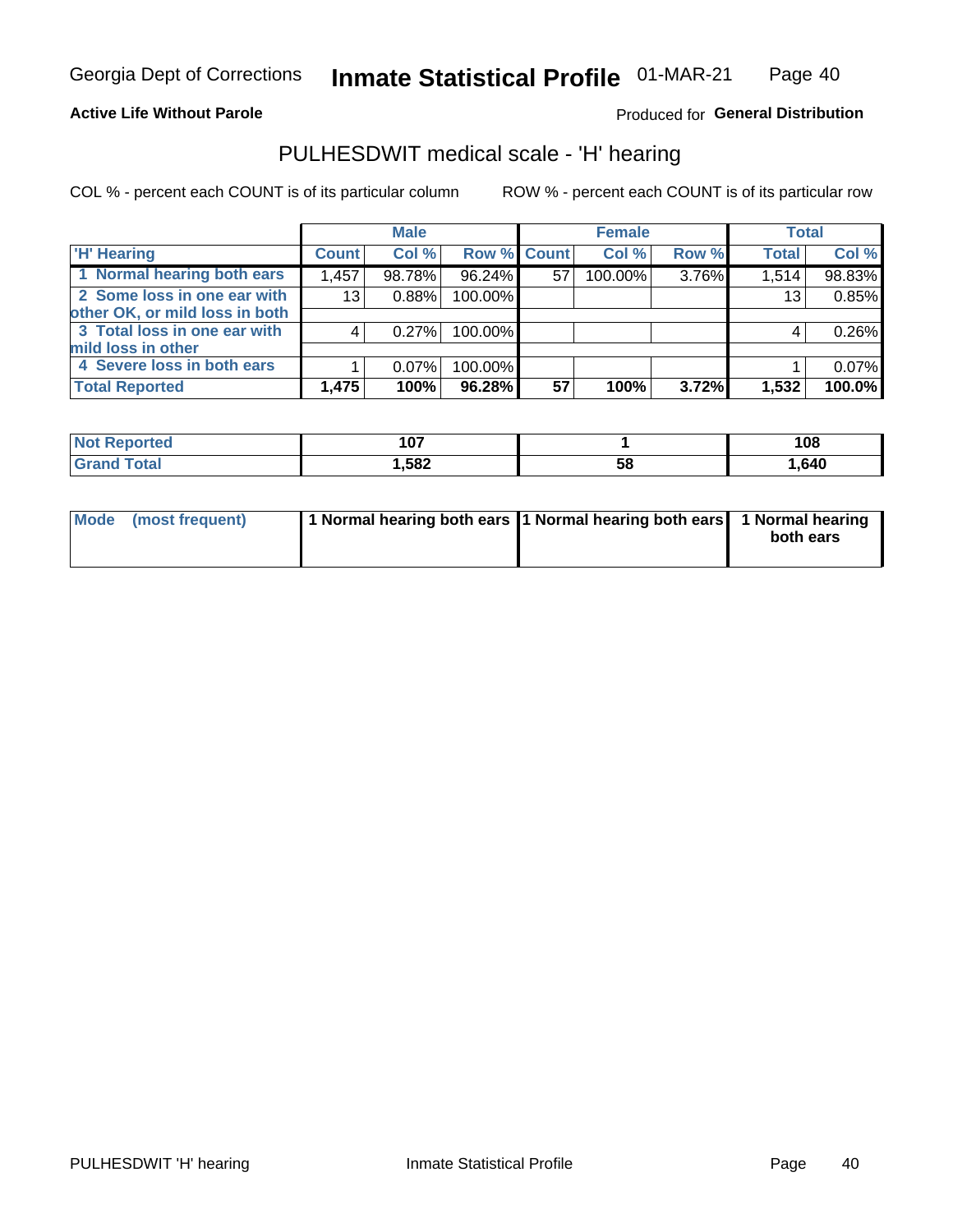#### **Active Life Without Parole**

### Produced for General Distribution

## PULHESDWIT medical scale - 'E' vision

COL % - percent each COUNT is of its particular column

|                                 |              | <b>Male</b> |         |              | <b>Female</b> |       |              | <b>Total</b> |
|---------------------------------|--------------|-------------|---------|--------------|---------------|-------|--------------|--------------|
| <b>E' Vision</b>                | <b>Count</b> | Col %       | Row %   | <b>Count</b> | Col %         | Row % | <b>Total</b> | Col %        |
| 1 Correctable to 20/40 in both  | 1,050        | 73.27%      | 97.04%  | 32           | 56.14%        | 2.96% | 1,082        | 72.62%       |
| eyes                            |              |             |         |              |               |       |              |              |
| 2 Correctable to 20/70 in one   | 319          | 22.26%      | 92.73%  | 25           | 43.86%        | 7.27% | 344          | 23.09%       |
| eye, may be blind in other      |              |             |         |              |               |       |              |              |
| 3 Correctable to 20/200 in one  | 57           | 3.98%       | 100.00% |              |               |       | 57           | 3.83%        |
| eye, may be blind in other      |              |             |         |              |               |       |              |              |
| 4 One eye not correctable to    | 6            | 0.42%       | 100.00% |              |               |       | 6            | 0.40%        |
| 20/200, other may be blind      |              |             |         |              |               |       |              |              |
| 5 Blind in both eyes, requiring |              | 0.07%       | 100.00% |              |               |       |              | 0.07%        |
| special housing                 |              |             |         |              |               |       |              |              |
| <b>Total Reported</b>           | 1,433        | 100%        | 96.17%  | 57           | 100%          | 3.83% | 1,490        | 100.0%       |

| <b>orted</b><br>NOT<br>seno | 49،  |    | 150  |
|-----------------------------|------|----|------|
| $\mathsf{Total}$            | ,582 | 58 | ,640 |

| Mode (most frequent) | 1 Correctable to 20/40 in both<br>eves | 1 Correctable to 20/40 in   1 Correctable to  <br>both eves | 20/40 in both eyes |
|----------------------|----------------------------------------|-------------------------------------------------------------|--------------------|
|                      |                                        |                                                             |                    |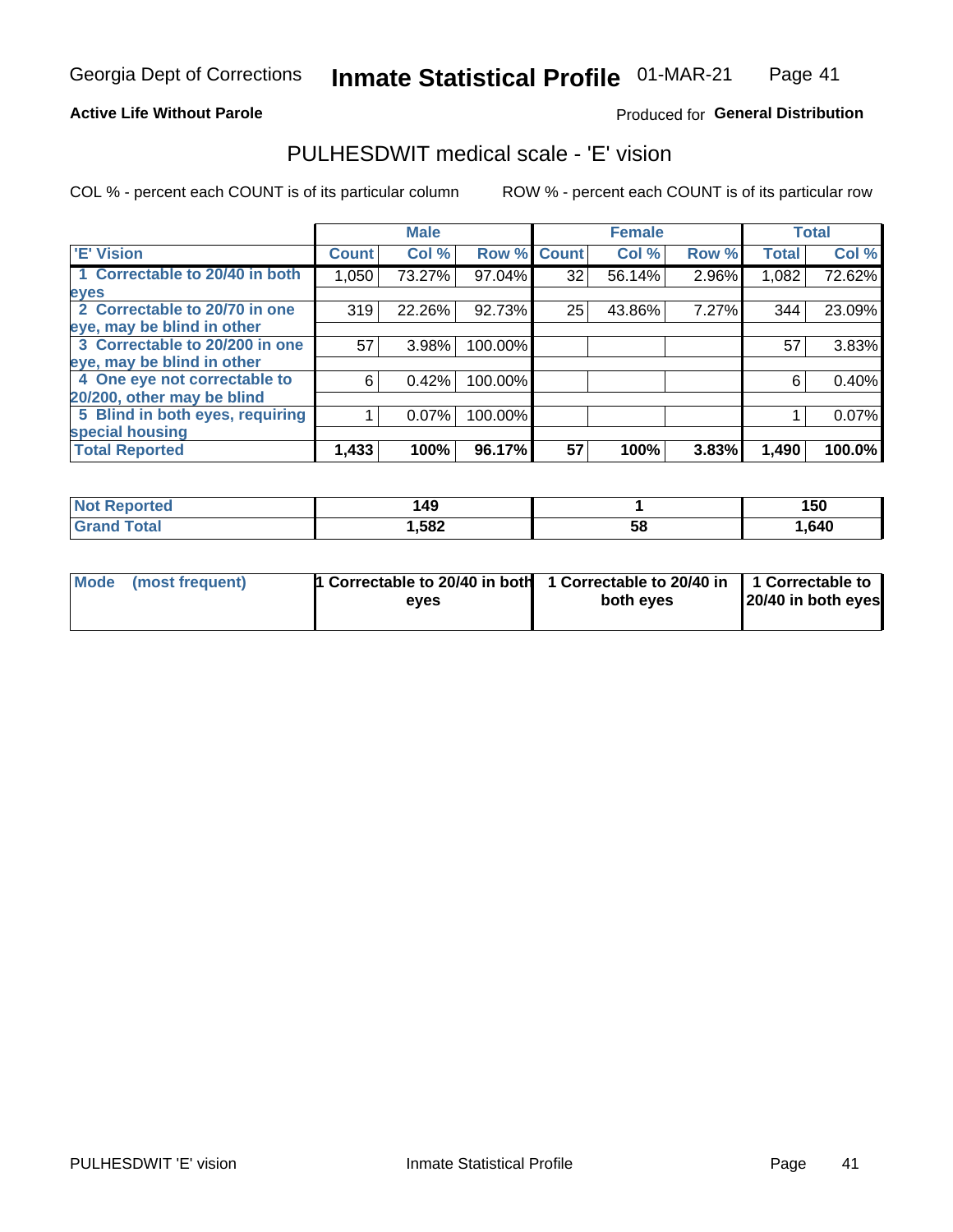#### **Active Life Without Parole**

### Produced for General Distribution

# PULHESDWIT medical scale - 'S' pSychiatric

COL % - percent each COUNT is of its particular column

|                                        |                 | <b>Male</b> |         |                    | <b>Female</b> |        |              | <b>Total</b> |
|----------------------------------------|-----------------|-------------|---------|--------------------|---------------|--------|--------------|--------------|
| 'S' pSychiatric                        | <b>Count</b>    | Col %       |         | <b>Row % Count</b> | Col %         | Row %  | <b>Total</b> | Col %        |
| 1 No impairment or disorders           | 1,211           | 82.49%      | 98.54%  | 18                 | 34.62%        | 1.46%  | 1,229        | 80.86%       |
| 2 Stable, or in remission, or          | 205             | 13.96%      | 86.13%  | 33                 | 63.46%        | 13.87% | 238          | 15.66%       |
| mild impairment or retardation         |                 |             |         |                    |               |        |              |              |
| 3 Requires moderate inpatient          | 39              | 2.66%       | 97.50%  |                    | 1.92%         | 2.50%  | 40           | 2.63%        |
| treatment                              |                 |             |         |                    |               |        |              |              |
| 4 Requires intensive inpatient         | 12 <sub>1</sub> | 0.82%       | 100.00% |                    |               |        | 12           | 0.79%        |
| treatment                              |                 |             |         |                    |               |        |              |              |
| <b>5 Requires Crisis Stabilization</b> |                 | $0.07\%$    | 100.00% |                    |               |        |              | 0.07%        |
| Unit (CSU) inpatient care              |                 |             |         |                    |               |        |              |              |
| <b>Total Reported</b>                  | 1,468           | 100%        | 96.58%  | 52                 | 100%          | 3.42%  | 1,520        | 100.0%       |

| 'Not Reported | 11.   |    | ィクロ<br>14 Y |
|---------------|-------|----|-------------|
| <b>Total</b>  | 1,582 | ວະ | 1,640       |

| Mode | (most frequent) | <b>1 No impairment or disorders</b> 2 Stable, or in remission, 1 No impairment or |                       |           |
|------|-----------------|-----------------------------------------------------------------------------------|-----------------------|-----------|
|      |                 |                                                                                   | or mild impairment or | disorders |
|      |                 |                                                                                   | retardation           |           |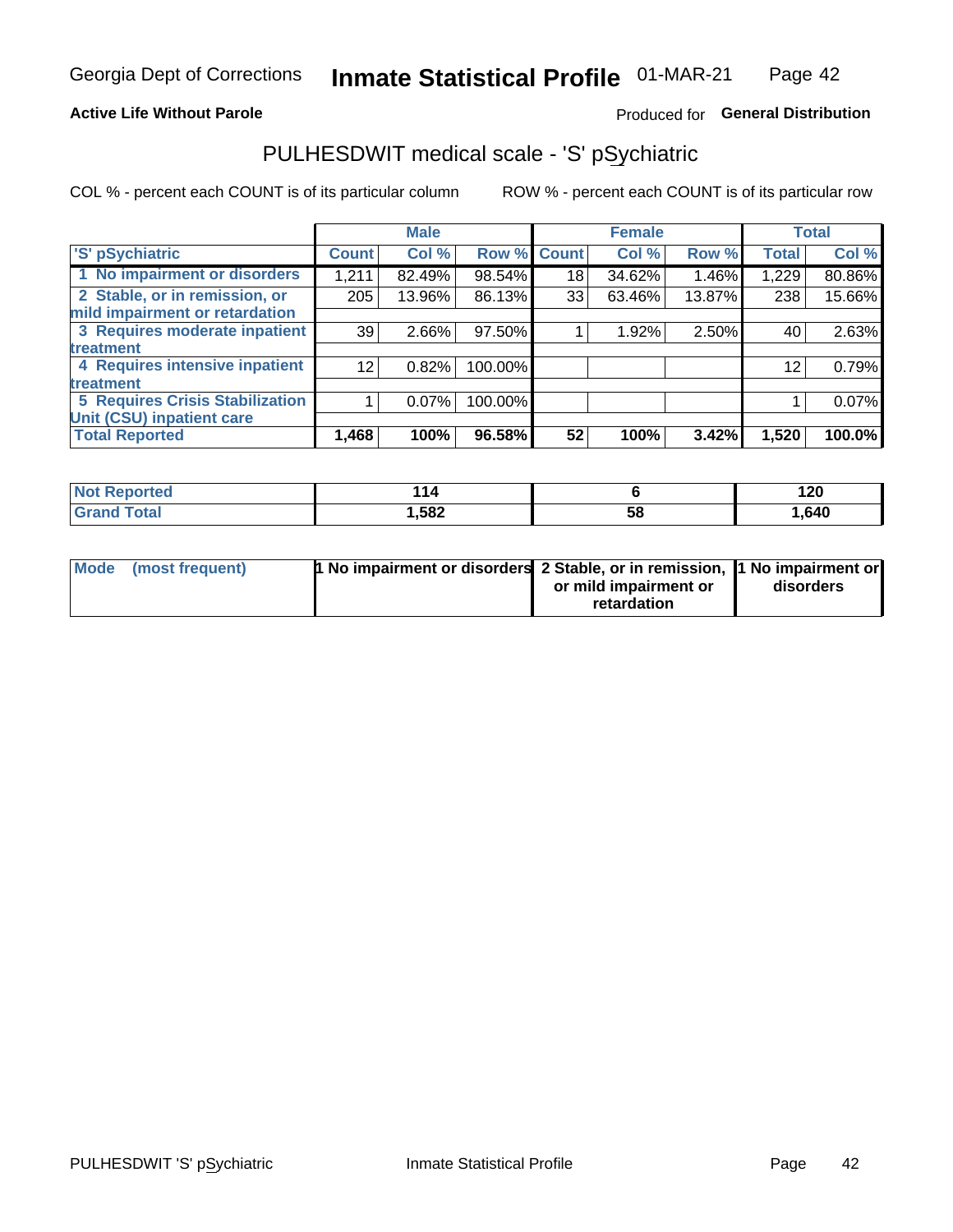**Active Life Without Parole** 

Produced for General Distribution

# PULHESDWIT medical scale - 'D' dental

COL % - percent each COUNT is of its particular column

|                                 |              | <b>Male</b> |                    |    | <b>Female</b> |       |              | <b>Total</b> |
|---------------------------------|--------------|-------------|--------------------|----|---------------|-------|--------------|--------------|
| 'D' Dental                      | <b>Count</b> | Col %       | <b>Row % Count</b> |    | Col %         | Row % | <b>Total</b> | Col %        |
| 1 Minimal routine dental health | 1,057        | 77.10%      | 95.48%             | 50 | 94.34%        | 4.52% | 1,107        | 77.74%       |
| <b>needs</b>                    |              |             |                    |    |               |       |              |              |
| 2 Moderate cavities and/or gum  | 274          | 19.99%      | 99.28%             | 2  | $3.77\%$      | 0.72% | 276          | 19.38%       |
| disease                         |              |             |                    |    |               |       |              |              |
| 3 Extensive gum disease         | 40           | 2.92%       | 97.56%             |    | 1.89%         | 2.44% | 41           | 2.88%        |
| and/or widespread decay         |              |             |                    |    |               |       |              |              |
| <b>Total Reported</b>           | 1,371        | 100%        | 96.28%             | 53 | 100%          | 3.72% | 1.424        | 100%         |

| prtea<br>NOT F<br>. | 24<br>. |    | 24C<br>2 I U |
|---------------------|---------|----|--------------|
| Tota                | 582, ا  | 58 | 640. ا       |

| <b>Mode</b>     | Minimal routine dental | 1 Minimal routine dental 1 Minimal routine | dental health |
|-----------------|------------------------|--------------------------------------------|---------------|
| (most frequent) | health needs           | health needs                               | needs         |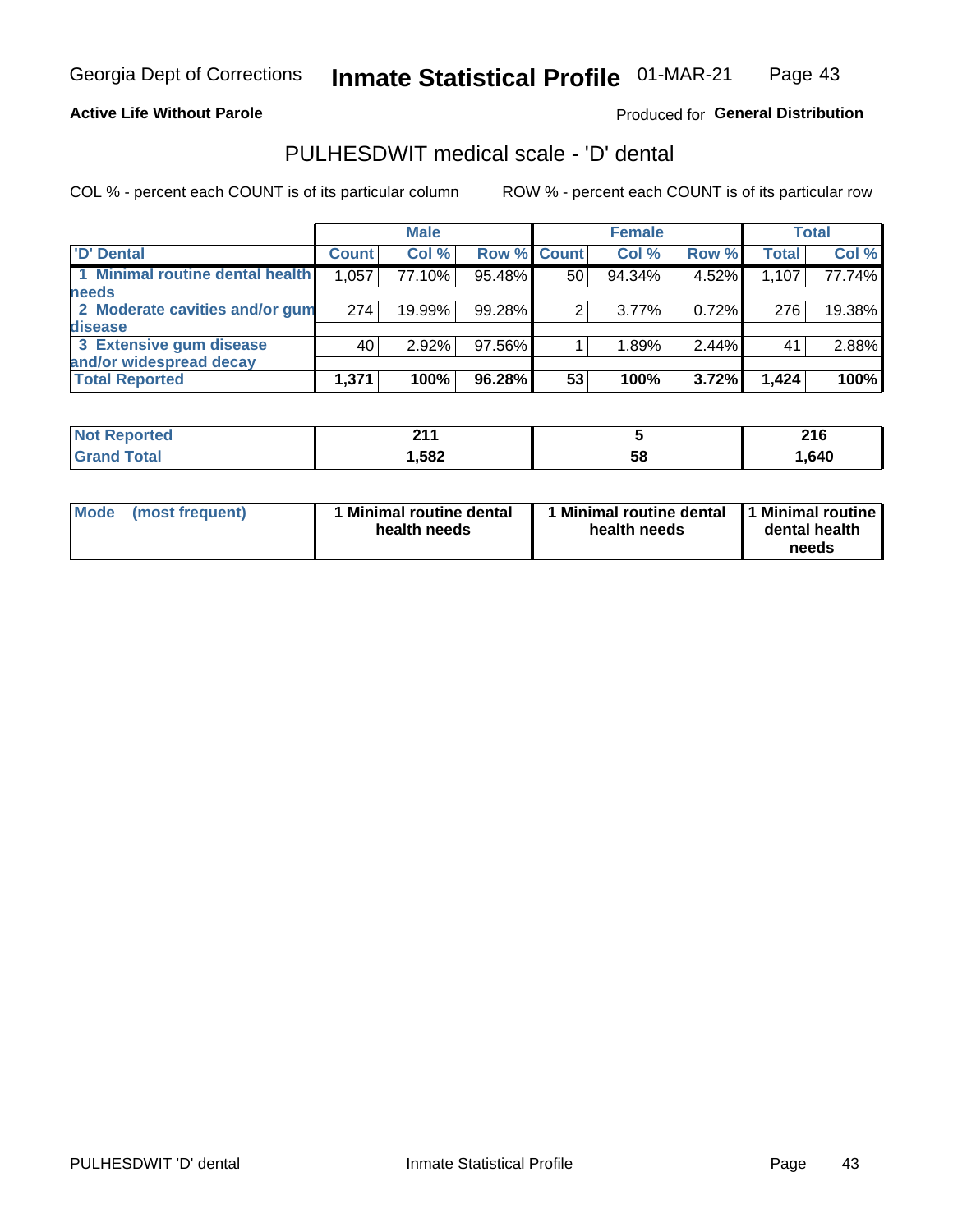#### **Active Life Without Parole**

### Produced for General Distribution

### PULHESDWIT medical scale - 'W' work ability

COL % - percent each COUNT is of its particular column

|                                 |              | <b>Male</b> |         |             | <b>Female</b> |       |              | <b>Total</b> |
|---------------------------------|--------------|-------------|---------|-------------|---------------|-------|--------------|--------------|
| <b>W' work ability</b>          | <b>Count</b> | Col %       |         | Row % Count | Col %         | Row % | <b>Total</b> | Col %        |
| 1 Unrestricted work or activity | 1,237        | 83.75%      | 96.49%  | 45          | 77.59%        | 3.51% | 1,282        | 83.52%       |
| 2 Minor restrictions on type of | 187          | 12.66%      | 93.50%  | 13          | 22.41%        | 6.50% | 200          | 13.03%       |
| <b>work</b>                     |              |             |         |             |               |       |              |              |
| 3 Moderate restrictions on type | 36           | 2.44%       | 100.00% |             |               |       | 36           | 2.35%        |
| lof work                        |              |             |         |             |               |       |              |              |
| 4 Major restrictions on type of | 10           | 0.68%       | 100.00% |             |               |       | 10           | 0.65%        |
| <b>work</b>                     |              |             |         |             |               |       |              |              |
| 5 Cannot work under any         |              | 0.47%       | 100.00% |             |               |       |              | 0.46%        |
| <b>circumstances</b>            |              |             |         |             |               |       |              |              |
| <b>Total Reported</b>           | 1,477        | 100%        | 96.22%  | 58          | 100%          | 3.78% | 1,535        | 100.0%       |

| 'Not Reported | 1 N 5<br>טע |   | 105  |
|---------------|-------------|---|------|
| Гоtal         | 1,582       | ວ | .640 |

| Mode (most frequent) | 1 Unrestricted work or | 1 Unrestricted work or | 1 Unrestricted   |
|----------------------|------------------------|------------------------|------------------|
|                      | activity               | activity               | work or activity |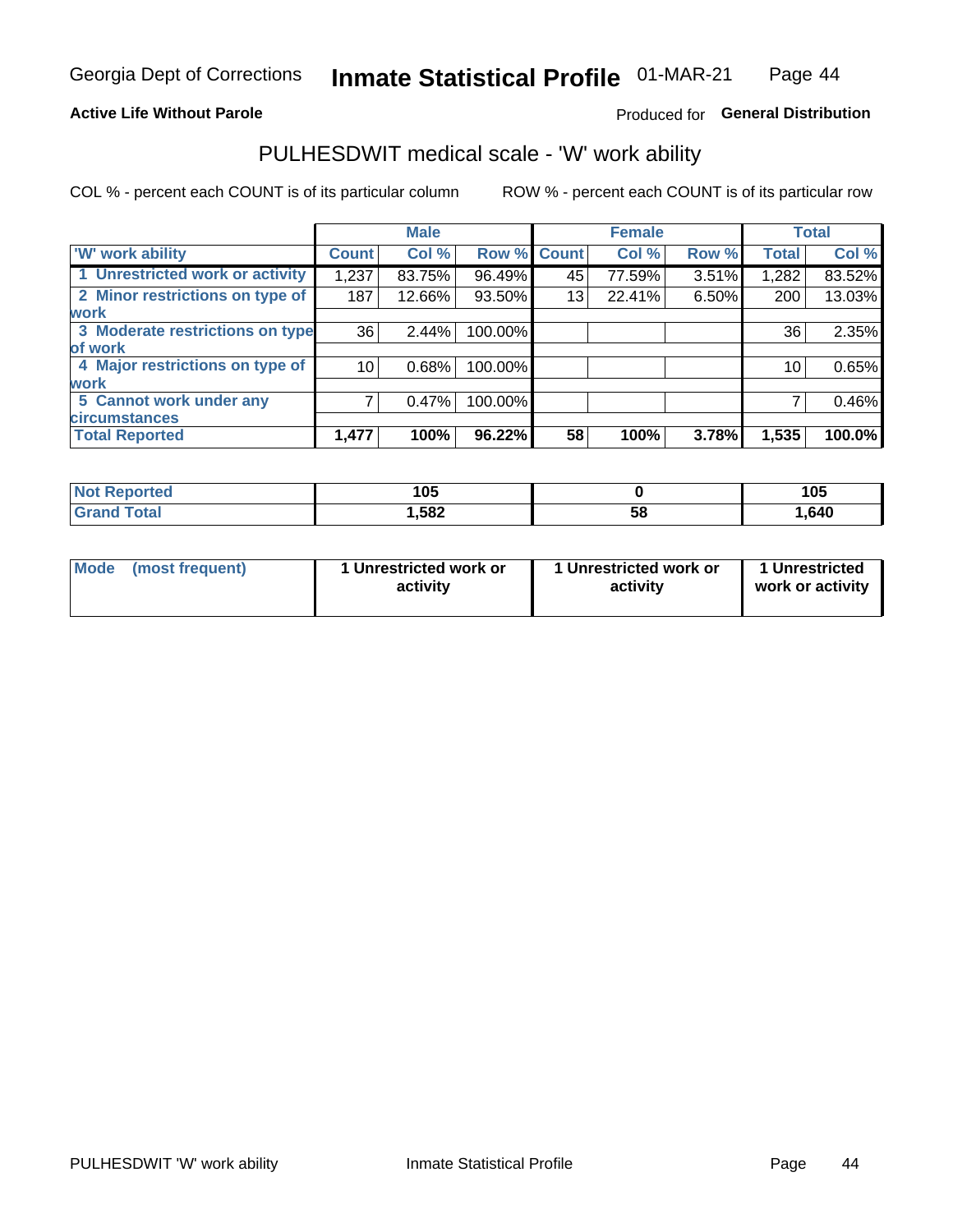#### **Active Life Without Parole**

### Produced for General Distribution

# PULHESDWIT medical scale - 'I' impairment

COL % - percent each COUNT is of its particular column ROW % - percent each COUNT is of its particular row

|                                                    |              | <b>Male</b> |             |    | <b>Female</b> |       |              | <b>Total</b> |
|----------------------------------------------------|--------------|-------------|-------------|----|---------------|-------|--------------|--------------|
| <b>T' Impairment</b>                               | <b>Count</b> | Col %       | Row % Count |    | Col %         | Row % | <b>Total</b> | Col %        |
| 1 No impairments or<br>disabilities                | 1,451        | 98.44%      | 96.16%      | 58 | 100.00%       | 3.84% | 1,509        | 98.50%       |
| 2 Wheelchair-bound but                             | 10           | 0.68%       | 100.00%     |    |               |       | 10           | 0.65%        |
| otherwise OK<br><b>3 Needs low-level Assisted</b>  | 2            | 0.14%       | 100.00%     |    |               |       | 2            | 0.13%        |
| Living (level I)<br>4 Needs moderate Assisted      |              | 0.07%       | 100.00%     |    |               |       |              | 0.07%        |
| <b>Living (level II)</b>                           |              |             |             |    |               |       |              |              |
| <b>5 Needs maximal Assisted</b>                    | 10           | 0.68%       | 100.00%     |    |               |       | 10           | 0.65%        |
| <b>Living (level III)</b><br><b>Total Reported</b> | 1,474        | 100%        | 96.21%      | 58 | 100%          | 3.79% | 1,532        | 100%         |

| orted        | 108    |    | 108   |
|--------------|--------|----|-------|
| <b>Total</b> | 582, ا | ၁၀ | 1,640 |

| <b>Mode</b> | (most frequent) | <b>No impairments or</b><br>disabilities | 1 No impairments or<br>disabilities | 1 No impairments<br>or disabilities |
|-------------|-----------------|------------------------------------------|-------------------------------------|-------------------------------------|
|-------------|-----------------|------------------------------------------|-------------------------------------|-------------------------------------|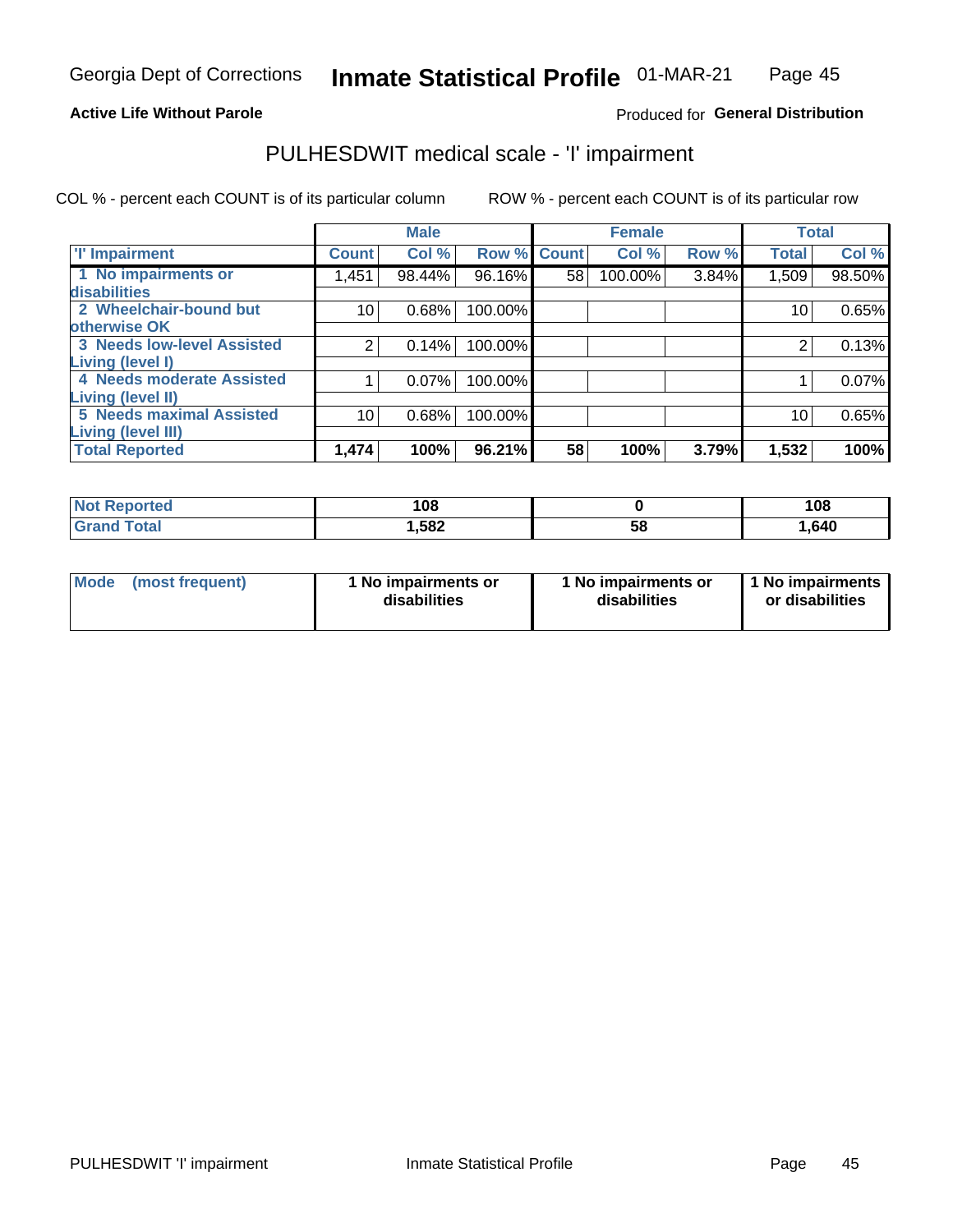#### **Active Life Without Parole**

#### Produced fo General Distribution

# PULHESDWIT medical scale - 'T' transportability

COL % - percent each COUNT is of its particular column

|                              |              | <b>Male</b> |         |             | <b>Female</b> |       |              | <b>Total</b> |
|------------------------------|--------------|-------------|---------|-------------|---------------|-------|--------------|--------------|
| <b>T' Transportability</b>   | <b>Count</b> | Col %       |         | Row % Count | Col %         | Row % | <b>Total</b> | Col %        |
| 1 Can be transported in any  | 1,466        | 98.79%      | 96.26%  | 57          | 100.00%       | 3.74% | 1,523        | 98.83%       |
| ordinary approved vehicle    |              |             |         |             |               |       |              |              |
| 2 Wheelchair-bound, not      | 8            | 0.54%       | 100.00% |             |               |       |              | 0.52%        |
| needing special vehicle      |              |             |         |             |               |       |              |              |
| 3 Wheelchair-bound, requires |              | 0.13%       | 100.00% |             |               |       |              | 0.13%        |
| special vehicle              |              |             |         |             |               |       |              |              |
| 5 Requires ambulance         | 8            | 0.54%       | 100.00% |             |               |       | 8            | 0.52%        |
| transport                    |              |             |         |             |               |       |              |              |
| <b>Total Reported</b>        | 1,484        | 100%        | 96.30%  | 57          | 100%          | 3.70% | 1,541        | 100%         |

| orteo      | 98   |    | 99    |
|------------|------|----|-------|
| <b>ota</b> | ,582 | Ⴢჾ | .640، |

| <b>Mode</b> | (most frequent) | 1 Can be transported in any 1 Can be transported in any | ordinary approved vehicle   ordinary approved vehicle   transported in any | 1 Can be<br>  ordinary approved  <br>vehicle |
|-------------|-----------------|---------------------------------------------------------|----------------------------------------------------------------------------|----------------------------------------------|
|-------------|-----------------|---------------------------------------------------------|----------------------------------------------------------------------------|----------------------------------------------|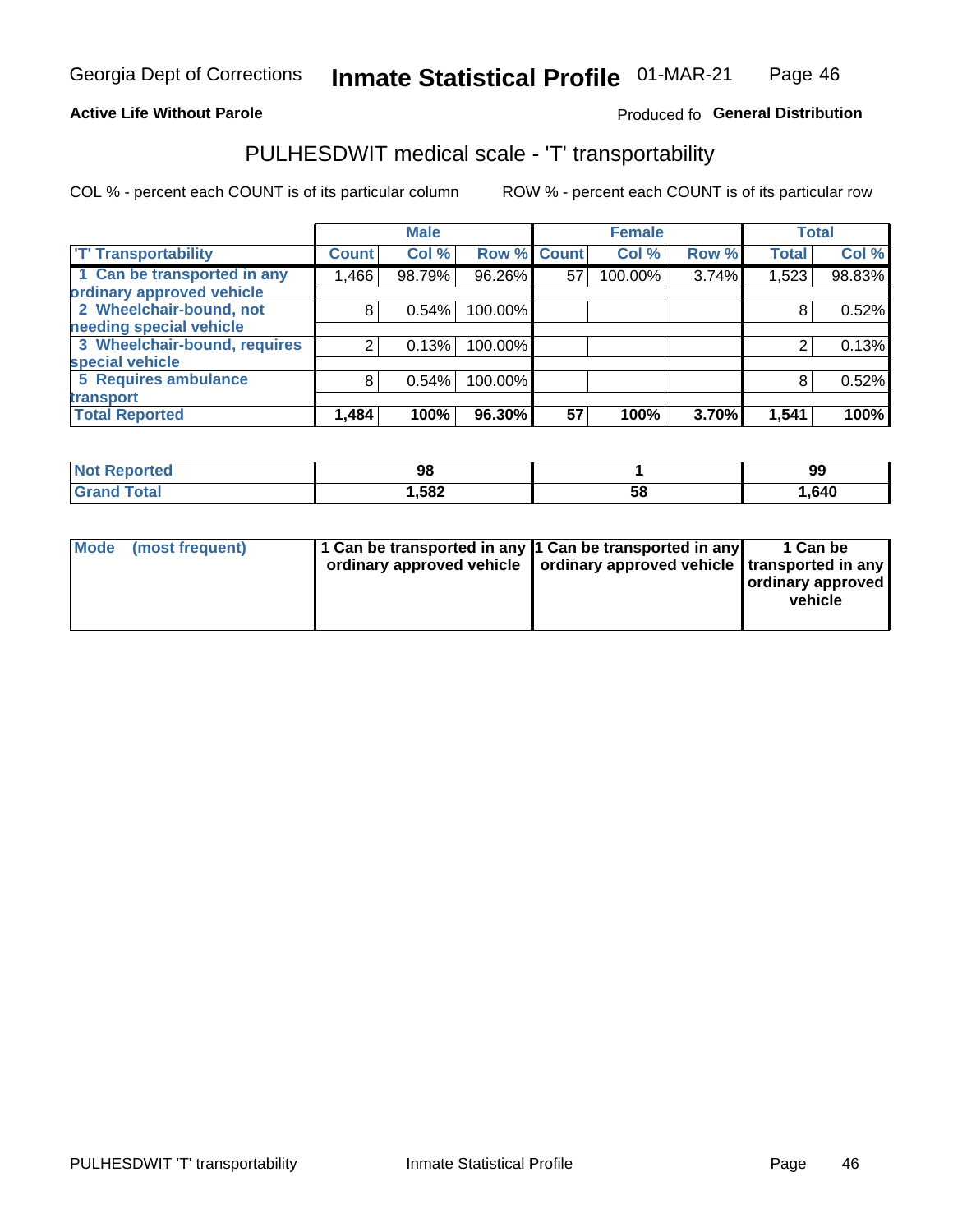# Inmate Statistical Profile 01-MAR-21 Page 47

#### **Active Life Without Parole**

### **Produced for General Distribution**

## Number of prior Georgia incarcerations

COL % - percent each COUNT is of its particular column

|                                       |       | <b>Male</b> |             |    | <b>Female</b> |       |       | <b>Total</b> |
|---------------------------------------|-------|-------------|-------------|----|---------------|-------|-------|--------------|
| <b>Num of Prior GA Incarcerations</b> | Count | Col %       | Row % Count |    | Col %         | Row % | Total | Col %        |
| $\bf{0}$                              | 806   | 50.95%      | 94.49%      | 47 | 81.03%        | 5.51% | 853   | 52.01%       |
|                                       | 312   | 19.72%      | 98.11%      | 6  | 10.34%        | 1.89% | 318   | 19.39%       |
|                                       | 195   | 12.33%      | 98.98%      | 2  | 3.45%         | 1.02% | 197   | 12.01%       |
| 3                                     | 128   | 8.09%       | 98.46%      | 2  | 3.45%         | 1.54% | 130   | 7.93%        |
| 4                                     | 67    | 4.24%       | 100.00%     |    |               |       | 67    | 4.09%        |
| 5                                     | 41    | 2.59%       | 100.00%     |    |               |       | 41    | 2.50%        |
| <b>More Than 5</b>                    | 33    | 2.09%       | $97.06\%$   |    | 1.72%         | 2.94% | 34    | 2.07%        |
| <b>Total Reported</b>                 | 1,582 | 100%        | 96.46%      | 58 | 100%          | 3.54% | 1,640 | 100%         |

| orted<br><b>NOT</b> |        |    |        |
|---------------------|--------|----|--------|
| Total               | 582, ا | ວເ | 640, ا |

| Mean (average)       | 1 1 J | .40 | 1.10 |
|----------------------|-------|-----|------|
| Median (middle)      |       |     |      |
| Mode (most frequent) |       |     |      |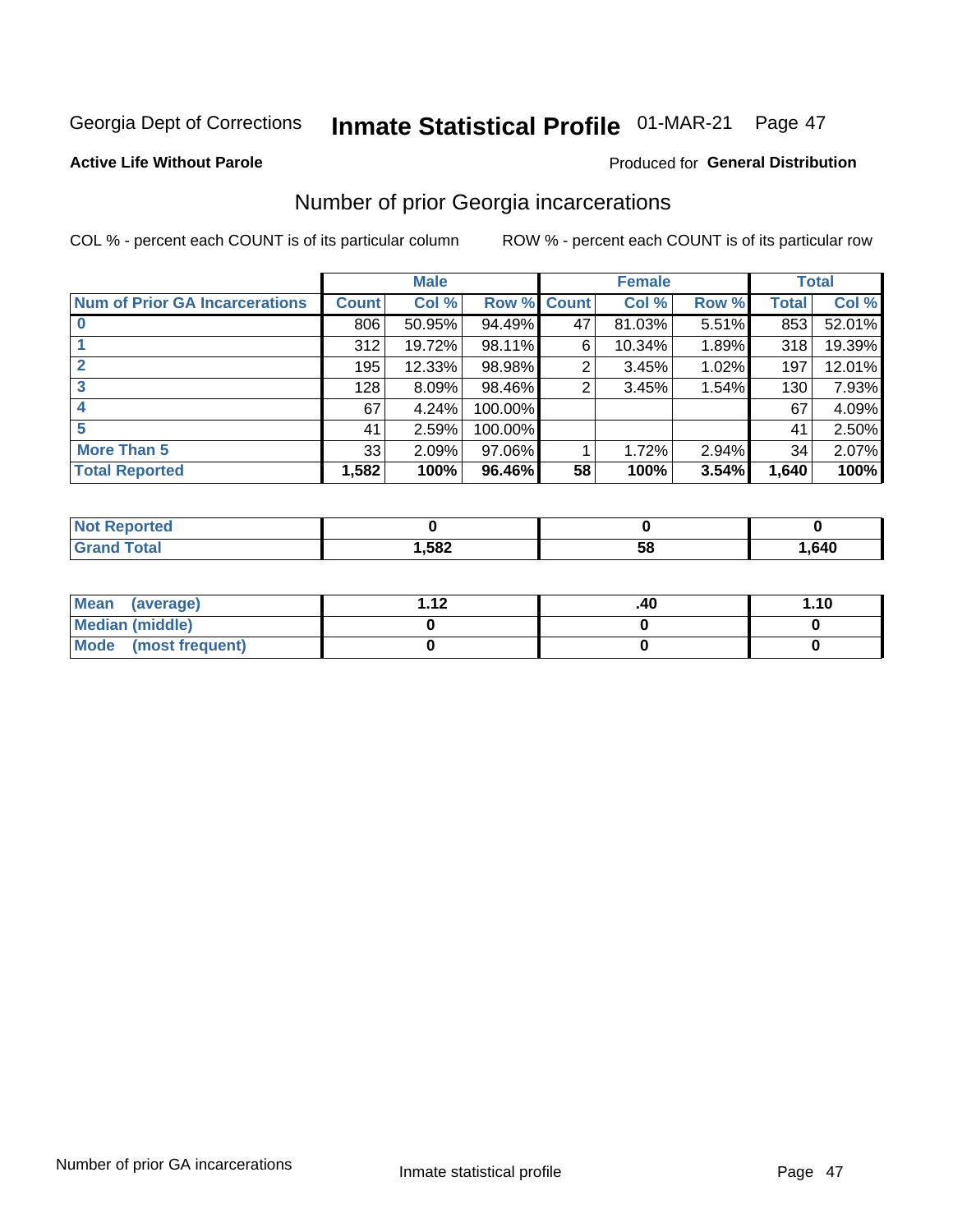# Inmate Statistical Profile 01-MAR-21 Page 48

**Active Life Without Parole** 

Produced for General Distribution

### Prison sentence in years

COL % - percent each COUNT is of its particular column

ROW % - percent each COUNT is of its particular row

|                                 | <b>Male</b> |        |                    | <b>Female</b> |         |          | Total       |          |
|---------------------------------|-------------|--------|--------------------|---------------|---------|----------|-------------|----------|
| <b>Prison Sentence In Years</b> | Count⊺      | Col %  | <b>Row % Count</b> |               | Col %   | Row %    | $\tau$ otal | Col %    |
| <b>Life Without Parole</b>      | .581        | 99.94% | 96.46%             | 58            | 100.00% | $3.54\%$ | 1,639       | 99.94%   |
| <b>Death</b>                    |             | 0.06%  | 100.00%            |               |         |          |             | $0.06\%$ |
| <b>Total Reported</b>           | 1,582       | 100%   | 96.46%             | 58            | 100%    | $3.54\%$ | 1,640       | 100%     |

| ported      |       |    |      |
|-------------|-------|----|------|
| <b>otal</b> | 1,582 | эс | .640 |

#### **Determinate (numeric) sentences only**

| <b>Mean</b> | (average)<br>. . |  |  |
|-------------|------------------|--|--|
|             |                  |  |  |

All sentences (including determinate), with life, life without parole, and death sentences figured at 45 years

| Me:<br>апе<br>᠇<br> | $\sim$<br>$\sim$ |  |
|---------------------|------------------|--|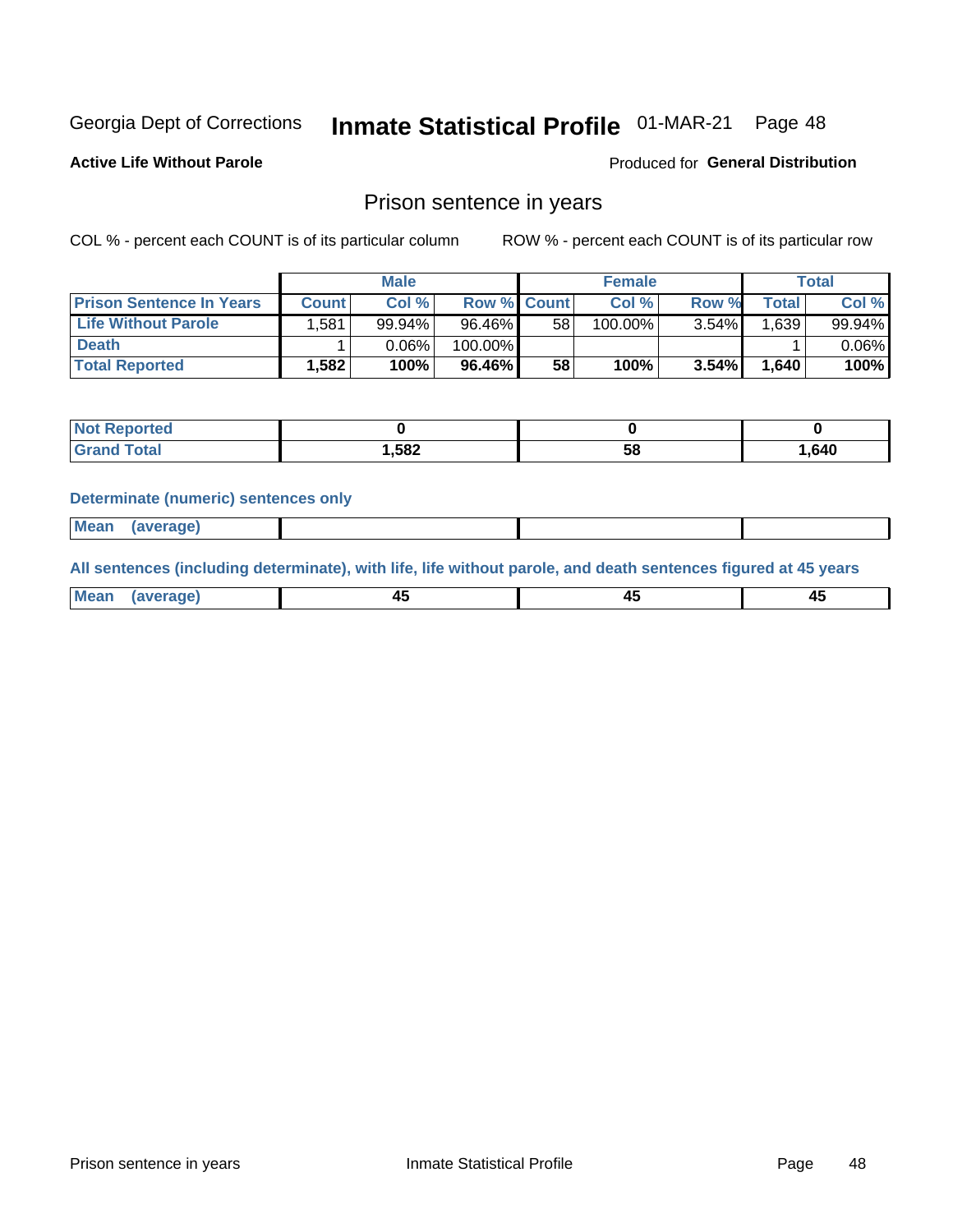#### Inmate Statistical Profile 01-MAR-21 Georgia Dept of Corrections Page 49

#### **Active Life Without Parole**

### **Produced for General Distribution**

# Primary offense, broken out into felonies vs misdemeanors

COL % - percent each COUNT is of its particular column

|                                  | <b>Male</b>  |         |                    | <b>Female</b> |            |          | Total        |         |
|----------------------------------|--------------|---------|--------------------|---------------|------------|----------|--------------|---------|
| <b>Felonies and Misdemeanors</b> | <b>Count</b> | Col%    | <b>Row % Count</b> |               | Col%       | Row %    | <b>Total</b> | Col %   |
| <b>Felonies</b>                  | 1,576        | 100.00% | 96.57%             | 56            | $100.00\%$ | $3.43\%$ | 1,632        | 100.00% |
| <b>Total Reported</b>            | .576         | 100%    | 96.57%             | 56            | 100%       | 3.43%    | 1,632        | 100%    |

| <b>Not Reported</b>   |        |      |          |
|-----------------------|--------|------|----------|
| Total<br><b>Grand</b> | 582, ا | ,578 | . 640، ، |

| <b>Mode</b><br>frequent)<br>nies<br>≧ (most tr.<br>. | onies<br>. | lonies<br>ею<br>____ |
|------------------------------------------------------|------------|----------------------|
|------------------------------------------------------|------------|----------------------|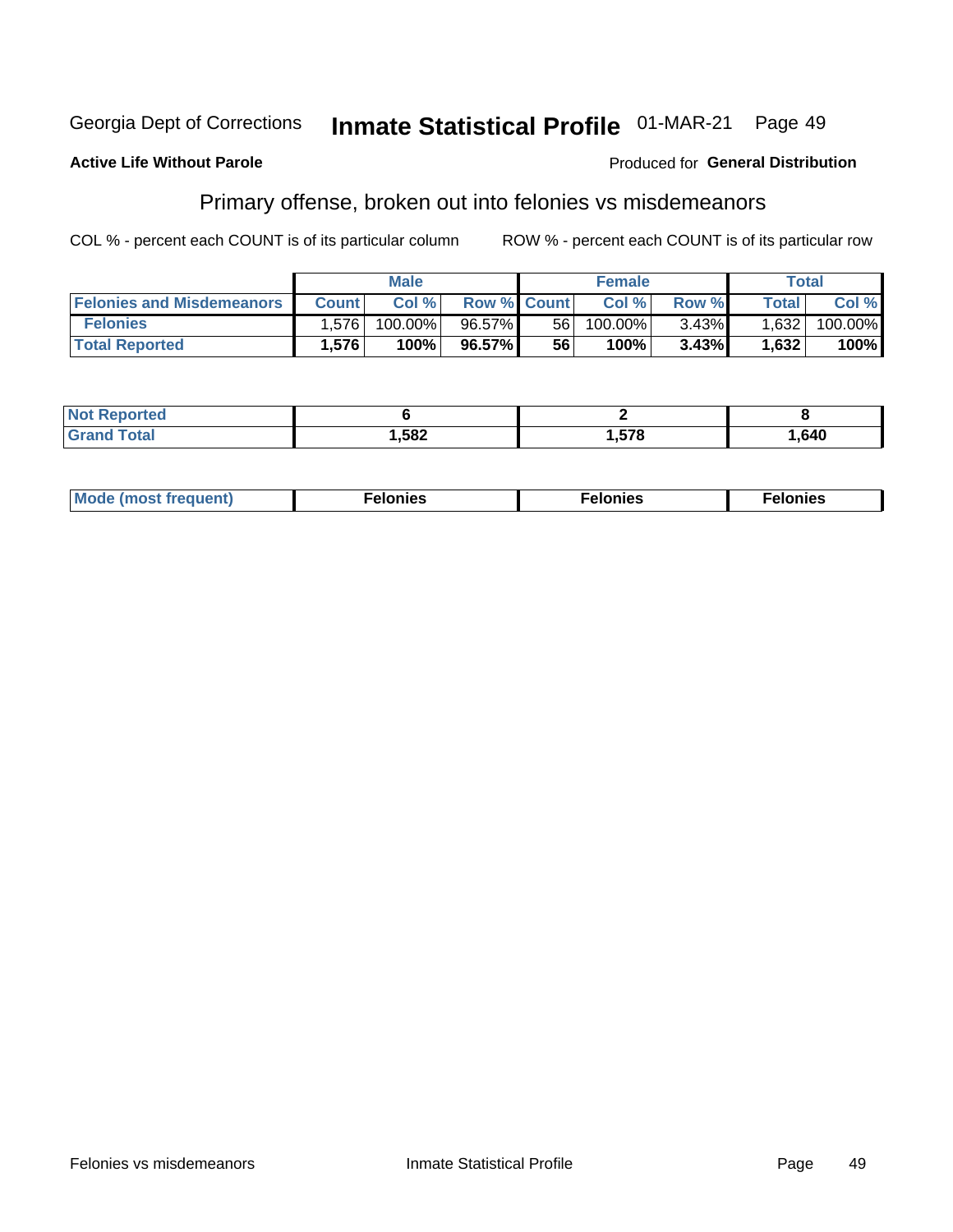#### Inmate Statistical Profile 01-MAR-21 Georgia Dept of Corrections

### Primary offense, broken out into six broad crime categories

COL % - percent each COUNT is of its particular column

ROW % - percent each COUNT is of its particular row

|                         | <b>Male</b>  |        |             | <b>Female</b> |          |       | Total        |         |
|-------------------------|--------------|--------|-------------|---------------|----------|-------|--------------|---------|
| <b>Crime Categories</b> | <b>Count</b> | Col%   | Row % Count |               | Col%     | Row % | <b>Total</b> | Col %   |
| <b>Violent</b>          | .376         | 86.98% | 96.02%      | 57            | 98.28%   | 3.98% | 1,433        | 87.38%  |
| <b>Sex Crime</b>        | 200          | 12.64% | $99.50\%$   |               | $1.72\%$ | .50%  | 201          | 12.26%  |
| <b>Drug</b>             | 6            | .38%   | 100.00%     |               | .00%     |       | 6            | $.37\%$ |
| <b>Total Reported</b>   | 1,582        | 100%   | 96.46%      | 58            | 100%     | 3.54% | 1,640        | 100%    |

| . |      |    |      |
|---|------|----|------|
|   | ,582 | 58 | .640 |

| Mo<br>auenti | --<br>iolent | <br>olent<br>ли | <br>วlent |
|--------------|--------------|-----------------|-----------|
|              |              |                 |           |

### **Active Life Without Parole**

Produced for General Distribution

Page 50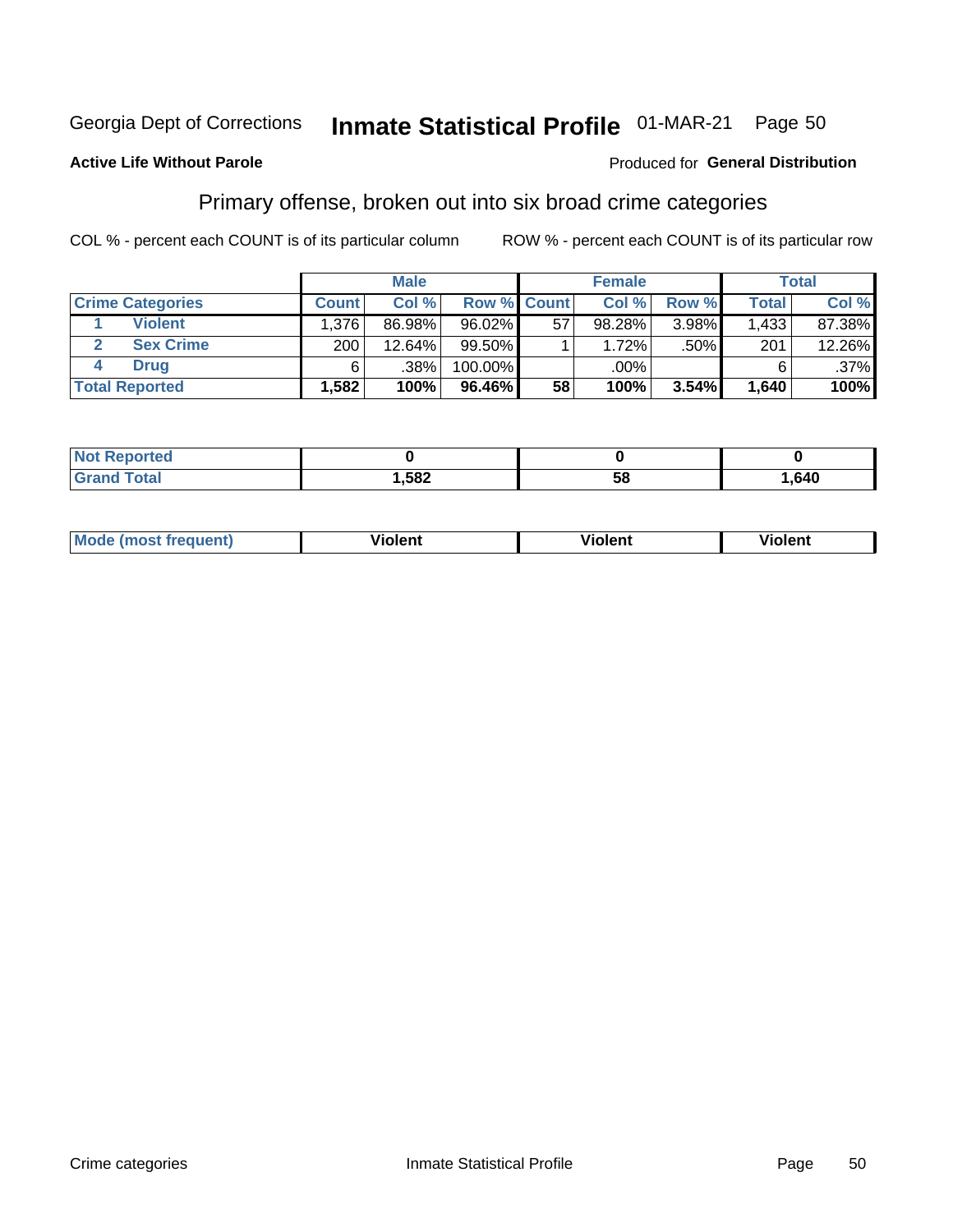# Inmate Statistical Profile 01-MAR-21 Page 51

#### **Active Life Without Parole**

### **Produced for General Distribution**

# Primary offense, detailed offense code

COL % - percent each COUNT is of its particular column

|                                         |              | <b>Male</b>                |         |              | <b>Female</b> |        |              | <b>Total</b> |
|-----------------------------------------|--------------|----------------------------|---------|--------------|---------------|--------|--------------|--------------|
| <b>Primary Offense</b>                  | <b>Count</b> | $\overline{\text{Col }^9}$ | Row %   | <b>Count</b> | Col %         | Row %  | <b>Total</b> | Col %        |
| <b>Agg Sex Battery Atmpt (2099)</b>     |              | .06%                       | 100.00% |              |               |        | 1            | .06%         |
| <b>Aggrav Assault (1302)</b>            | 2            | .13%                       | 66.67%  | 1            | 1.72%         | 33.33% | 3            | .18%         |
| <b>Aggrav Battery (1305)</b>            |              | .06%                       | 100.00% |              |               |        |              | .06%         |
| <b>Aggrav Child Molestation (2021)</b>  | 26           | 1.64%                      | 100.00% |              |               |        | 26           | 1.59%        |
| <b>Aggrav Sexual Battery (2009)</b>     |              | .44%                       | 100.00% |              |               |        | 7            | .43%         |
| <b>Aggrav Sodomy (2003)</b>             | 12           | .76%                       | 100.00% |              |               |        | 12           | .73%         |
| <b>Armed Robbery (1902)</b>             | 160          | 10.11%                     | 99.38%  | 1            | 1.72%         | .62%   | 161          | 9.82%        |
| <b>Child Molestation (2019)</b>         | 5            | .32%                       | 100.00% |              |               |        | 5            | .30%         |
| <b>False Imprisonment (1308)</b>        |              | .06%                       | 100.00% |              |               |        |              | .06%         |
| <b>Hijacking Motor Vehicle (1911)</b>   |              | .06%                       | 100.00% |              |               |        |              | .06%         |
| Kidnapping (1311)                       | 92           | 5.82%                      | 100.00% |              |               |        | 92           | 5.61%        |
| <b>Murder (1101)</b>                    | 1,116        | 70.54%                     | 95.30%  | 55           | 94.83%        | 4.70%  | 1,171        | 71.40%       |
| <b>Poss Of Firearm Dur Crime</b>        | 2            | .13%                       | 100.00% |              |               |        | 2            | .12%         |
| (2910)                                  |              |                            |         |              |               |        |              |              |
| Rape (2001)                             | 149          | 9.42%                      | 99.33%  |              | 1.72%         | .67%   | 150          | 9.15%        |
| S/D Cocaine (4021)                      |              | .06%                       | 100.00% |              |               |        |              | .06%         |
| S/D Cont Sub Public (4017)              |              | .06%                       | 100.00% |              |               |        |              | .06%         |
| S/D Cont Sub School (4018)              |              | .06%                       | 100.00% |              |               |        | 1            | .06%         |
| <b>Traf Cocaine 401+ Gm (4103)</b>      |              | .06%                       | 100.00% |              |               |        | 1            | .06%         |
| <b>Traf Methamph 28-199 Gm</b>          |              | .06%                       | 100.00% |              |               |        | 1            | .06%         |
| (4140)                                  |              |                            |         |              |               |        |              |              |
| Traf Narcotic 29+ Gm (4113)             |              | .06%                       | 100.00% |              |               |        |              | .06%         |
| <b>Traffick Sexual Servitude (1331)</b> |              | .06%                       | 100.00% |              |               |        |              | .06%         |
| <b>Total Rported</b>                    | 1,582        | 100%                       | 96.46%  | 58           | 100%          | 3.54%  | 1,640        | 100%         |

| <b>Not</b><br><b>orted</b><br>мени |      |          |      |
|------------------------------------|------|----------|------|
| <b>Total</b>                       | ,582 | --<br>58 | .640 |

| Mode (most frequent) | 1101 Murder | 1101 Murder | 1101 Murder |
|----------------------|-------------|-------------|-------------|
|----------------------|-------------|-------------|-------------|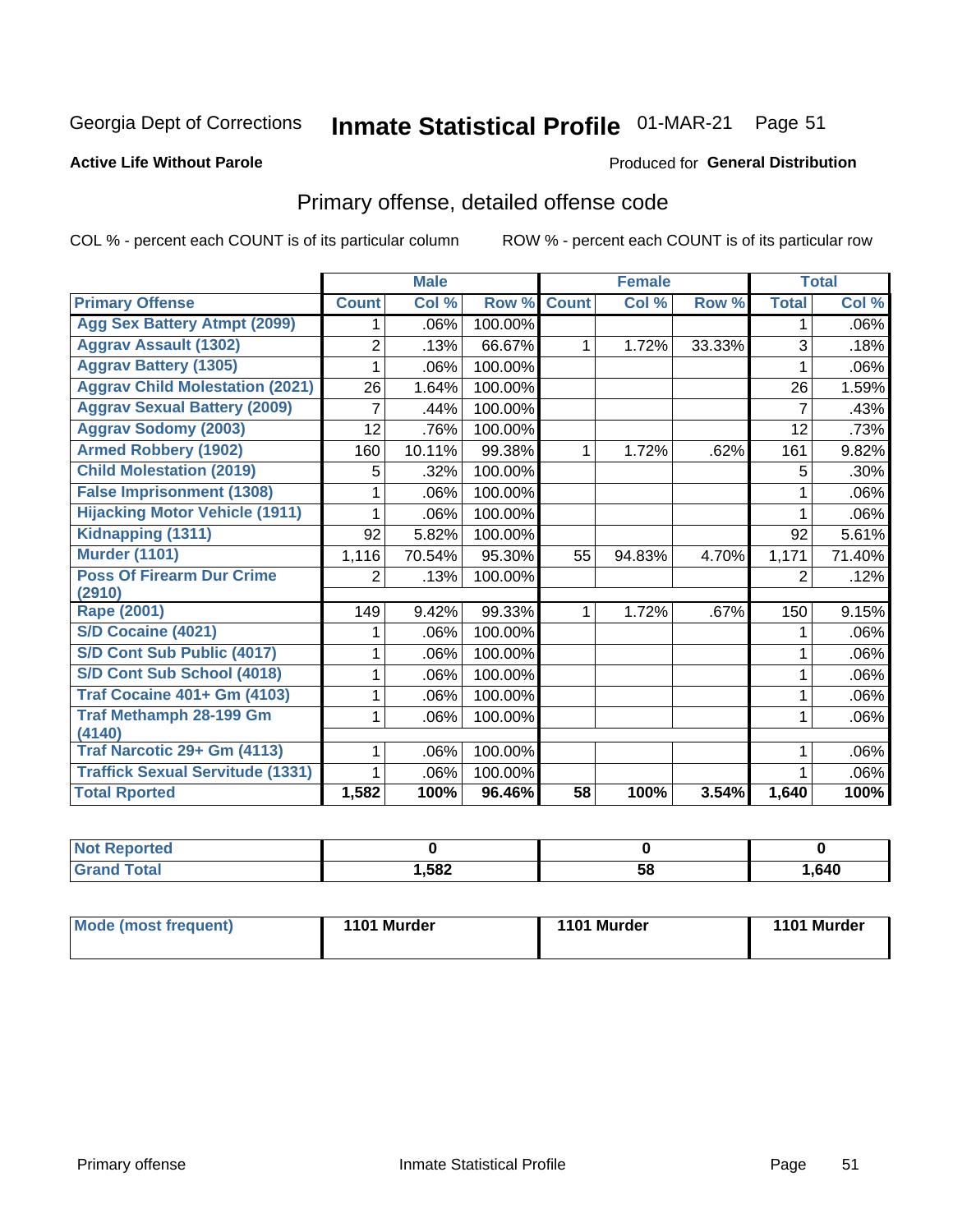# Inmate Statistical Profile 01-MAR-21 Page 52

#### **Active Life Without Parole**

#### Produced for General Distribution

# County of conviction of primary offense

COL % - percent each COUNT is of its particular column

|                                |                  | <b>Male</b> |         |                | <b>Female</b> |        |                | <b>Total</b> |
|--------------------------------|------------------|-------------|---------|----------------|---------------|--------|----------------|--------------|
| <b>County of Conviction</b>    | <b>Count</b>     | Col %       | Row %   | <b>Count</b>   | Col %         | Row %  | <b>Total</b>   | Col %        |
| 000<br><b>Unknown</b>          | 6                | .38%        | 75.00%  | $\overline{2}$ | 3.45%         | 25.00% | 8              | .49%         |
| <b>Appling County</b><br>001   | 4                | .25%        | 100.00% |                |               |        | 4              | .24%         |
| <b>Atkinson County</b><br>002  | 4                | .25%        | 100.00% |                |               |        | 4              | .24%         |
| <b>Bacon County</b><br>003     | 5                | .32%        | 100.00% |                |               |        | 5              | .30%         |
| <b>Baker County</b><br>004     | $\mathbf{1}$     | .06%        | 100.00% |                |               |        | $\mathbf{1}$   | .06%         |
| <b>Baldwin County</b><br>005   | 4                | .25%        | 100.00% |                |               |        | 4              | .24%         |
| <b>Banks County</b><br>006     | 3                | .19%        | 100.00% |                |               |        | 3              | .18%         |
| <b>Barrow County</b><br>007    | $\overline{7}$   | .44%        | 100.00% |                |               |        | $\overline{7}$ | .43%         |
| <b>Bartow County</b><br>008    | 9                | .57%        | 90.00%  | 1              | 1.72%         | 10.00% | 10             | .61%         |
| <b>Ben Hill County</b><br>009  | 8                | .51%        | 100.00% |                |               |        | 8              | .49%         |
| <b>Berrien County</b><br>010   | $\overline{2}$   | .13%        | 100.00% |                |               |        | $\overline{2}$ | .12%         |
| <b>Bibb County</b><br>011      | 44               | 2.78%       | 95.65%  | $\overline{2}$ | 3.45%         | 4.35%  | 46             | 2.80%        |
| <b>Bleckley County</b><br>012  | 1                | .06%        | 100.00% |                |               |        | $\mathbf{1}$   | .06%         |
| <b>Brantley County</b><br>013  | $\overline{2}$   | .13%        | 100.00% |                |               |        | $\overline{2}$ | .12%         |
| <b>Brooks County</b><br>014    | $\overline{2}$   | .13%        | 100.00% |                |               |        | $\overline{2}$ | .12%         |
| <b>Bryan County</b><br>015     | $\mathbf{1}$     | .06%        | 100.00% |                |               |        | $\mathbf{1}$   | .06%         |
| <b>Bulloch County</b><br>016   | 8                | .51%        | 88.89%  | 1              | 1.72%         | 11.11% | 9              | .55%         |
| <b>Burke County</b><br>017     | 13               | .82%        | 100.00% |                |               |        | 13             | .79%         |
| <b>Butts County</b><br>018     | 4                | .25%        | 100.00% |                |               |        | 4              | .24%         |
| <b>Calhoun County</b><br>019   | 3                | .19%        | 100.00% |                |               |        | $\sqrt{3}$     | .18%         |
| <b>Camden County</b><br>020    | 7                | .44%        | 100.00% |                |               |        | 7              | .43%         |
| <b>Candler County</b><br>021   | 3                | .19%        | 100.00% |                |               |        | 3              | .18%         |
| <b>Carroll County</b><br>022   | 5                | .32%        | 100.00% |                |               |        | 5              | .30%         |
| <b>Catoosa County</b><br>023   | 4                | .25%        | 80.00%  | 1              | 1.72%         | 20.00% | 5              | .30%         |
| <b>Chatham County</b><br>025   | 66               | 4.17%       | 97.06%  | $\overline{2}$ | 3.45%         | 2.94%  | 68             | 4.15%        |
| <b>Chattooga County</b><br>027 | 1                | .06%        | 100.00% |                |               |        | 1              | .06%         |
| <b>Cherokee County</b><br>028  | $\boldsymbol{9}$ | .57%        | 100.00% |                |               |        | 9              | .55%         |
| <b>Clarke County</b><br>029    | 24               | 1.52%       | 96.00%  | 1              | 1.72%         | 4.00%  | 25             | 1.52%        |
| <b>Clay County</b><br>030      | 1                | .06%        | 100.00% |                |               |        | $\mathbf 1$    | .06%         |
| <b>Clayton County</b><br>031   | 75               | 4.74%       | 93.75%  | 5              | 8.62%         | 6.25%  | 80             | 4.88%        |
| <b>Clinch County</b><br>032    | 1                | .06%        | 100.00% |                |               |        | 1              | .06%         |
| <b>Cobb County</b><br>033      | 70               | 4.42%       | 97.22%  | 2              | 3.45%         | 2.78%  | 72             | 4.39%        |
| <b>Coffee County</b><br>034    | 12               | .76%        | 85.71%  | $\overline{2}$ | 3.45%         | 14.29% | 14             | .85%         |
| 035<br><b>Colquitt County</b>  | $\sqrt{3}$       | .19%        | 100.00% |                |               |        | $\sqrt{3}$     | .18%         |
| <b>Columbia County</b><br>036  | 10               | .63%        | 83.33%  | $\overline{2}$ | 3.45%         | 16.67% | 12             | .73%         |
| <b>Cook County</b><br>037      | 5                | .32%        | 100.00% |                |               |        | 5              | .30%         |
| <b>Coweta County</b><br>038    | $\boldsymbol{9}$ | .57%        | 100.00% |                |               |        | 9              | .55%         |
| <b>Crisp County</b><br>040     | 6                | .38%        | 100.00% |                |               |        | 6              | .37%         |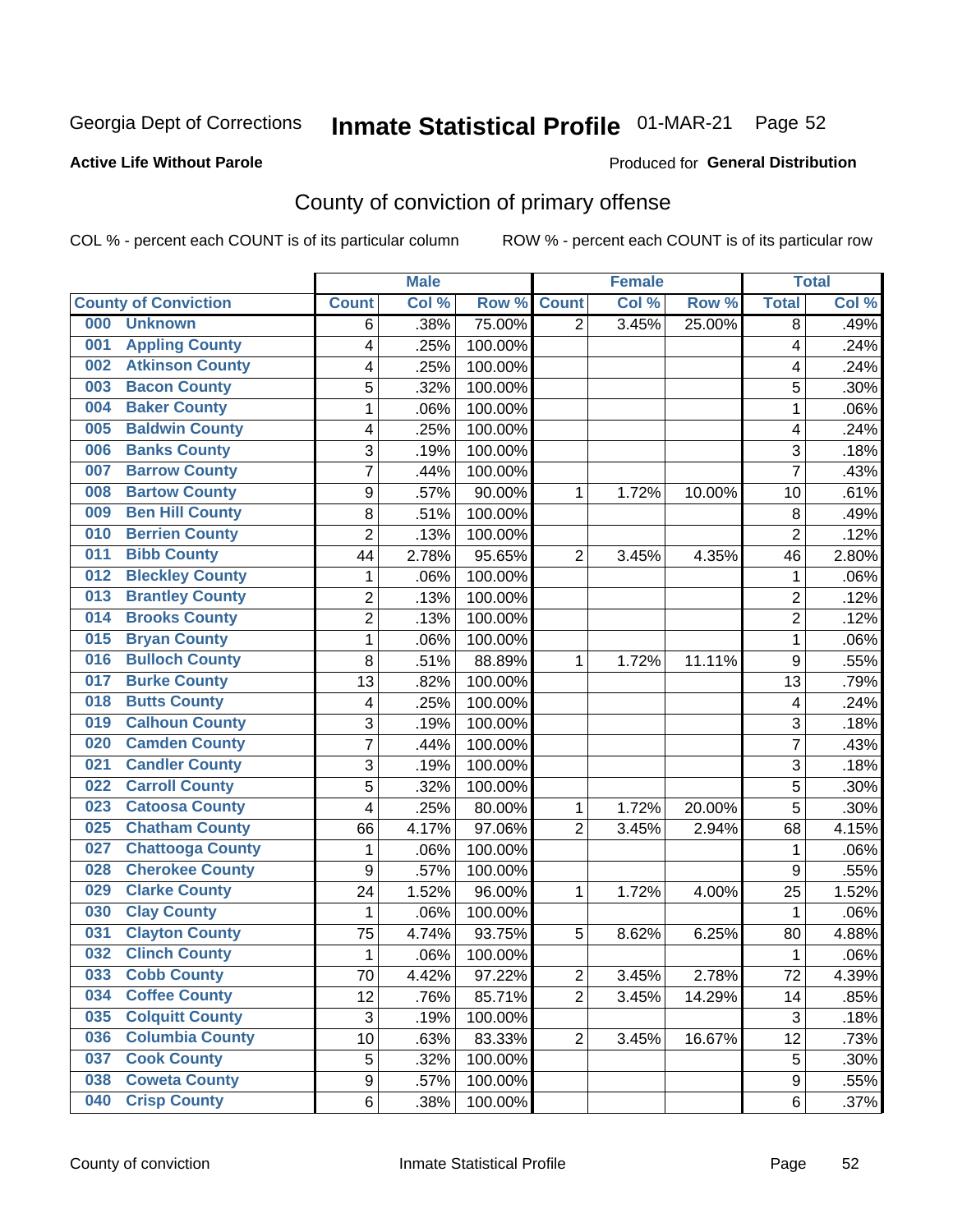# Inmate Statistical Profile 01-MAR-21 Page 53

#### **Active Life Without Parole**

#### Produced for General Distribution

# County of conviction of primary offense

COL % - percent each COUNT is of its particular column

|     |                             |                  | <b>Male</b> |         |                | <b>Female</b> |        |                | <b>Total</b> |
|-----|-----------------------------|------------------|-------------|---------|----------------|---------------|--------|----------------|--------------|
|     | <b>County of Conviction</b> | <b>Count</b>     | Col %       | Row %   | <b>Count</b>   | Col %         | Row %  | <b>Total</b>   | Col %        |
| 041 | <b>Dade County</b>          | 1                | .06%        | 100.00% |                |               |        | 1              | $.06\%$      |
| 042 | <b>Dawson County</b>        | $\overline{2}$   | .13%        | 100.00% |                |               |        | $\overline{2}$ | .12%         |
| 043 | <b>Decatur County</b>       | 6                | .38%        | 100.00% |                |               |        | 6              | .37%         |
| 044 | <b>Dekalb County</b>        | 144              | 9.10%       | 97.30%  | 4              | 6.90%         | 2.70%  | 148            | 9.02%        |
| 046 | <b>Dooly County</b>         | $\overline{2}$   | .13%        | 100.00% |                |               |        | $\overline{2}$ | .12%         |
| 047 | <b>Dougherty County</b>     | 32               | 2.02%       | 96.97%  | 1              | 1.72%         | 3.03%  | 33             | 2.01%        |
| 048 | <b>Douglas County</b>       | 37               | 2.34%       | 94.87%  | $\overline{2}$ | 3.45%         | 5.13%  | 39             | 2.38%        |
| 049 | <b>Early County</b>         | 2                | .13%        | 100.00% |                |               |        | $\overline{2}$ | .12%         |
| 051 | <b>Effingham County</b>     | 7                | .44%        | 100.00% |                |               |        | $\overline{7}$ | .43%         |
| 052 | <b>Elbert County</b>        | $\overline{2}$   | .13%        | 66.67%  | 1              | 1.72%         | 33.33% | 3              | .18%         |
| 053 | <b>Emanuel County</b>       | 12               | .76%        | 100.00% |                |               |        | 12             | .73%         |
| 056 | <b>Fayette County</b>       | $\boldsymbol{9}$ | .57%        | 100.00% |                |               |        | 9              | .55%         |
| 057 | <b>Floyd County</b>         | 33               | 2.09%       | 97.06%  | $\mathbf{1}$   | 1.72%         | 2.94%  | 34             | 2.07%        |
| 058 | <b>Forsyth County</b>       | 4                | .25%        | 80.00%  | 1              | 1.72%         | 20.00% | 5              | .30%         |
| 059 | <b>Franklin County</b>      | 6                | .38%        | 85.71%  | 1              | 1.72%         | 14.29% | $\overline{7}$ | .43%         |
| 060 | <b>Fulton County</b>        | 217              | 13.72%      | 98.64%  | 3              | 5.17%         | 1.36%  | 220            | 13.41%       |
| 061 | <b>Gilmer County</b>        | $\overline{2}$   | .13%        | 100.00% |                |               |        | $\overline{2}$ | .12%         |
| 063 | <b>Glynn County</b>         | 21               | 1.33%       | 100.00% |                |               |        | 21             | 1.28%        |
| 064 | <b>Gordon County</b>        | 8                | .51%        | 100.00% |                |               |        | 8              | .49%         |
| 065 | <b>Grady County</b>         | 3                | .19%        | 100.00% |                |               |        | 3              | .18%         |
| 066 | <b>Greene County</b>        | $\overline{2}$   | .13%        | 100.00% |                |               |        | $\overline{2}$ | .12%         |
| 067 | <b>Gwinnett County</b>      | 72               | 4.55%       | 94.74%  | 4              | 6.90%         | 5.26%  | 76             | 4.63%        |
| 068 | <b>Habersham County</b>     | $\overline{4}$   | .25%        | 100.00% |                |               |        | 4              | .24%         |
| 069 | <b>Hall County</b>          | 23               | 1.45%       | 85.19%  | 4              | 6.90%         | 14.81% | 27             | 1.65%        |
| 070 | <b>Hancock County</b>       | 5                | .32%        | 100.00% |                |               |        | 5              | .30%         |
| 071 | <b>Haralson County</b>      | 5                | .32%        | 100.00% |                |               |        | 5              | .30%         |
| 072 | <b>Harris County</b>        | $\overline{2}$   | .13%        | 100.00% |                |               |        | $\overline{2}$ | .12%         |
| 073 | <b>Hart County</b>          | 3                | .19%        | 100.00% |                |               |        | $\overline{3}$ | .18%         |
| 075 | <b>Henry County</b>         | 18               | 1.14%       | 94.74%  | $\mathbf{1}$   | 1.72%         | 5.26%  | 19             | 1.16%        |
| 076 | <b>Houston County</b>       | 26               | 1.64%       | 100.00% |                |               |        | 26             | 1.59%        |
| 077 | <b>Irwin County</b>         | $\mathbf{1}$     | .06%        | 100.00% |                |               |        | 1              | .06%         |
| 078 | <b>Jackson County</b>       | 11               | .70%        | 100.00% |                |               |        | 11             | $.67\%$      |
| 079 | <b>Jasper County</b>        | $\mathbf{1}$     | .06%        | 100.00% |                |               |        | $\mathbf{1}$   | .06%         |
| 080 | <b>Jeff Davis County</b>    | 1                | .06%        | 100.00% |                |               |        | $\mathbf{1}$   | .06%         |
| 081 | <b>Jefferson County</b>     | 6                | .38%        | 100.00% |                |               |        | 6              | .37%         |
| 082 | <b>Jenkins County</b>       | 1                | .06%        | 100.00% |                |               |        | 1              | .06%         |
| 083 | <b>Johnson County</b>       | $\mathbf 1$      | .06%        | 100.00% |                |               |        | 1              | .06%         |
| 084 | <b>Jones County</b>         | $\mathbf 1$      | .06%        | 50.00%  | 1              | 1.72%         | 50.00% | $\overline{2}$ | .12%         |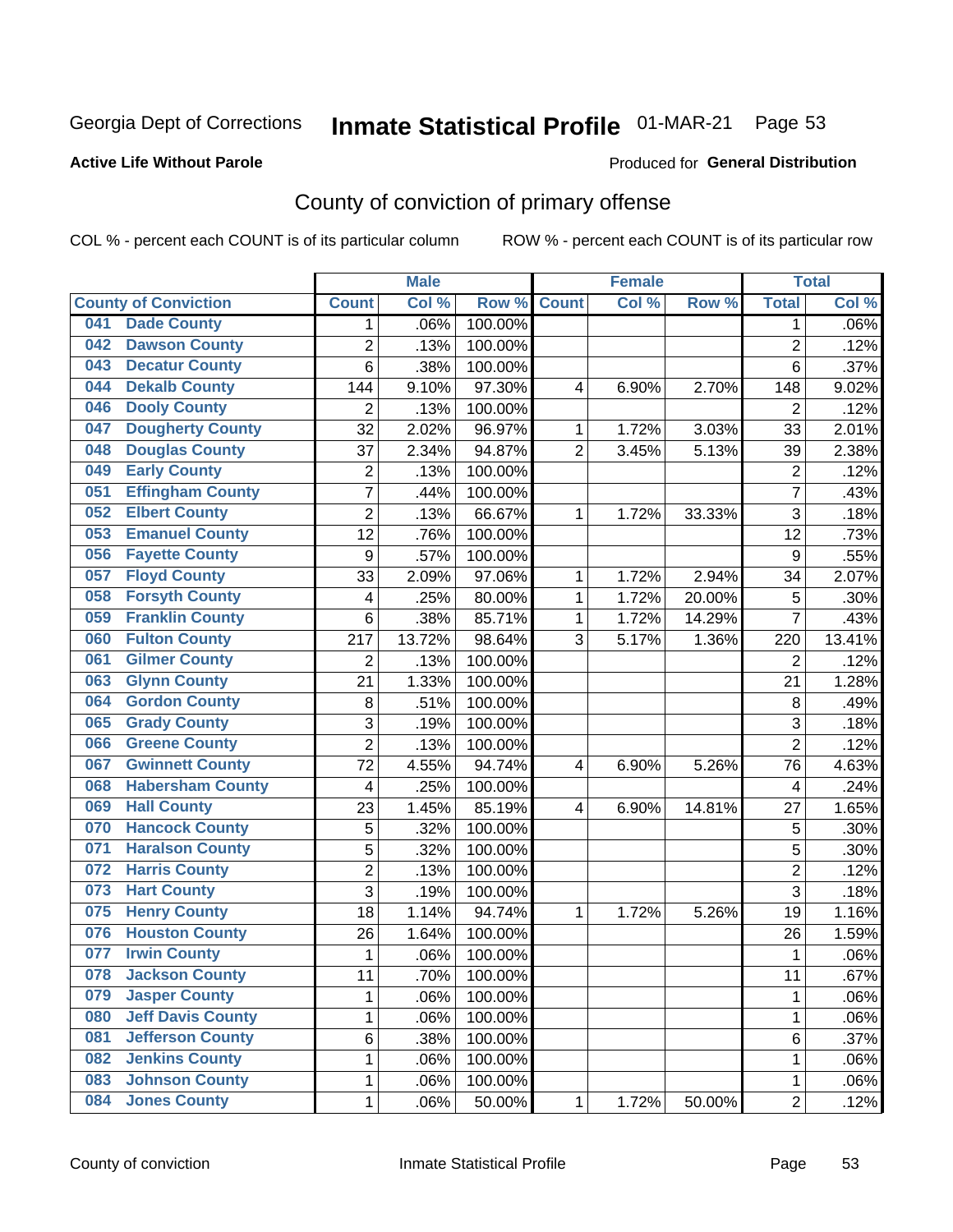# Inmate Statistical Profile 01-MAR-21 Page 54

#### **Active Life Without Parole**

#### Produced for General Distribution

# County of conviction of primary offense

COL % - percent each COUNT is of its particular column

|                                           |                | <b>Male</b> |         |                | <b>Female</b> |        |                | <b>Total</b> |
|-------------------------------------------|----------------|-------------|---------|----------------|---------------|--------|----------------|--------------|
| <b>County of Conviction</b>               | <b>Count</b>   | Col %       | Row %   | <b>Count</b>   | Col %         | Row %  | <b>Total</b>   | Col %        |
| <b>Lamar County</b><br>085                | 1              | .06%        | 100.00% |                |               |        | 1              | $.06\%$      |
| <b>Lanier County</b><br>086               | $\overline{2}$ | .13%        | 100.00% |                |               |        | $\overline{2}$ | .12%         |
| <b>Laurens County</b><br>087              | 4              | .25%        | 100.00% |                |               |        | 4              | .24%         |
| <b>Lee County</b><br>088                  | 4              | .25%        | 100.00% |                |               |        | 4              | .24%         |
| <b>Liberty County</b><br>089              | 7              | .44%        | 100.00% |                |               |        | 7              | .43%         |
| <b>Long County</b><br>091                 | 5              | .32%        | 100.00% |                |               |        | 5              | .30%         |
| <b>Lowndes County</b><br>092              | 8              | .51%        | 100.00% |                |               |        | 8              | .49%         |
| <b>Lumpkin County</b><br>093              | 1              | .06%        | 100.00% |                |               |        | $\mathbf{1}$   | .06%         |
| <b>Madison County</b><br>095              | 3              | .19%        | 100.00% |                |               |        | 3              | .18%         |
| <b>Marion County</b><br>096               | 1              | .06%        | 100.00% |                |               |        | $\mathbf{1}$   | .06%         |
| <b>Mcduffie County</b><br>097             | 3              | .19%        | 100.00% |                |               |        | 3              | .18%         |
| <b>Meriwether County</b><br>099           | $\overline{2}$ | .13%        | 100.00% |                |               |        | $\overline{2}$ | .12%         |
| <b>Miller County</b><br>100               | 1              | .06%        | 100.00% |                |               |        | $\mathbf{1}$   | .06%         |
| <b>Mitchell County</b><br>101             | 3              | .19%        | 100.00% |                |               |        | 3              | .18%         |
| <b>Monroe County</b><br>102               | 7              | .44%        | 100.00% |                |               |        | $\overline{7}$ | .43%         |
| <b>Morgan County</b><br>104               | 1              | .06%        | 100.00% |                |               |        | $\mathbf{1}$   | .06%         |
| <b>Murray County</b><br>105               | 5              | .32%        | 100.00% |                |               |        | 5              | .30%         |
| <b>Muscogee County</b><br>106             | 47             | 2.97%       | 97.92%  | 1              | 1.72%         | 2.08%  | 48             | 2.93%        |
| <b>Newton County</b><br>107               | 15             | .95%        | 88.24%  | $\overline{2}$ | 3.45%         | 11.76% | 17             | 1.04%        |
| <b>Oconee County</b><br>108               | 1              | .06%        | 100.00% |                |               |        | 1              | .06%         |
| <b>Oglethorpe County</b><br>109           | 2              | .13%        | 100.00% |                |               |        | $\overline{2}$ | .12%         |
| <b>Paulding County</b><br>110             | 6              | .38%        | 100.00% |                |               |        | 6              | .37%         |
| <b>Peach County</b><br>111                | 4              | .25%        | 100.00% |                |               |        | 4              | .24%         |
| <b>Pickens County</b><br>$\overline{112}$ | $\overline{2}$ | .13%        | 100.00% |                |               |        | $\overline{2}$ | .12%         |
| <b>Pierce County</b><br>113               | 2              | .13%        | 100.00% |                |               |        | $\overline{2}$ | .12%         |
| <b>Pike County</b><br>$\overline{114}$    | $\overline{2}$ | .13%        | 50.00%  | $\overline{2}$ | 3.45%         | 50.00% | 4              | .24%         |
| <b>Polk County</b><br>$\overline{115}$    | 6              | .38%        | 100.00% |                |               |        | 6              | .37%         |
| <b>Pulaski County</b><br>116              | 1              | .06%        | 100.00% |                |               |        | 1              | .06%         |
| <b>Putnam County</b><br>117               | 7              | .44%        | 100.00% |                |               |        | 7              | .43%         |
| <b>Rabun County</b><br>119                | 1              | .06%        | 100.00% |                |               |        | $\mathbf{1}$   | .06%         |
| <b>Randolph County</b><br>120             | $\overline{2}$ | .13%        | 100.00% |                |               |        | $\overline{2}$ | .12%         |
| <b>Richmond County</b><br>121             | 77             | 4.87%       | 96.25%  | 3              | 5.17%         | 3.75%  | 80             | 4.88%        |
| <b>Rockdale County</b><br>122             | 10             | .63%        | 100.00% |                |               |        | 10             | .61%         |
| <b>Seminole County</b><br>$125$           | $\overline{2}$ | .13%        | 100.00% |                |               |        | $\overline{2}$ | .12%         |
| <b>Spalding County</b><br>126             | 14             | .88%        | 100.00% |                |               |        | 14             | .85%         |
| <b>Stephens County</b><br>127             | 3              | .19%        | 100.00% |                |               |        | 3              | .18%         |
| <b>Stewart County</b><br>128              | 1              | .06%        | 100.00% |                |               |        | 1              | .06%         |
| <b>Sumter County</b><br>129               | 5              | .32%        | 100.00% |                |               |        | 5              | .30%         |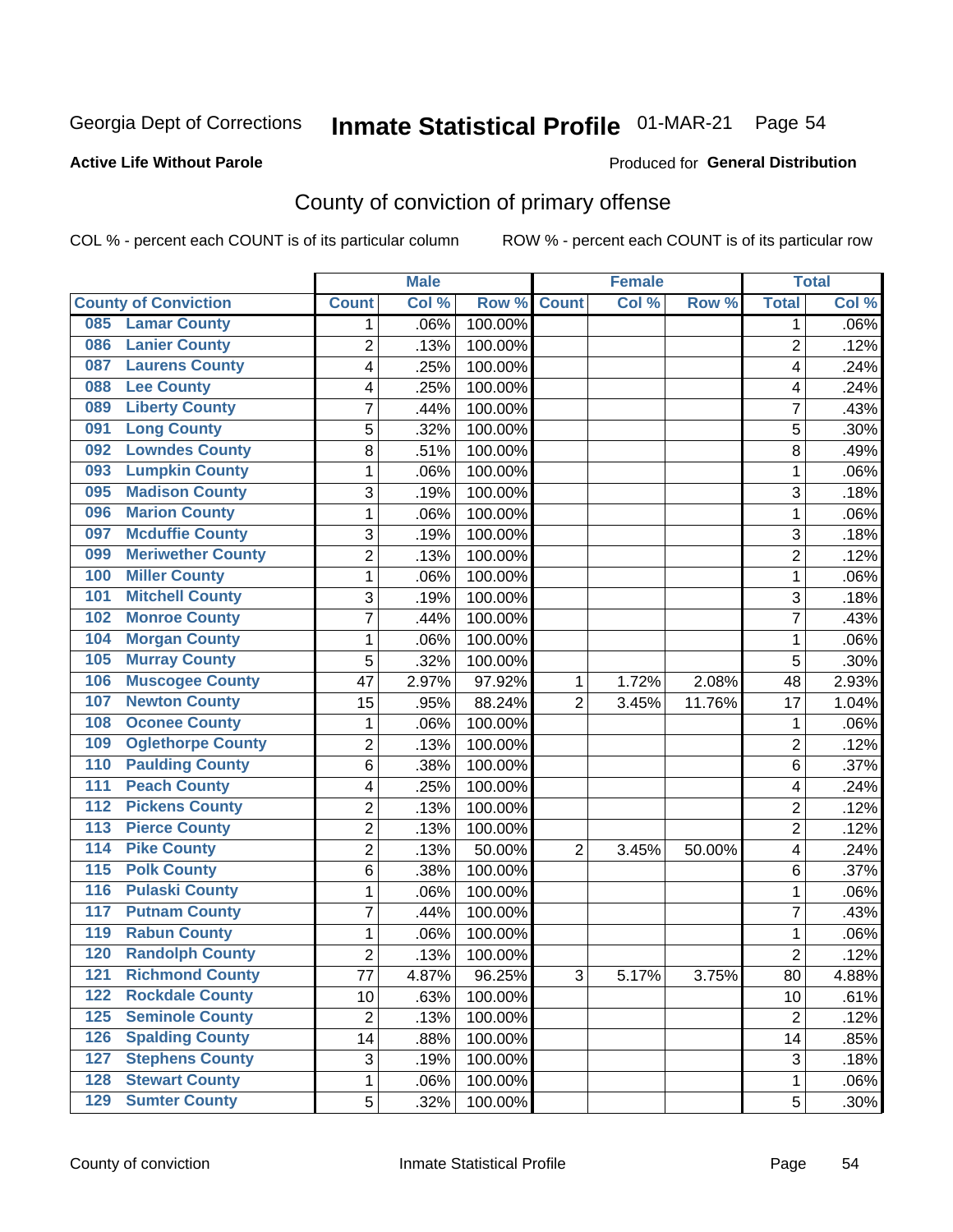# Inmate Statistical Profile 01-MAR-21 Page 55

#### **Active Life Without Parole**

#### Produced for General Distribution

# County of conviction of primary offense

COL % - percent each COUNT is of its particular column

|                                 |                | <b>Male</b> |         |              | <b>Female</b> |        |                | <b>Total</b> |
|---------------------------------|----------------|-------------|---------|--------------|---------------|--------|----------------|--------------|
| <b>County of Conviction</b>     | <b>Count</b>   | Col %       | Row %   | <b>Count</b> | Col %         | Row %  | <b>Total</b>   | Col %        |
| <b>Taliaferro County</b><br>131 |                | .06%        | 100.00% |              |               |        | 1              | .06%         |
| <b>Tattnall County</b><br>132   | 3              | .19%        | 75.00%  | 1            | 1.72%         | 25.00% | 4              | .24%         |
| <b>Taylor County</b><br>133     | 1              | .06%        | 100.00% |              |               |        | 1              | .06%         |
| <b>Terrell County</b><br>135    | 3              | .19%        | 100.00% |              |               |        | 3              | .18%         |
| <b>Thomas County</b><br>136     | 5              | .32%        | 100.00% |              |               |        | 5              | .30%         |
| <b>Tift County</b><br>137       | 9              | .57%        | 100.00% |              |               |        | 9              | .55%         |
| <b>Toombs County</b><br>138     | 10             | .63%        | 100.00% |              |               |        | 10             | .61%         |
| <b>Towns County</b><br>139      | 1              | .06%        | 100.00% |              |               |        | 1              | .06%         |
| <b>Treutlen County</b><br>140   | 5              | .32%        | 100.00% |              |               |        | 5              | .30%         |
| <b>Troup County</b><br>141      | 10             | .63%        | 90.91%  | 1            | 1.72%         | 9.09%  | 11             | .67%         |
| <b>Turner County</b><br>142     | $\overline{2}$ | .13%        | 100.00% |              |               |        | $\overline{2}$ | .12%         |
| <b>Twiggs County</b><br>143     | 1              | .06%        | 100.00% |              |               |        | 1              | .06%         |
| <b>Upson County</b><br>145      | 5              | .32%        | 100.00% |              |               |        | 5              | .30%         |
| <b>Walker County</b><br>146     | 9              | .57%        | 90.00%  | 1            | 1.72%         | 10.00% | 10             | .61%         |
| <b>Walton County</b><br>147     | 21             | 1.33%       | 100.00% |              |               |        | 21             | 1.28%        |
| <b>Ware County</b><br>148       | 16             | 1.01%       | 100.00% |              |               |        | 16             | .98%         |
| <b>Warren County</b><br>149     | 3              | .19%        | 75.00%  | 1            | 1.72%         | 25.00% | 4              | .24%         |
| <b>Washington County</b><br>150 | 5              | .32%        | 100.00% |              |               |        | 5              | .30%         |
| <b>Wayne County</b><br>151      | 12             | .76%        | 100.00% |              |               |        | 12             | .73%         |
| <b>White County</b><br>154      | 1              | .06%        | 100.00% |              |               |        | 1              | .06%         |
| <b>Whitfield County</b><br>155  | 13             | .82%        | 92.86%  | 1            | 1.72%         | 7.14%  | 14             | .85%         |
| <b>Wilkes County</b><br>157     | $\overline{2}$ | .13%        | 100.00% |              |               |        | $\overline{2}$ | .12%         |
| <b>Worth County</b><br>159      | 1              | .06%        | 100.00% |              |               |        |                | .06%         |
| <b>Total Rported</b>            | 1,582          | 100%        | 96.46%  | 58           | 100%          | 3.54%  | 1,640          | 100%         |

| rtea        |       |   |      |
|-------------|-------|---|------|
| $6 - 6 - 7$ | 1,582 | u | ,640 |

| <b>Mode (most frequent)</b> | <b>Fulton County</b> | <b>Clayton County</b> | <b>Fulton County</b> |
|-----------------------------|----------------------|-----------------------|----------------------|
|-----------------------------|----------------------|-----------------------|----------------------|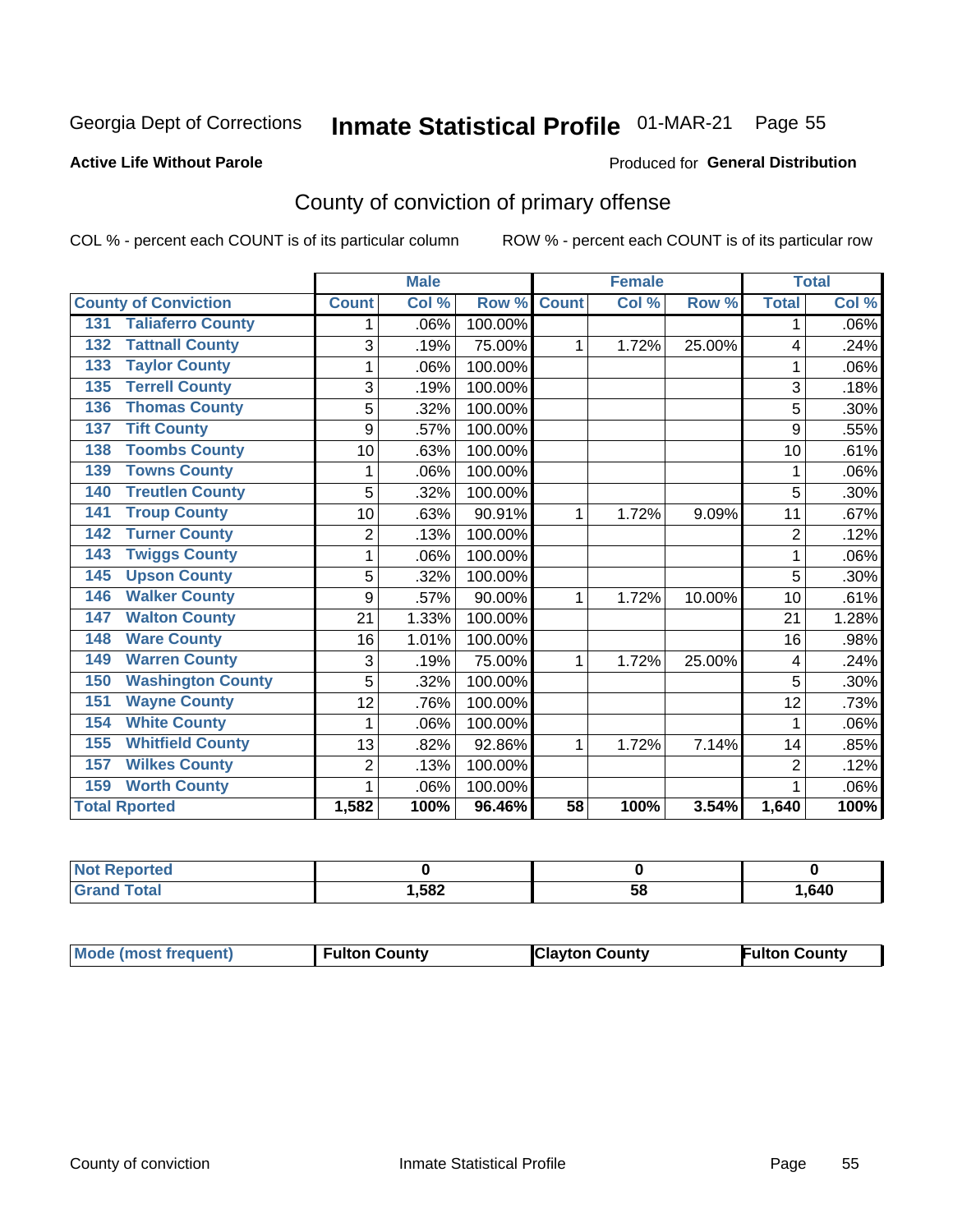### Georgia Dept of Corrections **Active Life Without Parole**

# Inmate Statistical Profile 01-MAR-21 Page 56

Produced for General Distribution

# Circuit of conviction of primary offense

COL % - percent each COUNT is of its particular column ROW % - percent each COUNT is of its particular row

|                         |                                 |                | <b>Male</b> |         |                         | <b>Female</b> |        |                | <b>Total</b> |
|-------------------------|---------------------------------|----------------|-------------|---------|-------------------------|---------------|--------|----------------|--------------|
|                         | <b>Circuit of Conviction</b>    | <b>Count</b>   | Col %       | Row %   | <b>Count</b>            | Col %         | Row %  | <b>Total</b>   | Col %        |
| 1                       | <b>Alapaha Circuit</b>          | 14             | .89%        | 100.00% |                         |               |        | 14             | .86%         |
| $\overline{2}$          | <b>Alcovy Circuit</b>           | 36             | 2.28%       | 94.74%  | $\overline{2}$          | 3.57%         | 5.26%  | 38             | 2.33%        |
| $\overline{3}$          | <b>Atlanta Circuit</b>          | 217            | 13.77%      | 98.64%  | 3                       | 5.36%         | 1.36%  | 220            | 13.48%       |
| 4                       | <b>Atlantic Circuit</b>         | 16             | 1.02%       | 94.12%  | 1                       | 1.79%         | 5.88%  | 17             | 1.04%        |
| $\overline{5}$          | <b>Augusta Circuit</b>          | 100            | 6.35%       | 95.24%  | 5                       | 8.93%         | 4.76%  | 105            | 6.43%        |
| $\overline{\bf{6}}$     | <b>Blue Ridge Circuit</b>       | 9              | .57%        | 100.00% |                         |               |        | 9              | .55%         |
| 7                       | <b>Brunswick Circuit</b>        | 45             | 2.86%       | 100.00% |                         |               |        | 45             | 2.76%        |
| $\overline{\mathbf{8}}$ | <b>Chattahoochee Circuit</b>    | 51             | 3.24%       | 98.08%  | 1                       | 1.79%         | 1.92%  | 52             | 3.19%        |
| $\overline{9}$          | <b>Cherokee Circuit</b>         | 17             | 1.08%       | 94.44%  | 1                       | 1.79%         | 5.56%  | 18             | 1.10%        |
| 10                      | <b>Clayton Circuit</b>          | 75             | 4.76%       | 93.75%  | 5                       | 8.93%         | 6.25%  | 80             | 4.90%        |
| $\overline{11}$         | <b>Cobb Circuit</b>             | 70             | 4.44%       | 97.22%  | $\overline{2}$          | 3.57%         | 2.78%  | 72             | 4.41%        |
| $\overline{12}$         | <b>Conasauga Circuit</b>        | 18             | 1.14%       | 94.74%  | 1                       | 1.79%         | 5.26%  | 19             | 1.16%        |
| 13                      | <b>Cordele Circuit</b>          | 16             | 1.02%       | 100.00% |                         |               |        | 16             | .98%         |
| 14                      | <b>Coweta Circuit</b>           | 26             | 1.65%       | 96.30%  | 1                       | 1.79%         | 3.70%  | 27             | 1.65%        |
| 15                      | <b>Dougherty Circuit</b>        | 32             | 2.03%       | 96.97%  | $\mathbf{1}$            | 1.79%         | 3.03%  | 33             | 2.02%        |
| 16                      | <b>Dublin Circuit</b>           | 11             | .70%        | 100.00% |                         |               |        | 11             | .67%         |
| 17                      | <b>Eastern Circuit</b>          | 66             | 4.19%       | 97.06%  | $\overline{2}$          | 3.57%         | 2.94%  | 68             | 4.17%        |
| $\overline{18}$         | <b>Flint Circuit</b>            | 18             | 1.14%       | 94.74%  | 1                       | 1.79%         | 5.26%  | 19             | 1.16%        |
| 19                      | <b>Griffin Circuit</b>          | 30             | 1.90%       | 93.75%  | $\mathbf 2$             | 3.57%         | 6.25%  | 32             | 1.96%        |
| $\overline{20}$         | <b>Gwinnett Circuit</b>         | 72             | 4.57%       | 94.74%  | 4                       | 7.14%         | 5.26%  | 76             | 4.66%        |
| $\overline{21}$         | <b>Houston Circuit</b>          | 26             | 1.65%       | 100.00% |                         |               |        | 26             | 1.59%        |
| $\overline{22}$         | <b>Lookout Mountain Circuit</b> | 15             | .95%        | 88.24%  | $\overline{2}$          | 3.57%         | 11.76% | 17             | 1.04%        |
| 23                      | <b>Macon Circuit</b>            | 48             | 3.05%       | 96.00%  | $\overline{2}$          | 3.57%         | 4.00%  | 50             | 3.06%        |
| $\overline{24}$         | <b>Middle Circuit</b>           | 36             | 2.28%       | 100.00% |                         |               |        | 36             | 2.21%        |
| $\overline{25}$         | <b>Mountain Circuit</b>         | 8              | .51%        | 100.00% |                         |               |        | 8              | .49%         |
| 26                      | <b>Northeastern Circuit</b>     | 25             | 1.59%       | 86.21%  | $\overline{4}$          | 7.14%         | 13.79% | 29             | 1.78%        |
| $\overline{27}$         | <b>Northern Circuit</b>         | 16             | 1.02%       | 88.89%  | $\overline{2}$          | 3.57%         | 11.11% | 18             | 1.10%        |
| 28                      | <b>Ocmulgee Circuit</b>         | 21             | 1.33%       | 95.45%  | 1                       | 1.79%         | 4.55%  | 22             | 1.35%        |
| 29                      | <b>Oconee Circuit</b>           | $\overline{2}$ | .13%        | 100.00% |                         |               |        | $\overline{2}$ | .12%         |
| 30                      | <b>Ogeechee Circuit</b>         | 16             | 1.02%       | 94.12%  | 1                       | 1.79%         | 5.88%  | 17             | 1.04%        |
| $\overline{31}$         | <b>Pataula Circuit</b>          | 11             | .70%        | 100.00% |                         |               |        | 11             | .67%         |
| 32                      | <b>Piedmont Circuit</b>         | 21             | 1.33%       | 100.00% |                         |               |        | 21             | 1.29%        |
| 33                      | <b>Rome Circuit</b>             | 33             | 2.09%       | 97.06%  | $\mathbf{1}$            | 1.79%         | 2.94%  | 34             | 2.08%        |
| 34                      | <b>South Georgia Circuit</b>    | 16             | 1.02%       | 100.00% |                         |               |        | 16             | .98%         |
| 35                      | <b>Southern Circuit</b>         | 18             | 1.14%       | 100.00% |                         |               |        | 18             | 1.10%        |
| 36                      | <b>Southwestern Circuit</b>     | 10             | .63%        | 100.00% |                         |               |        | 10             | .61%         |
| 37                      | <b>Stone Mountain Circuit</b>   | 144            | 9.14%       | 97.30%  | $\overline{\mathbf{4}}$ | 7.14%         | 2.70%  | 148            | 9.07%        |
| 38                      | <b>Tallapoosa Circuit</b>       | 11             | .70%        | 100.00% |                         |               |        | 11             | .67%         |
| 39                      | <b>Tifton Circuit</b>           | 13             | .82%        | 100.00% |                         |               |        | 13             | .80%         |
| 40                      | <b>Toombs Circuit</b>           | 9              | .57%        | 90.00%  | $\mathbf{1}$            | 1.79%         | 10.00% | 10             | .61%         |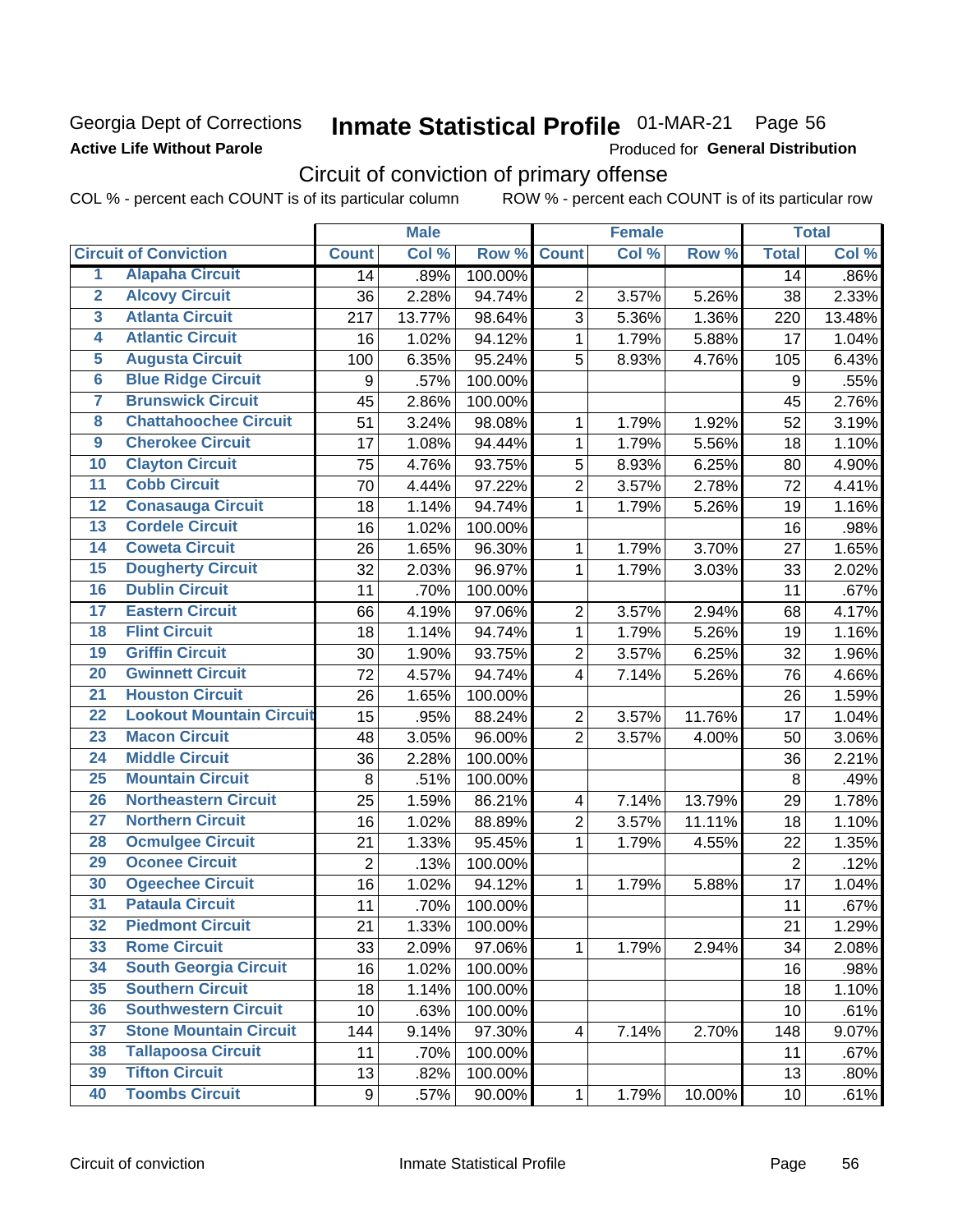## Georgia Dept of Corrections **Active Life Without Parole**

# Inmate Statistical Profile 01-MAR-21 Page 57

Produced for General Distribution

# Circuit of conviction of primary offense

COL % - percent each COUNT is of its particular column ROW % - percent each COUNT is of its particular row

|    |                                  |              | <b>Male</b>    |         |                | <b>Female</b> |        |              | <b>Total</b>   |
|----|----------------------------------|--------------|----------------|---------|----------------|---------------|--------|--------------|----------------|
|    | <b>Circuit of Conviction</b>     | <b>Count</b> | Col %          | Row %   | <b>Count</b>   | Col %         | Row %  | <b>Total</b> | Col %          |
| 41 | <b>Waycross Circuit</b>          | 37           | 2.35%          | 94.87%  | $\overline{2}$ | 3.57%         | 5.13%  | 39           | 2.39%          |
| 42 | <b>Western Circuit</b>           | 25           | 1.59%          | 96.15%  |                | 1.79%         | 3.85%  | 26           | 1.59%          |
| 43 | <b>Rockdale Circuit</b>          | 10           | .63%           | 100.00% |                |               |        | 10           | .61%           |
| 44 | <b>Douglas Circuit</b>           | 37           | 2.35%          | 94.87%  | $\overline{2}$ | 3.57%         | 5.13%  | 39           | 2.39%          |
| 45 | <b>Appalachian Circuit</b>       | 4            | .25%           | 100.00% |                |               |        | 4            | .25%           |
| 46 | <b>Enotah Circuit</b>            | 3            | .19%           | 100.00% |                |               |        | 3            | .18%           |
| 47 | <b>Bell-Forsyth J.C.</b>         | 4            | .25%           | 80.00%  |                | 1.79%         | 20.00% | 5            | .31%           |
| 48 | <b>Towaliga Judicial Circuit</b> | 12           | .76%           | 100.00% |                |               |        | 12           | .74%           |
| 49 | <b>Paulding Circuit</b>          | 6            | .38%           | 100.00% |                |               |        | 6            | .37%           |
|    | <b>Total Rported</b>             | 1,576        | 100%           | 96.57%  | 56             | 100%          | 3.43%  | 1,632        | 100%           |
|    | <b>Not Reported</b>              |              | 6              |         |                | $\mathbf{2}$  |        |              | 8              |
|    | <b>Grand Total</b>               |              | 1,582          |         |                | 58            |        |              | 1,640          |
|    | <b>Mode (most frequent)</b>      |              | <b>Atlanta</b> |         |                | Augusta       |        |              | <b>Atlanta</b> |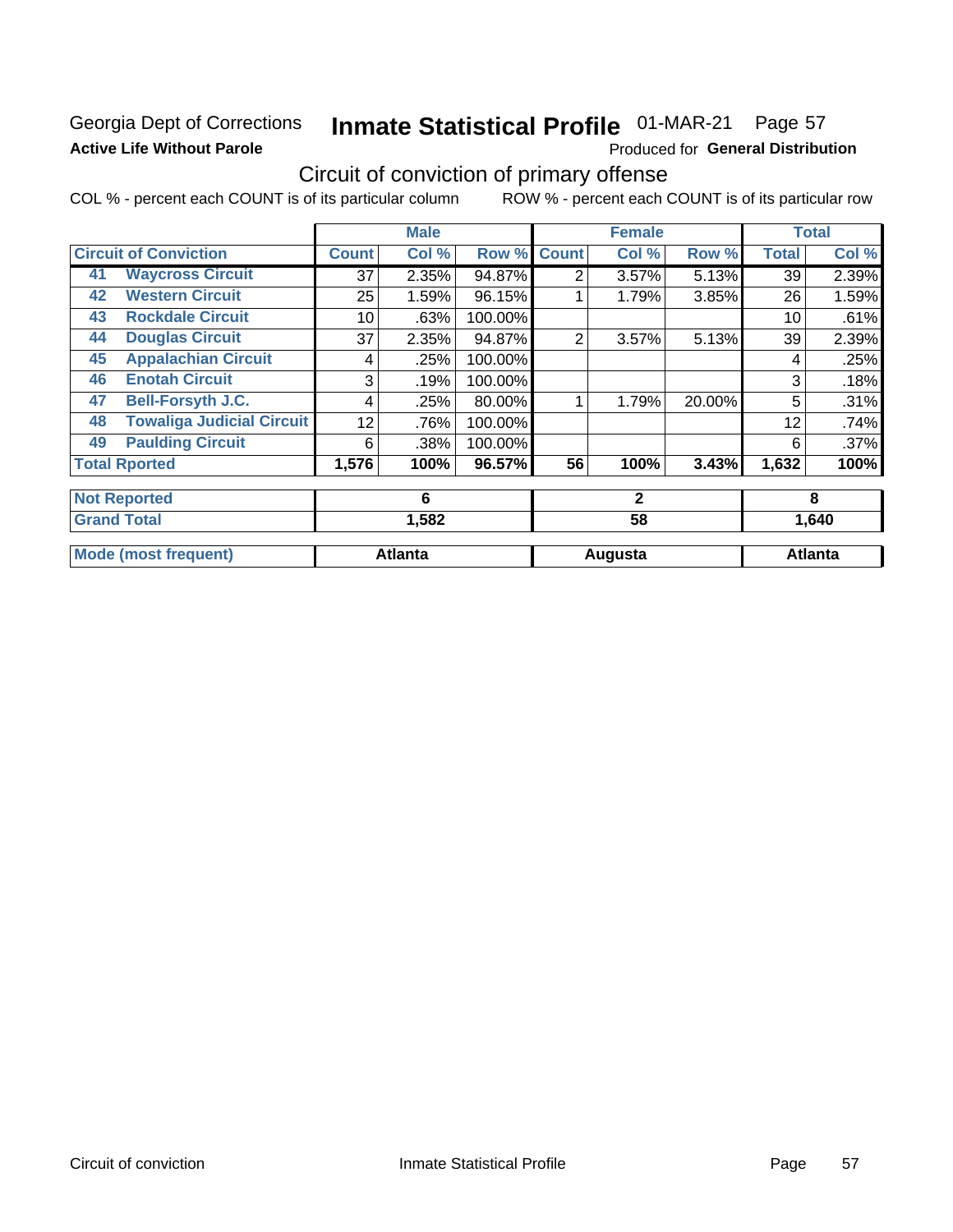### **Active Life Without Parole**

### Produced for General Distribution

# Years served (jail + prison) in this incarceration

COL % - percent each COUNT is of its particular column

|                        |              | <b>Male</b> |                  |                         | <b>Female</b> |       |                | <b>Total</b> |
|------------------------|--------------|-------------|------------------|-------------------------|---------------|-------|----------------|--------------|
| <b>Years Served</b>    | <b>Count</b> | Col %       | Row <sup>%</sup> | <b>Count</b>            | Col %         | Row % | <b>Total</b>   | Col %        |
| Less than one year     | 6            | 0.38%       | 100.00%          |                         |               |       | $\overline{6}$ | 0.37%        |
| 1 to 1.99 years        | 31           | 1.96%       | 100.00%          |                         |               |       | 31             | 1.89%        |
| 2 to 2.99 years        | 69           | 4.36%       | 97.18%           | $\overline{2}$          | 3.45%         | 2.82% | 71             | 4.33%        |
| 3 to 3.99 years        | 87           | 5.50%       | 95.60%           | 4                       | 6.90%         | 4.40% | 91             | 5.55%        |
| 4 to 4.99 years        | 123          | 7.77%       | 96.85%           | $\overline{\mathbf{4}}$ | 6.90%         | 3.15% | 127            | 7.74%        |
| 5 to 5.99 years        | 117          | 7.40%       | 95.12%           | 6                       | 10.34%        | 4.88% | 123            | 7.50%        |
| 6 to 6.99 years        | 122          | 7.71%       | 94.57%           | $\overline{7}$          | 12.07%        | 5.43% | 129            | 7.87%        |
| 7 to 7.99 years        | 119          | 7.52%       | 95.97%           | 5                       | 8.62%         | 4.03% | 124            | 7.56%        |
| <b>8 to 8.99 years</b> | 95           | 6.01%       | 90.48%           | 10                      | 17.24%        | 9.52% | 105            | 6.40%        |
| 9 to 9.99 years        | 99           | 6.26%       | 97.06%           | 3                       | 5.17%         | 2.94% | 102            | 6.22%        |
| 10 to 10.99 years      | 80           | 5.06%       | 94.12%           | $\overline{5}$          | 8.62%         | 5.88% | 85             | 5.18%        |
| 11 to 11.99 years      | 54           | 3.41%       | 98.18%           | $\mathbf{1}$            | 1.72%         | 1.82% | 55             | 3.35%        |
| 12 to 12.99 years      | 44           | 2.78%       | 97.78%           | $\mathbf{1}$            | 1.72%         | 2.22% | 45             | 2.74%        |
| 13 to 13.99 years      | 47           | 2.97%       | 100.00%          |                         |               |       | 47             | 2.87%        |
| 14 to 14.99 years      | 28           | 1.77%       | 93.33%           | $\overline{c}$          | 3.45%         | 6.67% | 30             | 1.83%        |
| 15 to 15.99 years      | 26           | 1.64%       | 96.30%           | $\mathbf{1}$            | 1.72%         | 3.70% | 27             | 1.65%        |
| 16 to 16.99 years      | 44           | 2.78%       | 100.00%          |                         |               |       | 44             | 2.68%        |
| 17 to 17.99 years      | 28           | 1.77%       | 96.55%           | $\mathbf{1}$            | 1.72%         | 3.45% | 29             | 1.77%        |
| 18 to 18.99 years      | 42           | 2.65%       | 91.30%           | $\overline{\mathbf{4}}$ | 6.90%         | 8.70% | 46             | 2.80%        |
| 19 to 19.99 years      | 38           | 2.40%       | 100.00%          |                         |               |       | 38             | 2.32%        |
| 20 to 20.99 years      | 41           | 2.59%       | 100.00%          |                         |               |       | 41             | 2.50%        |
| 21 to 21.99 years      | 32           | 2.02%       | 100.00%          |                         |               |       | 32             | 1.95%        |
| 22 to 22.99 years      | 29           | 1.83%       | 96.67%           | 1                       | 1.72%         | 3.33% | 30             | 1.83%        |
| 23 to 23.99 years      | 43           | 2.72%       | 97.73%           | 1                       | 1.72%         | 2.27% | 44             | 2.68%        |
| 24 to 24.99 years      | 38           | 2.40%       | 100.00%          |                         |               |       | 38             | 2.32%        |
| 25 to 25.99 years      | 28           | 1.77%       | 100.00%          |                         |               |       | 28             | 1.71%        |
| 26 to 26.99 years      | 22           | 1.39%       | 100.00%          |                         |               |       | 22             | 1.34%        |
| 27 to 27.99 years      | 18           | 1.14%       | 100.00%          |                         |               |       | 18             | 1.10%        |
| 28 to 28.99 years      | 4            | 0.25%       | 100.00%          |                         |               |       | 4              | 0.24%        |
| 29 to 29.99 years      | 6            | 0.38%       | 100.00%          |                         |               |       | 6              | 0.37%        |
| Thirty + years         | 22           | 1.39%       | 100.00%          |                         |               |       | 22             | 1.34%        |
| <b>Total Reported</b>  | 1,582        | 100%        | 96.46%           | $\overline{58}$         | 100%          | 3.54% | 1,640          | 100%         |

| <b>Not Reported</b>      |                 |                   |                 |
|--------------------------|-----------------|-------------------|-----------------|
| <b>Grand Total</b>       | 1.582           | 58                | 1,640           |
|                          |                 |                   |                 |
| <b>Mean</b><br>(average) | 11.59           | 9.04              | 11.5            |
| <b>Median (middle)</b>   | 9.2             |                   | 9.07            |
| Mode<br>(most frequent)  | 7 to 7.99 years | 10 to 10.99 years | 8 to 8.99 years |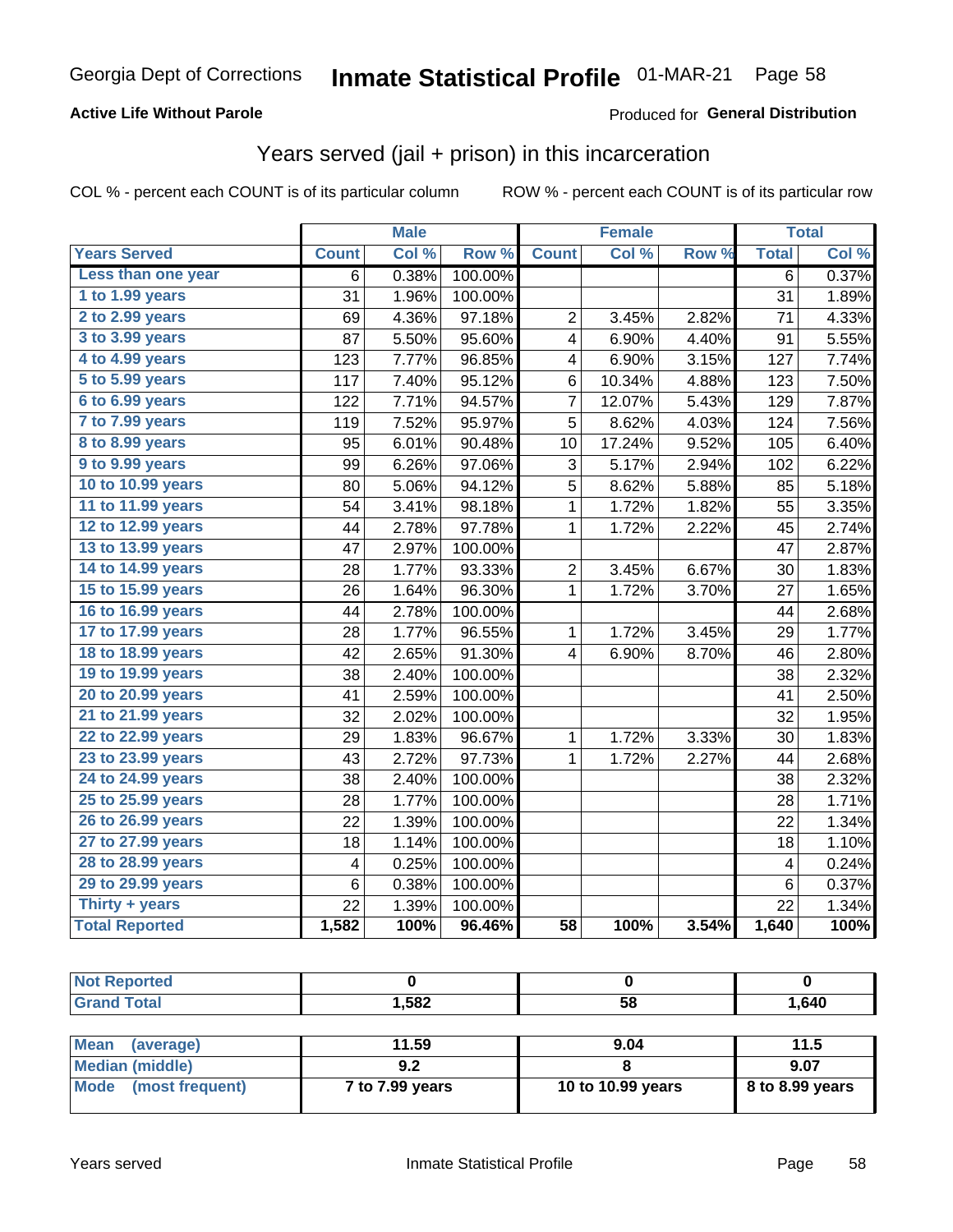# Inmate Statistical Profile 01-MAR-21 Page 59

### **Active Life Without Parole**

Produced for General Distribution

## Results of most recent HIV tests

COL % - percent each COUNT is of its particular column

|                         | <b>Male</b>  |        |        | <b>Female</b> |          |          | Total              |        |
|-------------------------|--------------|--------|--------|---------------|----------|----------|--------------------|--------|
| <b>HIV Test Results</b> | <b>Count</b> | Col %  | Row %I | <b>Count</b>  | Col %    | Row %    | Total <sub>1</sub> | Col %  |
| <b>Positive</b>         | 12           | 0.79%  | 92.31% |               | $1.85\%$ | 7.69%    | 13                 | 0.83%  |
| <b>Negative</b>         | .509         | 99.21% | 96.61% | 53            | 98.15%   | $3.39\%$ | .562               | 99.17% |
| <b>Total Reported</b>   | .521         | 100%   | 96.57% | 54            | 100%     | 3.43%    | 1,575              | 100%   |

| <b>Not Reported</b> |      |    | uu   |
|---------------------|------|----|------|
| Total               | ,582 | 58 | .640 |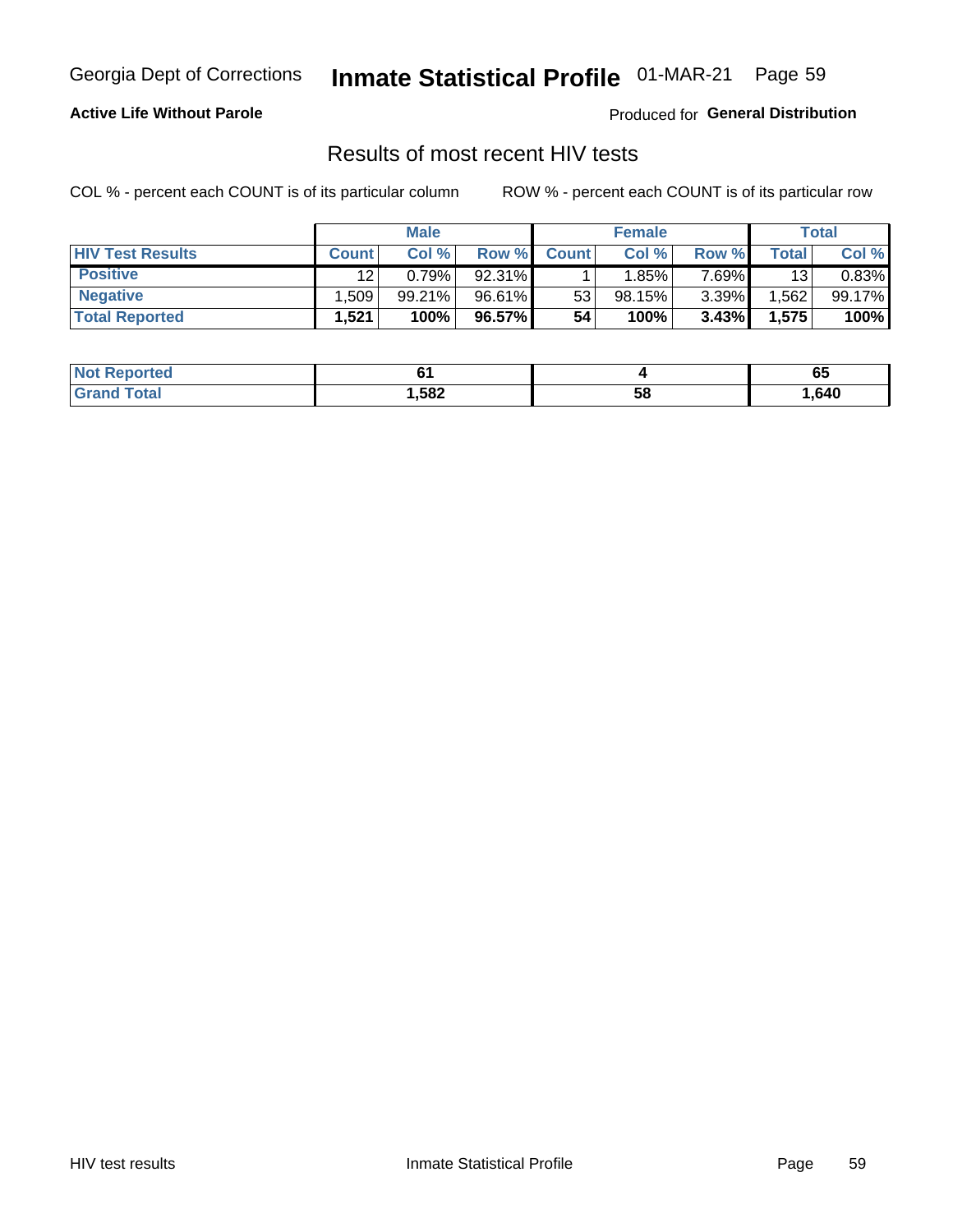# Georgia Dept of Corrections **Inmate Statistical Profile** 01-MAR-21 Page 60

### **Active Life Without Parole**

Produced for **General Distribution**

# Results of most recent tuberculosis test

COL % - percent each COUNT is of its particular column ROW % - percent each COUNT is of its particular row

|                                  | <b>Male</b>  |           |           | <b>Female</b> |           |          | Total |        |
|----------------------------------|--------------|-----------|-----------|---------------|-----------|----------|-------|--------|
| <b>Tuberculosis Test Results</b> | <b>Count</b> | Col %     | Row %I    | <b>Count</b>  | Col %     | Row %    | Total | Col %  |
| <b>Positive on current test</b>  | 292          | $18.60\%$ | 99.32%    |               | 3.57%     | $0.68\%$ | 294   | 18.08% |
| <b>Negative</b>                  | 1.278        | $81.40\%$ | $95.95\%$ | 54            | $96.43\%$ | 4.05%    | 1,332 | 81.92% |
| <b>Total Reported</b>            | .570         | 100%      | 96.56%    | 56            | 100%      | 3.44%    | 1,626 | 100%   |

| <b>Not Reported</b> | . .  |    | 14     |
|---------------------|------|----|--------|
| <b>Total</b><br>.C. | ,582 | эŏ | 640, ا |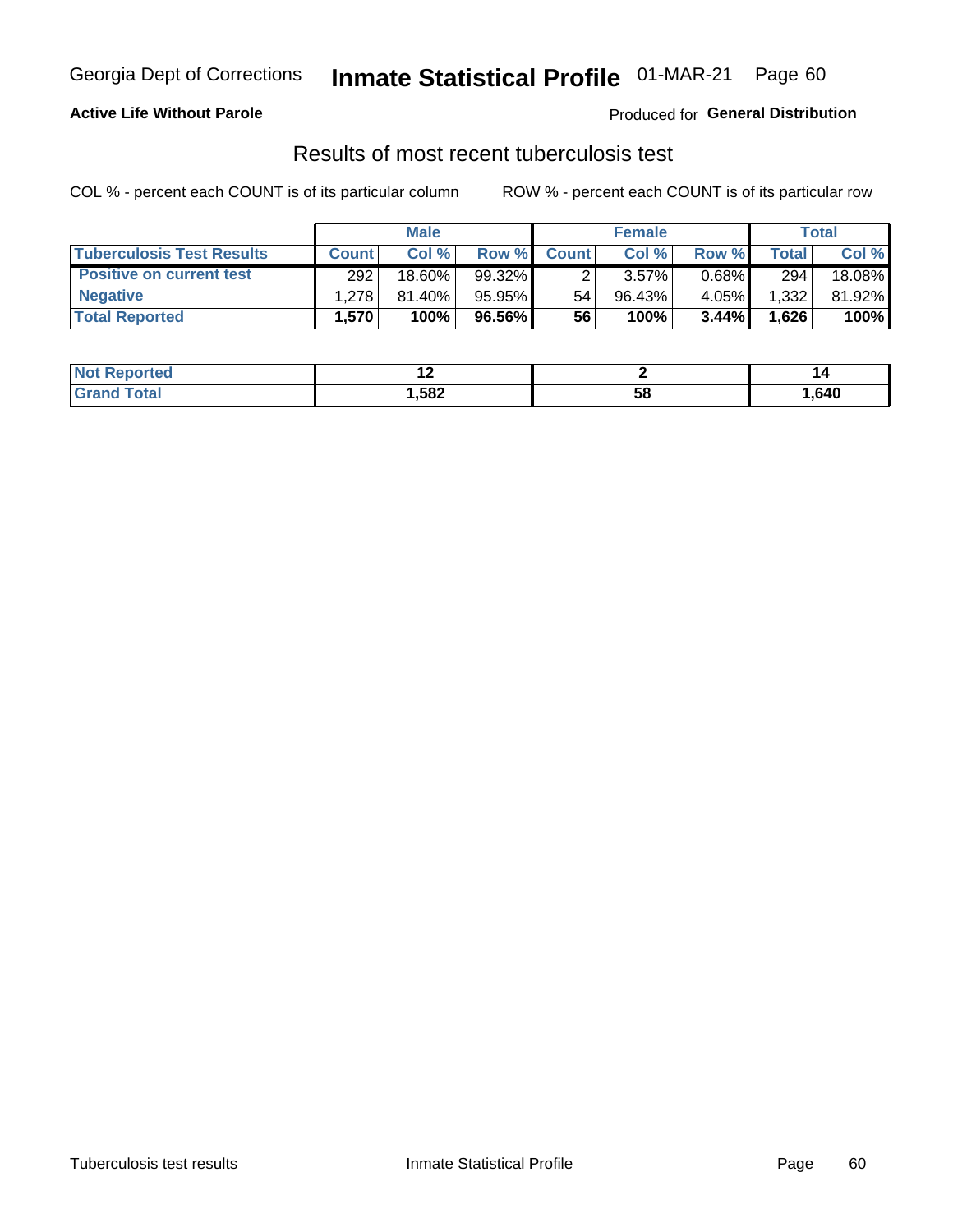# Georgia Dept of Corrections **Inmate Statistical Profile** 01-MAR-21 Page 61

### **Active Life Without Parole**

Produced for **General Distribution**

### Results of most recent syphilis test

COL % - percent each COUNT is of its particular column ROW % - percent each COUNT is of its particular row

|                                 | <b>Male</b>  |           |           | <b>Female</b> |           |          | Total |        |
|---------------------------------|--------------|-----------|-----------|---------------|-----------|----------|-------|--------|
| <b>Syphilis Test Results</b>    | <b>Count</b> | Col%      | Row %     | <b>Count</b>  | Col %     | Row %    | Total | Col %  |
| <b>Positive on current test</b> | 15           | $2.60\%$  | 93.75%    |               | 9.09%     | $6.25\%$ | 16    | 2.73%  |
| <b>Negative</b>                 | 561          | $97.40\%$ | $98.25\%$ | 10            | $90.91\%$ | 1.75%    | 571   | 97.27% |
| <b>Total Reported</b>           | 576          | 100%      | 98.13% L  | 11            | 100%      | $1.87\%$ | 587   | 100%   |

| <b>Not Reported</b>     | .006 | . .<br>−. | ,053   |
|-------------------------|------|-----------|--------|
| <b>Total</b><br>' Grand | ,582 | 58        | 640. ا |